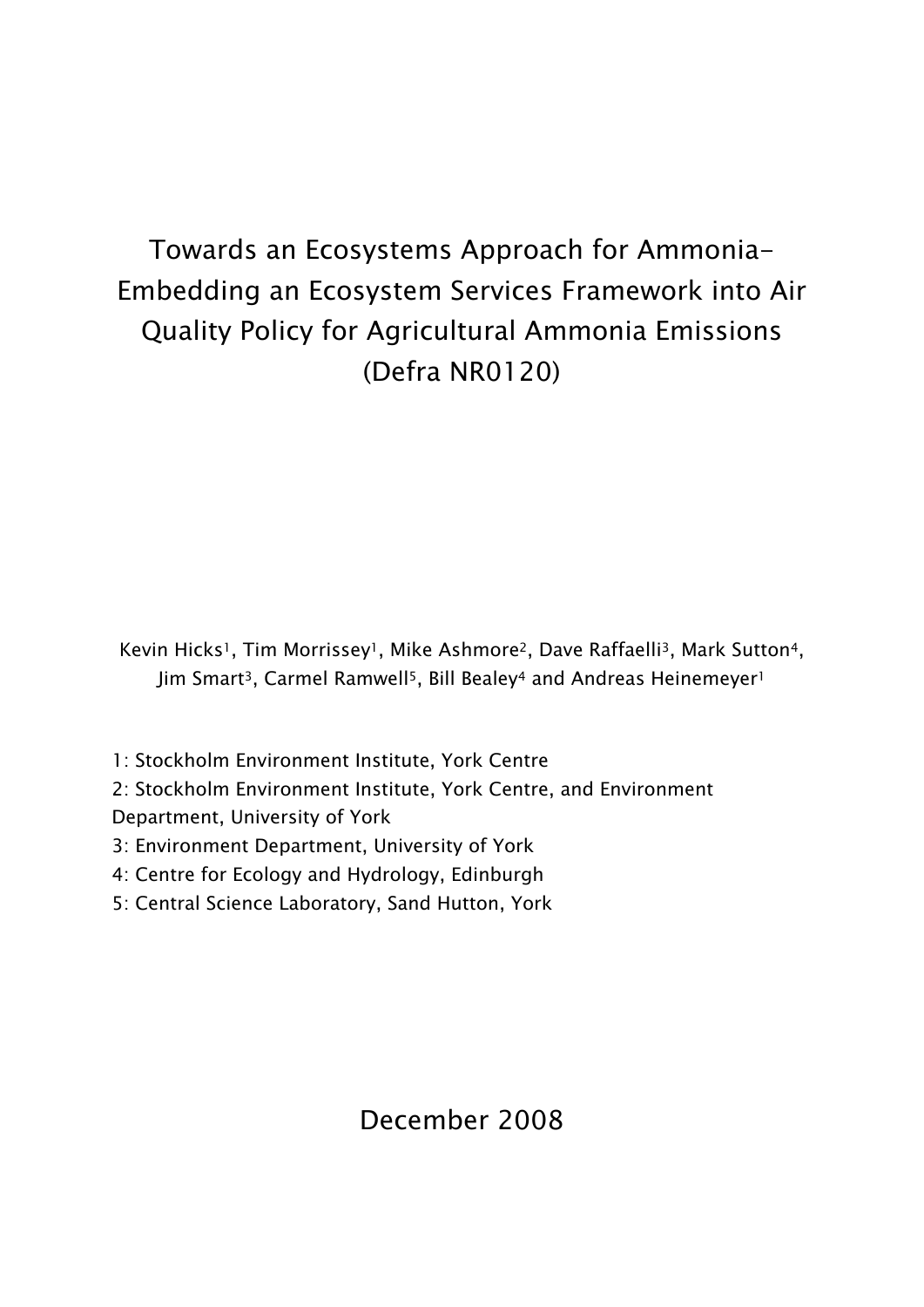# **Contents**

| 2.3 Qualitative assessment of the potential impacts of policy options on ecosystem services.  7         |      |
|---------------------------------------------------------------------------------------------------------|------|
| 2.4 Towards a quantitative analysis.                                                                    | . 11 |
| 2.5 Potential for the quantification of the impacts of policy options on specific ecosystem services 13 |      |
|                                                                                                         |      |
|                                                                                                         |      |
| 3. Comparison of the Ecosystems Approach with existing air quality management (Objective 2) 22          |      |
|                                                                                                         |      |
|                                                                                                         |      |
|                                                                                                         |      |
|                                                                                                         |      |
| 4. Barriers to implementation of Ecosystems Approach for Ammonia in the UK (Objective 3)27              |      |
|                                                                                                         |      |
|                                                                                                         |      |
|                                                                                                         |      |
| 5. Requirements for implementation of the Ecosystems Approach for ammonia in the short and long-        |      |
|                                                                                                         |      |
|                                                                                                         |      |
|                                                                                                         |      |
|                                                                                                         |      |
|                                                                                                         |      |
|                                                                                                         |      |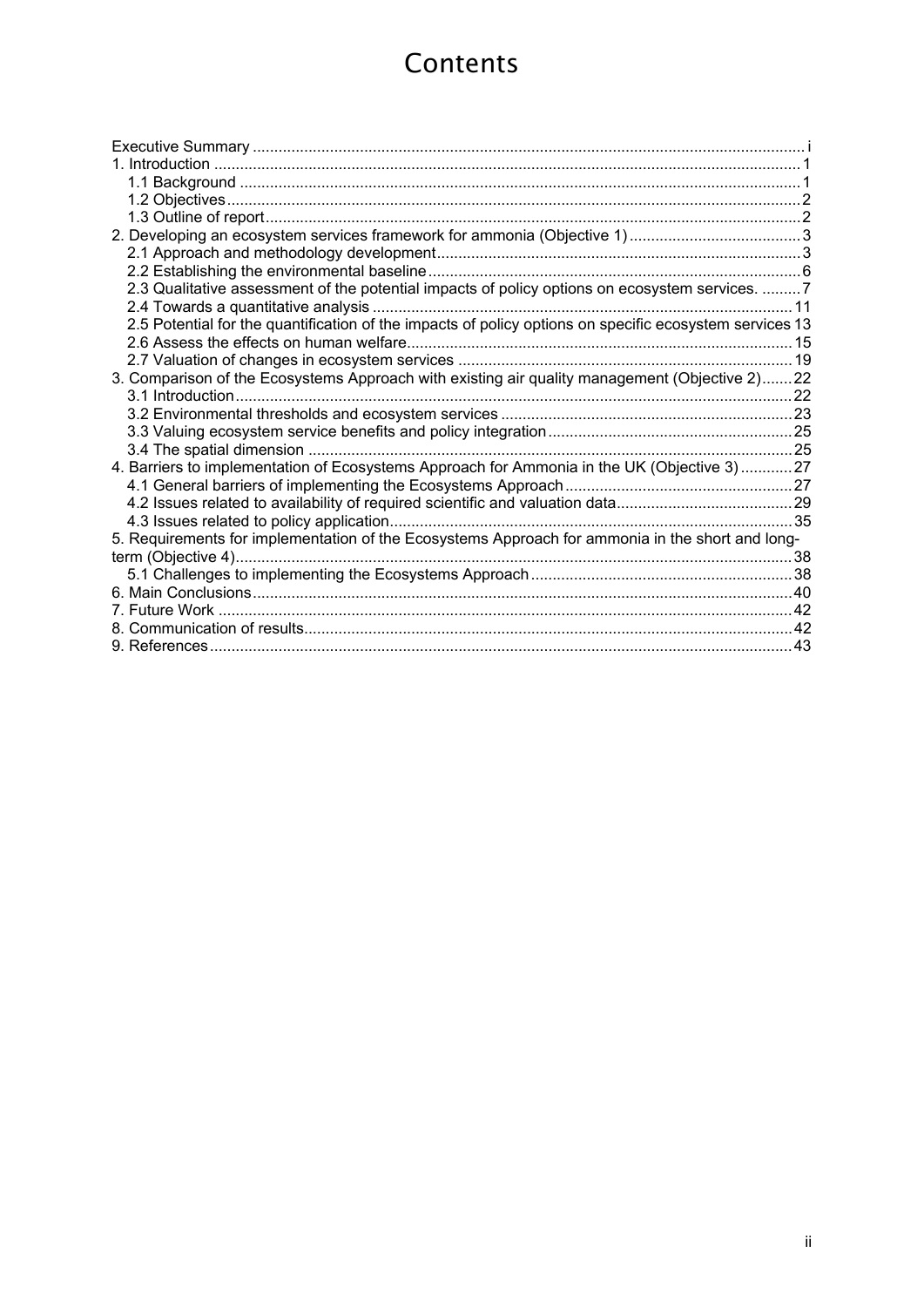#### **Executive Summary**

This study considered whether an Ecosystems Approach can potentially be applied to air quality policy for agricultural ammonia emissions in the UK. The work focused on assessing the feasibility of developing an ecosystem services framework for ammonia emissions using the Defra's introductory guide to valuing ecosystem services (Defra, 2007a). Potential barriers to implementation of the framework were identified and discussed in consultation with key stakeholders.

## **Approach**

An Ecosystem Approach, based on the work of the Millennium Ecosystem Assessment (MEA, 2005) and Convention on Biological Diversity (CBD, 2004), may offer advantages over existing policy and regulatory frameworks. These advantages include:- a holistic approach considering the whole range of effects of a particular policy measure as a starting point; the linkages that can be made between ecosystems services and constituents of human well-being such as health and basic materials for a good life; identification of synergies, antagonistic effects and tradeoffs; inclusion of regulatory services which are under-represented in current UK policy; and insight into the full costs and benefits to society of policy measures.

An environmental baseline was first established to assess the effects of current ammonia emissions on ecosystem services. This initial assessment highlighted significant potential links between ammonia emissions and positive and negative impacts on a large range of ecosystem services.

Marginal changes to ecosystem services that could result from different ammonia reduction scenarios for 2020 were then assessed using a qualitative (i.e. change from baseline) method. The methodology used was developed to be as compatible as possible with existing information and regulatory structures in the UK. The analysis considered the likelihood of Biodiversity Action Plan (BAP) broad habitat types being affected by reduction of a specific ammonia source according to their spatial distribution. Effects from ammonia sources were classified as those arising from point sources (e.g. intensive pig and poultry housing); diffuse sources (e.g. fertilizers and grazing); and intermittent sources (e.g. slurry applications). The effects of ammonia reduction scenarios were then assessed according to their relative impacts on these different sources.

The marginal changes identified were then used as the basis for determining which ecosystem service effects should be considered in the quantitative stage of the analysis. The linkage of these marginal changes in ecosystem services to human welfare was then considered and an assessment made of the potential to make an economic valuation of these changes and conduct a cost-benefit analysis. At present this is a partial exercise since comprehensive data on all ecological responses and valuation of associated services are lacking.

## **Main Results**

- The most important, and relatively well understood, positive changes to ecosystem services resulting from reduced ammonia emissions were related to air and water quality, species composition and climate regulation (i.e. decrease in greenhouse gas (GHG) emissions from soils). Important negative changes occurred where the fertilizing effect of nitrogen deposition had had a beneficial effect on harvested goods and carbon sequestration by vegetation and where changes in methods of slurry storage and application may lead to decreased ammonia emission at the expense of increased GHG emissions or nitrate leaching from soils (i.e. pollution swapping).
- Wetlands, broadleaf woodlands and grasslands were predicted to show the greatest change in ecosystem services due to their large geographical overlap with ammonia sources in the UK.
- Preliminary calculations, for changes in climate regulation only, show that the scale of benefits and costs is likely to be of a similar order of magnitude to that estimated for the human health impacts of ammonia. The analysis also suggests that the costs of the more stringent ammonia emission reduction being considered for 2020 are unlikely to be matched by savings from health benefits alone and that including benefits related to ecosystems services could potentially alter this balance, especially given the magnitude of the figures estimated and the fact that many of the effects on ecosystem services are positive (providing societal benefits).

#### **Comparison of ecosystem approach with existing air quality management**

The strengths that this study has identified for the application of the Ecosystems Approach to air quality management for ammonia can be related to Defra's core principles (Defra, 2007b) in the following way:

- It provides a framework for systematic assessment of ecological effects and allows information on specific species, processes and habitats to be synthesised;
- It captures important regulating effects and can highlight pollution swapping potential, such as those for water quality and climate regulation, which are not currently considered in the National Air Quality Strategy;
- It can be adapted to include consideration of effects at various scales and at a national level;
- It can support the definition and application of environmental limits by defining the specific ecosystem services which they can protect;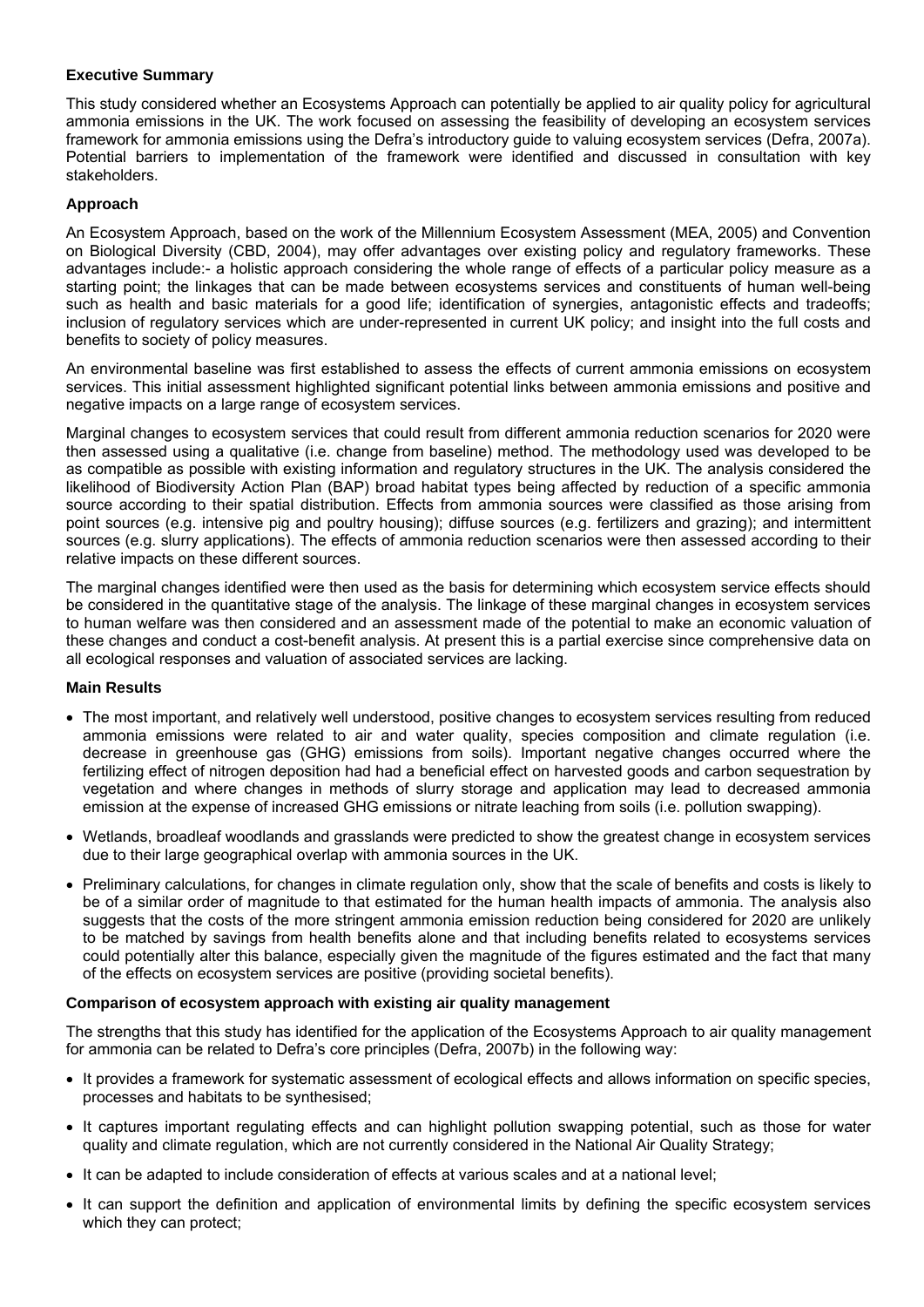- It provides a framework for a comprehensive holistic assessment, involving human health, ecosystem services and the built environment;
- It provides a framework for adaptive management, since the implications for different ecosystem services of alternative emission control policies, and the possible tradeoffs involved, can be clearly identified.

The comparison with existing air quality management also showed that the use of the ecosystem services framework would clearly allow more explicit consideration of the consequences of critical load and level exceedance, and hence would add a new dimension to policy evaluation. The weaknesses of the Ecosystems Approach that were identified mainly relate to its generic application, rather than to the specific context of air quality management.

#### **Consideration of the barriers to implementation**

This assessment considered specific (ammonia related) and general barriers to implementing an Ecosystems Approach and it also benefited from comments on an interim report from a small group of air quality management experts and stakeholders. The following are the salient points:

- Research is needed in certain key areas to overcome limitations of available knowledge on the benefits of reduced ammonia emission. These include:- quantification of carbon sequestration in vegetation and soils; net nitrous oxide emissions from agricultural land and other habitats; the complex linkages between ammonia emissions and water quality and regulation; the relative importance of direct effects of nitrogen deposition on ecosystem function compared to those caused indirectly by changes in species composition; and improved valuation of marginal changes related to reduced ammonia emissions.
- Only economic valuation functions produced by the most modern methodologies will be appropriate to accurately value the socio-economic benefits of implementing ammonia control; the vast majority of existing studies in valuation provide an unsuitable basis for benefits transfer-derived estimation of the value delivered by ammonia control measures.
- There is a need to communicate the ecosystem services concept in a non-technical way suitable for the decision making process - clarifying links between ecosystem services and the positive and negative outcomes for society using the 'ecosystems cascade approach' is one way that this could be achieved.
- Our analysis shows that application of the Ecosystems Approach can highlight conflicts between the priorities of existing policy areas, such as conservation of plant species, maintenance of water and air quality and issues of climate change regulation, however, the extent to which the Ecosystems Approach could be used to resolve such conflicts is very uncertain.
- The large uncertainties involved in applying the Ecosystems Approach may mean that policy instruments may require a precautionary tone, which may be problematic for certain stakeholders.

More generic challenges that implementation of the Ecosystems Approach would have to overcome include: obtaining public understanding and acceptance, development of the skills and inter-disciplinary knowledge base that is required and adjustments that would need to be made to regulatory frameworks for the management of multiple ecosystem services.

#### **Recommendations**

- Development is needed of methods for dealing with the high degree of complexity introduced by application of the Ecosystems Approach.
- If detailed application of the Ecosystems Approach is limited to a few key ecosystem services, methods of identifying objectively the key areas need detailed development and appropriate stakeholder involvement.
- The lack of available data quantifying the value of marginal changes in the delivery of individual ecosystem services is a major barrier which can only be overcome by investment in new data collection; analysis to identify the key data gaps that prevent reliable valuation for a particular issue is possible using a 'weakest link' approach.
- This study clearly reveals many uncertainties and inadequacies concerning the information available for implementing an Ecosystems Approach for ammonia, but a strong conclusion from this study is that the qualitative stage of the impact pathway approach is already a very useful tool to aid integrated policy development.
- Conflicts between different policy objectives can be made transparent by application of the Ecosystems Approach, but, especially given the current limitations in valuation and the potential for low national valuation of services that are highly valued by certain groups, a framework is needed for how the Ecosystems Approach could be used for resolving these conflicts.
- Case studies with stakeholder involvement in areas close to sensitive habitats would provide demonstrable examples of the ecosystems based approach and could also allow links to other policy drivers to be made more explicit.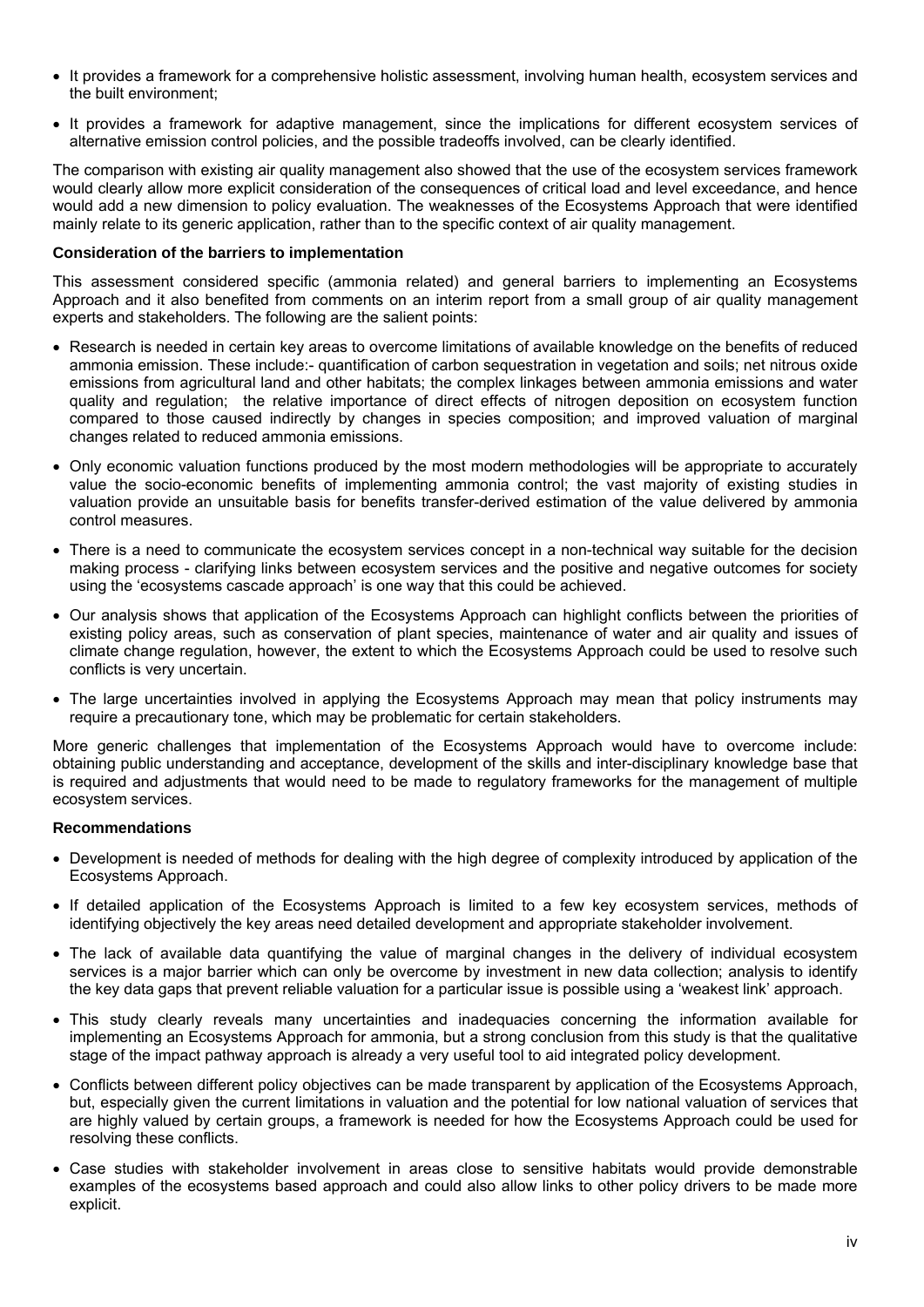## <span id="page-4-0"></span>1. Introduction

## 1.1 Background

Emissions of ammonia  $(NH_3)$  to the atmosphere can have significant effects on a range of sensitive ecosystems and on human health (i.e. through the formation of secondary inorganic aerosol). Its ecological effects relate to both increased deposition of nitrogen and acidification. As emissions of sulphur dioxide and nitrogen oxides have fallen faster than those of ammonia in recent years, the role of ammonia as a pollutant has become more significant. In addition, there is some evidence that the ecological effects of reduced nitrogen are greater than those of oxidised nitrogen.

In the UK, efforts to date have been placed on:- defining critical loads and critical levels above which adverse effects of nitrogen deposition or gaseous ammonia can occur; modelling ammonia transport, deposition and exceedance of critical loads and levels; quantifying ammonia emissions; and assessing the costs and benefits of different abatement strategies at the national scale. The Gothenburg Protocol of the United Nations Economic Commission for Europe (UNECE) Convention on Long-range Transboundary Air Pollution (CLRTAP) and the EU National Emissions Ceilings Directive (NECD) commit the UK to a national target for 2010 of 297 kt NH<sub>3</sub> year<sup>-1</sup>. The CLRTAP Gothenburg Protocol and EU NECD targets are likely to be revised in the next few years to set new, lower emissions ceilings to be met by 2020. These are likely to be challenging for the UK

Defra's emission projections indicate, that although the UK is likely to meet its NECD emission ceiling target for ammonia in 2010, this reduction in emissions will be insufficient to protect most UK ecosystems from the effects of atmospheric ammonia. For example, recent estimates of critical load exceedance in the UK (Hall *et al.*, 2004) show that about 65% of UK ecosystems (by area) are estimated to receive atmospheric nitrogen deposition that is in excess of the critical load for adverse ecological effects, and that substantial exceedance will remain in 2010. Since reduced nitrogen (the sum of ammonia and ammonium,  $NH<sub>x</sub>$ ) makes a major contribution to total nitrogen deposition, ecological changes due to ammonia are expected in sensitive ecosystems over much of the country.

However, the Air Quality Strategy for England, Scotland, Wales and Northern Ireland (Defra, 2007c) states that it does not consider it an appropriate time to set and apply concentration-based objectives for ammonia based on exceedance of critical ecological thresholds, without more detailed consideration of wider environmental issues and regulatory frameworks. This is because of the complex issues related to actual policies for reduction of ammonia emissions from agriculture, which have a number of environmental implications related to other policy drivers such as the Nitrates Directive and Water Framework Directive. Rather, it states that a holistic and strategic approach needs to be taken to tackling nitrogen emissions through nutrient management in a wider context of losses to water and air and impacts on climate change.

Such an integrated approach is consistent with the UK government's commitment to embed an Ecosystems Approach (Defra, 2007b) in existing policy/ regulatory frameworks, so that they provide a better focus on human well-being and on providing value for money. By comparison with the existing focus on critical thresholds, an Ecosystems Approach, based on the work of the Millennium Ecosystem Assessment (MEA, 2005) and the Convention for Biological Diversity (CBD, 2004) may offer important advantages, such as:-

- (i) a holistic assessment that considers the whole range of ecosystem services as a starting point;
- (ii) inclusion of regulating services, such as ecosystem controls on fluxes of pollutants in land-water-air systems, which are currently under-represented in UK policy;
- (iii) identification of negative externalities, ancillary benefits and trade-offs of policy measures;
- (iv) insight into the full costs and benefits of policy measures.

However, to date, there has been no systematic evaluation of whether the Ecosystems Approach provides a practical alternative to current approaches to air quality management. The broad aim of this project, therefore, was to determine if an Ecosystems Approach is currently technically feasible, and desirable, for the holistic assessment of impacts of air pollution on the environment. The analysis presented in this report uses the case of ammonia emissions abatement to illustrate the principles of the application of the Ecosystems Approach. An assessment based on the Ecosystems Approach is potentially relevant for all air pollution issues, and could be used more widely in future policy analysis if its application to ammonia appears to be practicable.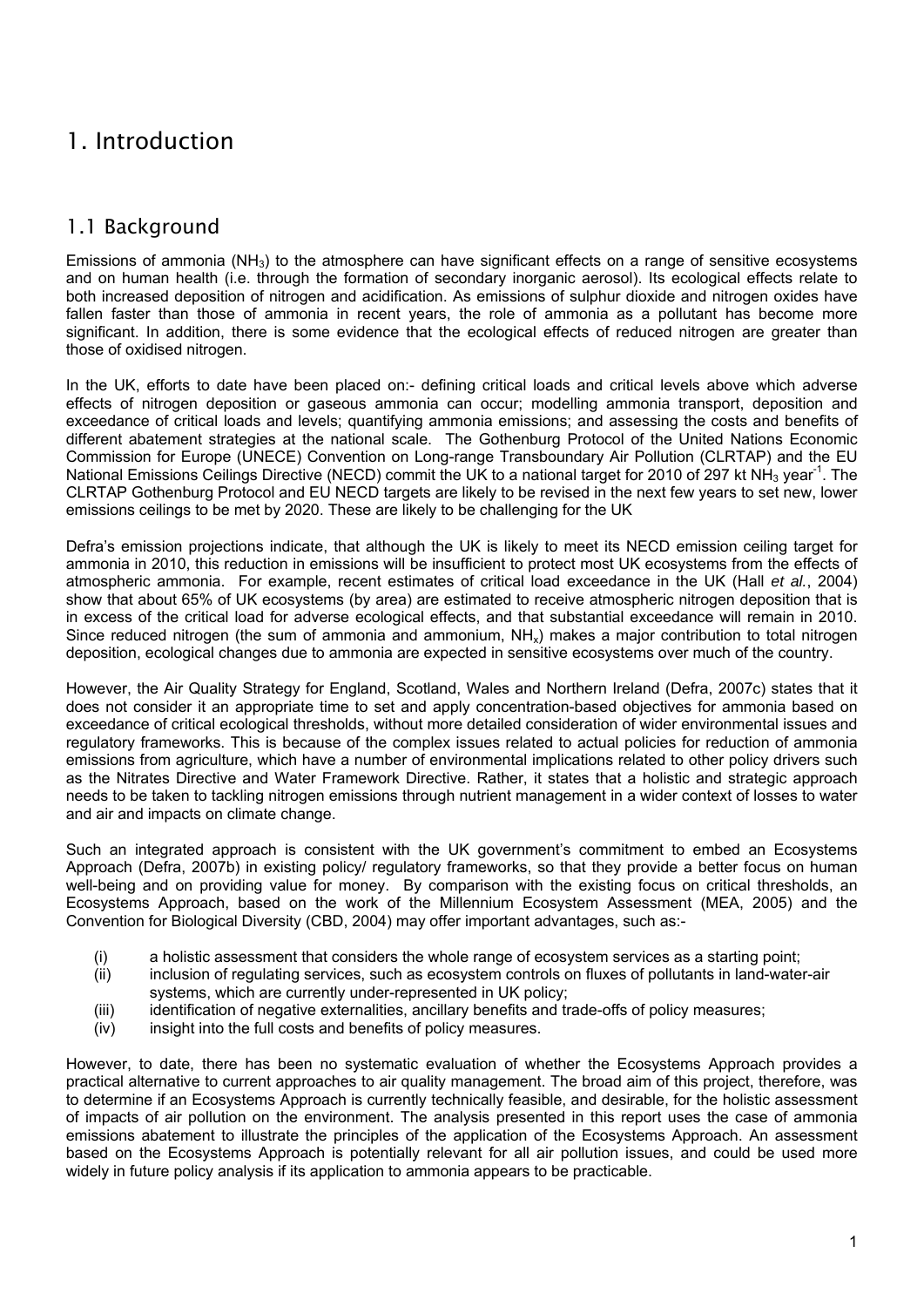## <span id="page-5-0"></span>1.2 Objectives

The specific technical objectives were:

1. To test the potential for an Ecosystems Approach to make a meaningful holistic assessment of the impacts on ecosystem services of different abatement options for ammonia emissions to the air at national level in the UK;

2. To compare the Ecosystems Approach with current conventional air quality management approaches to determine the relative strengths and weaknesses of each;

3. To identify potential barriers, and their causes, to the implementation of an Ecosystems Approach for air quality policy development at national level in the UK;

4. To consider the type of short and long-term changes to the policy /regulatory framework, and research and development needs, that may be needed to address barriers identified in 3.

## 1.3 Outline of report

This final project report is based on the interim report entitled 'Applying the Ecosystems Approach to air quality policy (Defra NR0120)' submitted to Defra in July 2008 and comments subsequently received from the Defra project committee.

The interim report was also sent to some key stakeholders and experts regarding ammonia air quality policy in the UK, and replies were received from: Tom Tew (Natural England), Simon Bareham (Countryside Council for Wales and Joint Nature Conservation Committee (JNCC)), Mark Broadmeadow (Forestry Commission England), Tom Misselbrook (Institute of Grassland and Environmental Research (IGER)), and Ken Smith (ADAS). The stakeholders were asked the following questions about the interim report:

- i. How would the implementation of an Ecosystems Approach in the UK fit with your organization's objectives and priorities?
- ii. Do you agree with the general approach taken in our report (see Section 2)?
- iii. How do you see the comparative strengths and weaknesses of the Ecosystems Approach with existing approaches (see Section 3)?
- iv. What do you feel are the main barriers to the implementation of the Ecosystems Approach in the UK (see Section 4 and 5)?

We are very grateful for their comments which are used anonymously in this final report. **It is important to note that the stakeholder comments should be viewed as personal comments from within an organisation and not as official organisational stakeholder responses.** 

The work undertaken to meet objectives 1-4 is described in turn in Sections 2-5 of this report. The main conclusions, future research priorities, and communication of the findings are then described in Sections 6-8. The body of the report only summarises the main features of the analysis associated with Objective 2; most of the details of this analysis are contained in a separate Technical Annexe to the report.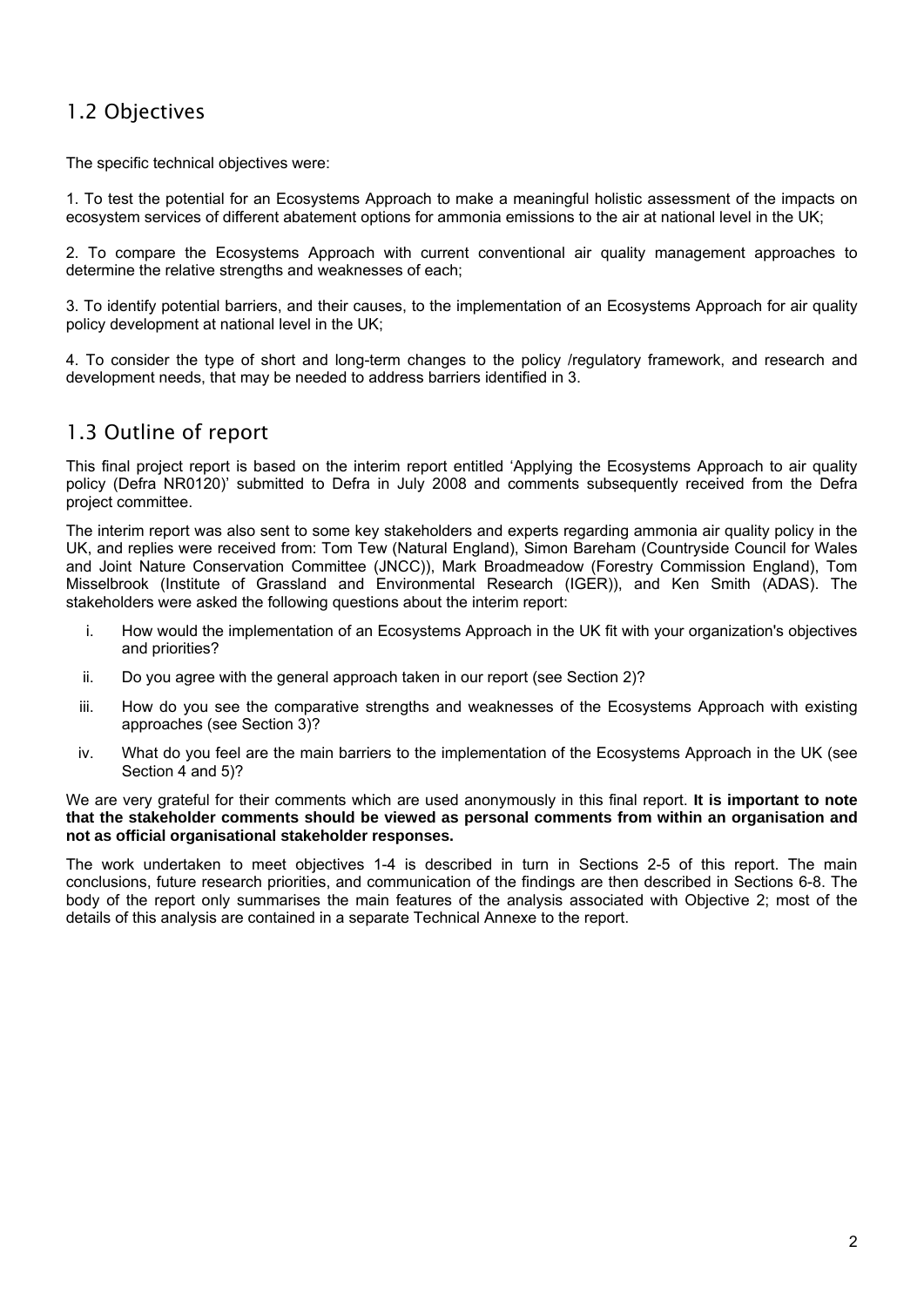# <span id="page-6-0"></span>2. Developing an ecosystem services framework for ammonia (Objective 1)

## 2.1 Approach and methodology development

This report focuses on developing an ecosystem services framework for agricultural ammonia emissions, following the Defra guidelines (Defra, 2007a), and then considers the feasibility of implementing it as part of an Ecosystems Approach, including full costing of changes to ecosystem services, human health and the built environment.

The Ecosystems Approach (Defra, 2007b) provides a compelling framework for policy makers and managers for the management of ecological-social systems. It is a holistic approach that allows, at least in principle, evaluation of the full costs and benefits of a particular policy option. Having these full costs and benefits on the table allows the relative merits of competing policies to be assessed.

Central to the Ecosystems Approach is the concept that natural ecosystems provide services for people (e.g. flood control, crop pollination, water purification, recreation and food stuffs) and that by knowing how people perceive the relative worth of these different services, consensus can be reached on how best to manage those services for the maximum benefit to society. Management policies to ensure the delivery of preferred services from an area may include the control of environmentally damaging activities, such as pollution, here specifically ammonia emissions. These emissions are known to impact on natural ecosystems and are thus likely to affect the service provision from ecosystems. Within the work of the Millennium Ecosystem Assessment (MEA, 2005) and Convention on Biological Diversity (CBD, 2004), the Defra's Ecosystem Approach is based on, the impacts on ecosystem services can then be linked to constituents of human well-being such as health and basic materials for a good life.

In addition, and quite distinct from the ecosystem services dimension, are the direct effects of air-borne pollutants on human health and on physical structures such as buildings. These effects are extremely important to quantify as part of the full costing of a policy in the Ecosystems Approach, but they are not mediated through their impacts on natural ecosystem services. However, for the effects of air-borne pollutants on human health there is an ecosystem service dimension as ammonia and related compounds in the atmosphere can be removed by the filtering effect of vegetation and soil nitrogen cycling can be affected by farm practices, such as use of manures, and lead to altered ammonia emissions to the atmosphere. The Ecosystems Approach will take these factors into account but in an attempt to make the methodology developed in this study as compatible as possible with existing information and regulatory structures in the UK, the main valuation of human health effects of ammonia emissions is considered in terms of changes to the national emission of ammonia as described in Section 2.6.

Our analysis of the environmental implications and the potential for valuing the marginal effects on ecosystem services of different emission control scenarios for ammonia proceeded in five stages, based on the recommendations of Defra (2007a) for the application of the Ecosystems Approach, as follows:-

- 1. Establish the environmental baseline;
- 2. Identify and provide qualitative assessment of the potential impacts of policy options on ecosystem services;
- 3. Quantify the impacts of policy options on specific ecosystem services;
- 4. Assess the impact on human welfare;
- 5. Estimate the economic value of changes in ecosystem services.

The scenarios adopted for analysis are based on the work of Misselbrook (AQ0602 Underpinning evidence for the UK ammonia strategy, 2007). This identifies the most cost-effective combination of measures needed to meet different national emission ceiling targets for 2020. We use all three emission reduction scenarios within the work of Misselbrook (2007), relating these to the stages of analysis above as follows.

For the qualitative analysis we use Scenario 1 (250 kt target) identified by Misselbrook (2007), as it includes the four different types of policy measures that Defra are considering, namely, those connected with fertilisers, land spreading, pig and poultry housing and slurry storage. The results of the qualitative analysis are then used to consider the effects of applying Scenarios 2 and 3 as they entail more stringent application of requirements to reduce emissions from two of the four activities analysed under Scenario 1, i.e. storage (230 kt target under Scenario 2) and housing (210 kt target under Scenario 3).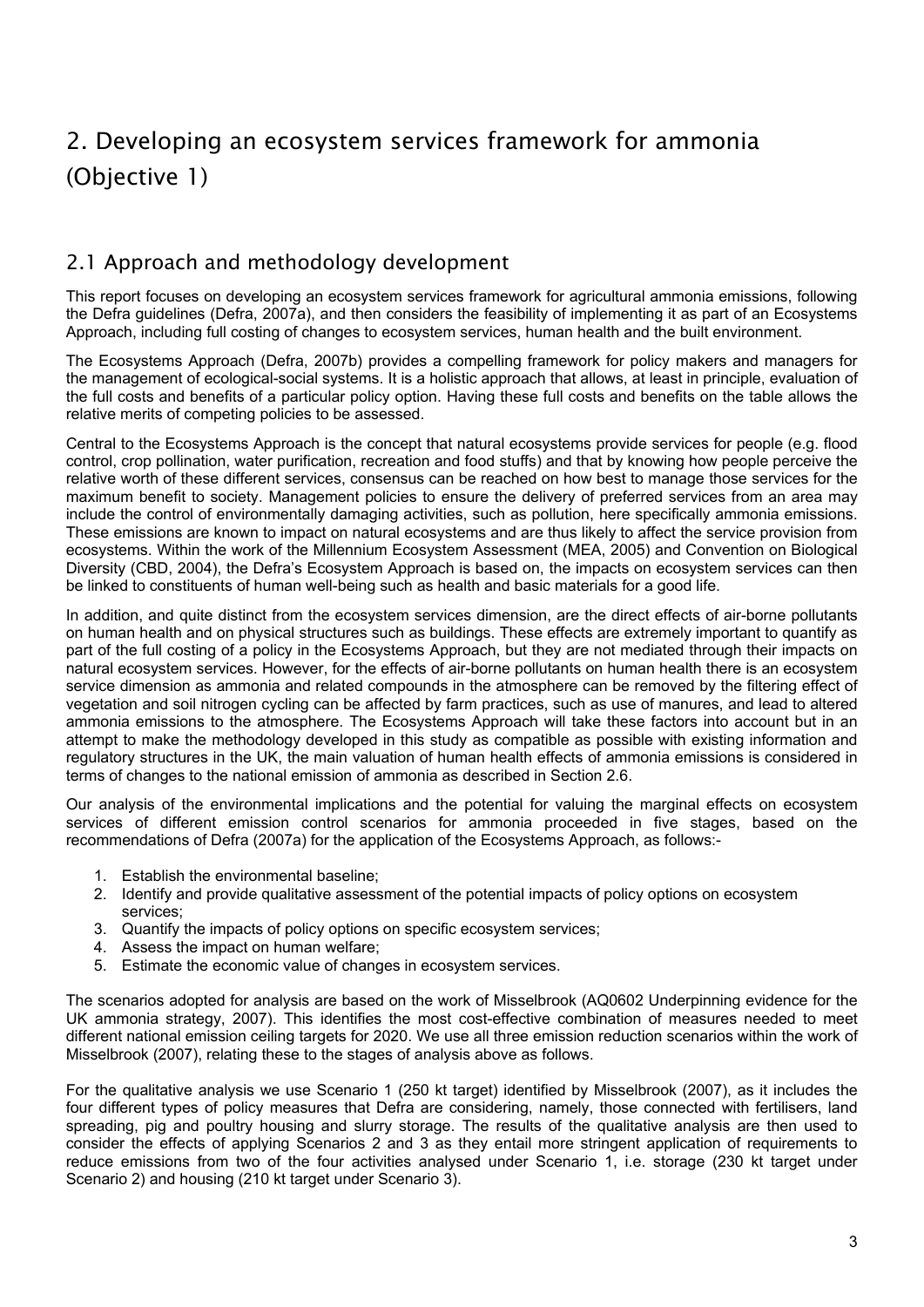The Defra guidelines (Defra, 2007a) for establishing the environmental baseline and for the qualitative analysis of the potential impact of policy options have been adapted for this study to reflect the complex nature of ammonia emissions and deposition and its impacts in the environment. Firstly, we re-group the policy measures contained in the scenarios into three generic types, based on the types of environmental impact that they may cause (see also Annexe II). These are as follows:-

*Point source impacts* – these impacts relate to activities which release large amounts of ammonia originating from a clearly defined source (e.g. intensive pig and poultry housing) within a relatively small geographic area, and are primarily caused by gaseous ammonia.

*Intermittent impacts* – these impacts relate to release of large amounts of ammonia from intermittent sources within a limited period of time (e.g. occasional peaks in ammonia concentrations from intensive slurry application in early spring).

*Diffuse impacts* – these impacts relate to the contribution of large areas of relatively low ammonia emissions (e.g. fertiliser application over large areas of arable farming, grazing emissions) to regional total atmospheric nitrogen deposition.

Point source and intermittent impacts are often more immediate and apparent (e.g. odour, visible damage to trees) whilst diffuse effects occur over longer time-scales with broader, less visible impacts (e.g. on soil formation, climate regulation etc.). It is recognised that the links between sources, policy measures and impacts described above are not entirely mutually exclusive. For example, ammonia released from point and intermittent sources, such as large pig and poultry units and slurry application will contribute to regional background nitrogen deposition as well as to locally elevated concentrations. Similarly, there are interactions between these ammonia sources and impact types, for example, as point sources may to some extent cause intermittent impacts, dependent on fluctuations in wind direction and other meteorological factors.

Nevertheless, this division of policy measures allows a more differentiated application of the Ecosystems Approach. This is because different ecosystem processes and services may be affected in different ways by these three types of impact. To take one simple example, it has been argued that carbon storage in forest ecosystems across Europe is positively related to nitrogen deposition (Magnani et al., 2007) and hence could benefit from current levels of ammonia emissions. However, there is also evidence of adverse effects of ammonia at high concentrations on tree vitality and growth close to intensive livestock units, and hence a possible adverse local effect on carbon storage.

Secondly, the environmental baseline analysis, and that of the impacts of policy scenarios, for ecosystem processes and services, has to recognise that the environmental consequences of ammonia emissions differ in different types of ecosystem. We therefore have used the Biodiversity Action Plan (BAP) Broad Habitats as a framework for our analysis. Table 2.1 lists the major effects of  $NH<sub>3</sub>$  emissions in these different habitats based on our expert judgement. While some ecosystem services result from processes in a mosaic of ecosystems, a habitat analysis has been used because:-

- (a) much of the analysis of the impacts of ammonia in the literature is habitat specific;
- (b) it facilitates a comparison with current Air Quality Management using the critical load approach, which is habitat specific.

The broader strengths and weaknesses of a habitat focussed application of the Ecosystems Approach are discussed in more detail by Haines-Young et al. (2007).

The matrix analysis, which is described below, therefore considers environmental baseline impacts, and the changes under different emission control scenarios, in terms of the point source, intermittent and diffuse impacts on a range of broad habitat types. In this analysis of scenarios, the spatial distribution of policy measures in relation to the spatial distribution of the impacted habitats was also considered by assessing the proportion of the habitat located in regions which are dominated by different types of ammonia sources (e.g. slurry spreading, pig and poultry units), based on the analysis of spatial distribution of ammonia emissions by Hellsten et al. (2008).

Assessment of the potential for quantitative analysis of the impacts of abatement measures focused on the availability of the information required and the techniques that would be needed to assess the outcomes of different emission control scenarios. This part of the analysis focussed, in particular, on the quantification of exposureresponse relationships between ammonium deposition, or ammonia concentration, and ecological responses, and the potential to express these in terms of specific ecosystem services. We assume that adequate atmospheric transport models are available to relate changes in  $NH<sub>3</sub>$  emissions to concentrations and deposition to different locations and habitats.

As well as the impacts on ecosystem processes and services that arise from exposure to gaseous ammonia or from its contribution to total atmospheric nitrogen deposition, the analysis considered the significance of potential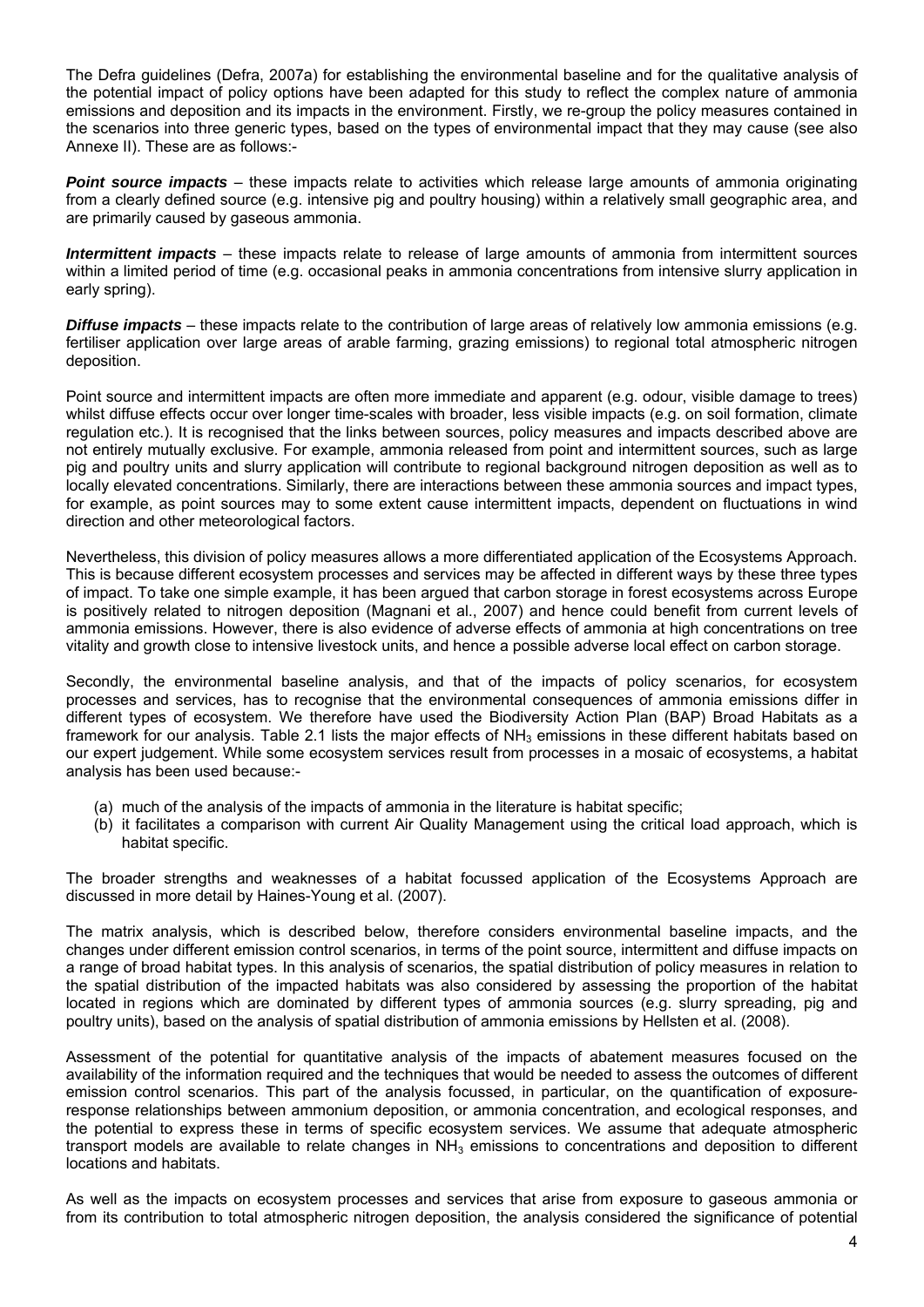'pollution swapping' for different policy measures, including for examples, changes in  $N_2O$  emissions or nitrate leaching. These impacts were assigned to the relevant Broad Habitat, for example arable and horticultural land, improved grassland, or rivers and streams.

Table 2.1. UK BAP broad habitat types (UK Biodiversity Partnership, 2007) and the major effects of NH<sub>3</sub> concentrations and deposition. In most terrestrial habitats, N deposition is also associated with N accumulation in soils, and associated increases in organic matter and carbon.

| <b>UKBAP habitat</b>                  | NH <sub>3</sub> effects                                            |
|---------------------------------------|--------------------------------------------------------------------|
| <b>Rivers and Streams</b>             | Eutrophication<br>$\bullet$                                        |
|                                       | Acidification<br>$\bullet$                                         |
|                                       |                                                                    |
| <b>Standing Open Water and Canals</b> | Eutrophication<br>$\bullet$                                        |
|                                       | Acidification<br>٠                                                 |
| Arable and horticultural              | Injury to horticultural foliage and fruits from acute<br>$\bullet$ |
| Broadleaved, Mixed and Yew Woodland   | exposure<br>Increased tree biomass<br>٠                            |
|                                       | Decreased species numbers<br>$\bullet$                             |
|                                       | Decreased fungus and lichens<br>$\bullet$                          |
|                                       | Increase in nitrophilous ground vegetation<br>٠                    |
|                                       | Increased soil N cycling and nitrate leaching<br>٠                 |
| Coniferous Woodland                   | Increased tree biomass<br>٠                                        |
|                                       | Decreased fungus and lichens<br>٠                                  |
|                                       | increased algae<br>$\bullet$                                       |
|                                       | Increase in nitrophilous ground vegetation<br>٠                    |
|                                       | Increased soil N cycling and nitrate leaching<br>٠                 |
| <b>Acid Grassland</b>                 | Increased biomass<br>$\bullet$                                     |
|                                       | Decreased species numbers<br>٠                                     |
|                                       | • Eutrophication                                                   |
|                                       | • Acidification and N leaching                                     |
| Calcareous Grassland                  | Increased biomass                                                  |
|                                       | Decreased species numbers<br>$\bullet$                             |
|                                       | Increased N cycling rate and N leaching<br>٠                       |
|                                       |                                                                    |
| <b>Neutral Grassland</b>              | Increased biomass                                                  |
|                                       | Decreased species numbers                                          |
|                                       | Eutrophication<br>$\bullet$                                        |
|                                       | Acidification and N leaching                                       |
| Improved Grassland                    | Increased biomass<br>$\bullet$                                     |
|                                       | Acidification from intermittent exposure                           |
| Dwarf Shrub Heath                     | Transition of heather to grass<br>$\bullet$                        |
|                                       | Decrease in lichens<br>٠                                           |
|                                       | possible leaching if heather canopy is reduced                     |
|                                       | • increased decomposition rates and loss of stored<br>carbon       |
| Fen, Marsh and Swamp                  | Decreased species numbers                                          |
|                                       | reduction of peat mosses                                           |
|                                       | increased N in water                                               |
| Bogs                                  | Decreased species numbers<br>$\bullet$                             |
|                                       | reduction of peat mosses<br>٠                                      |
|                                       | increased N in water                                               |
|                                       | Loss of stored carbon                                              |
| <b>Montane Habitats</b>               | Decreased species numbers<br>٠                                     |
|                                       | Decrease in peat mosses and lichens                                |
|                                       | possible leaching if heather canopy is reduced<br>٠                |
|                                       | Increased decomposition rates and loss of stored<br>٠              |
|                                       | carbon                                                             |
| <b>Supralittoral Sediment</b>         | Biomass increase                                                   |
|                                       | Increase in N leaching                                             |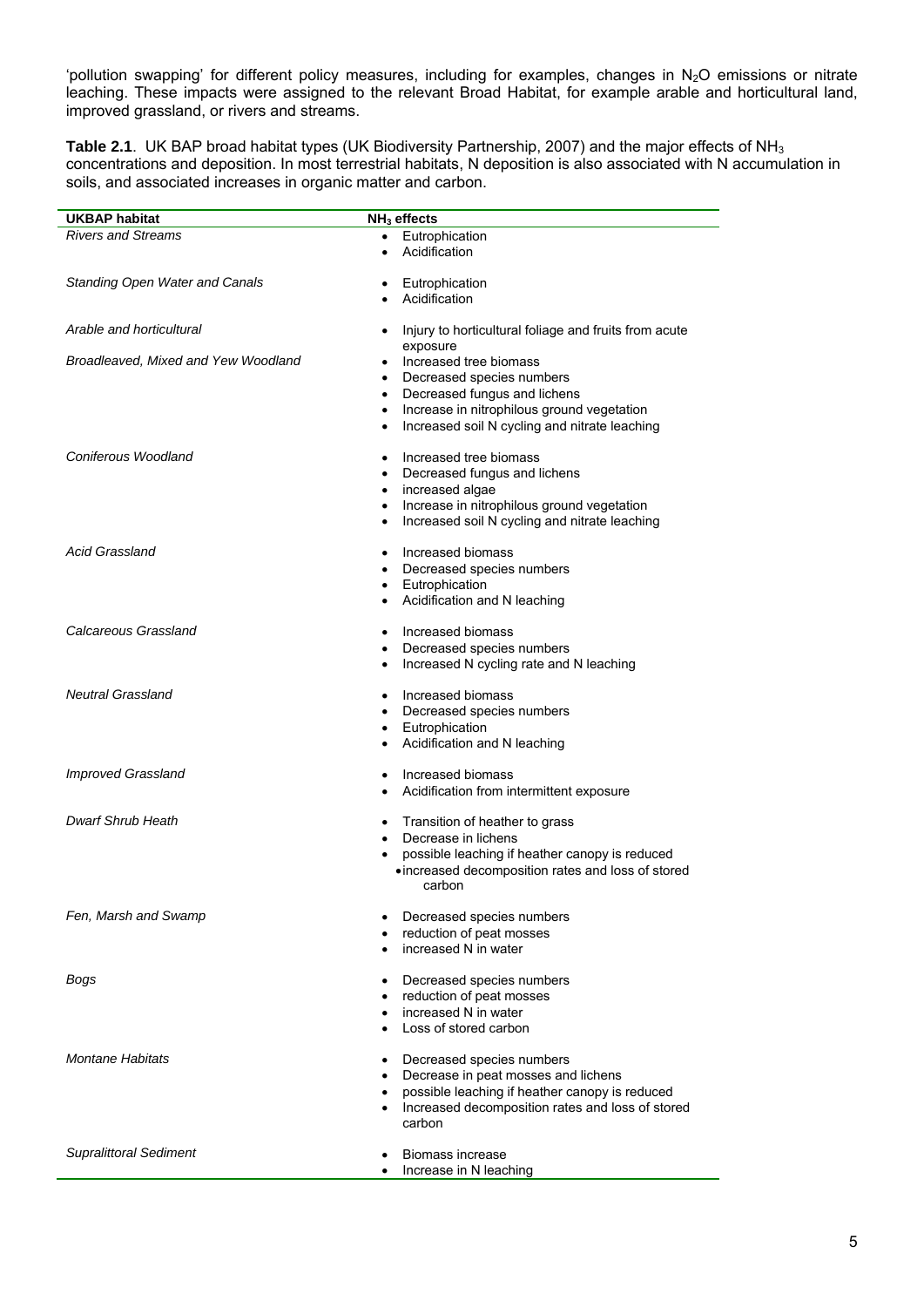## <span id="page-9-0"></span>2.2 Establishing the environmental baseline

In line with Defra's wish to develop a more holistic and integrated approach towards policy and decision making, which considers whole ecosystems (i.e. impacts across air, water, land and soil and biodiversity), the environmental baseline was established by relating as many ammonia impacts as possible to ecosystem services to give a comprehensive assessment of the potential effects. Before undertaking a detailed assessment of the baseline impacts of  $NH_3$  emissions on particular habitats, an initial scoping was undertaken to identify the presence of any significant links between ecosystem services and ammonia emissions. As suggested in Defra's guide to valuing ecosystem services (Defra, 2007a), the checklist of ecosystem services used in this study was adapted to suit application to the ammonia problem. The results of this exercise are summarised in Table 2.2.

The results show significant potential links between  $NH<sub>3</sub>$  emissions and a large range of ecosystem services. The three exceptions are natural hazard regulation, pest regulation, and disease regulation. While there is evidence that increased concentrations of ammonia can increase the prevalence of insect herbivores and fungal diseases of plants, these were considered to be drivers of changes in plant growth or species composition, and hence inclusion in their own right would result in 'double counting' of the impacts of  $NH<sub>3</sub>$  emissions. Similarly, increased plant growth caused by NHx inputs could provide improved conditions for disease bearing pests (e.g. bracken as a host to Lymes Disease). However, these are secondary effects caused by other direct N impacts, such as increasing primary productivity. In the case of water purification, it is not known how increases in  $NH<sub>3</sub>$  emissions may affect microbial process responsible for the degradation of pollutants such as pesticides, and assessment of effects on this ecosystem service is also problematic. Therefore, these four ecosystem services were not considered further in this analysis, although, based on some stakeholder comments, they might have to be revisited if the ecosystem service approach was implemented in the UK.

It should be noted that supporting services are included in our qualitative analysis but they are dealt with carefully in the valuation part of the analysis because of the potential for double counting. Supporting services (e.g. nutrient cycling) are a good example of 'intermediate' services that impact on other 'final' services and they will therefore not be valued directly in this study but are included by taking account of their impact on other ecosystem services. Section 2.6 shows how supporting services are the ecological functions that form the link between ecosystem services affected and the positive and negative outcomes for society that can be valued.

Tables A1 and A2, shown in Technical Annex I, show the qualitative assessment for the environmental baseline of the impacts on ecosystem services of ammonia emissions emanating from point sources and diffuse sources respectively. The effects of intermittent emissions, e.g. from land spreading, were not considered in this baseline analysis, but are taken into account later in the analysis when different emission control scenarios are considered. It is important to emphasise that the environmental baseline does not contain any consideration of spatial distribution of habitats or  $NH<sub>3</sub>$  sources. Hence Tables A1 and A2 assess the potential effect of ammonia on ecosystem services without evaluating the likelihood of its occurrence. This comprehensive analysis is included for clarity, and to provide the platform for more detailed qualitative analysis of policy implementation, where we use spatial data to evaluate the importance of each measure.

The tabular approach suggested by Defra (2007a) has been modified to include the different habitat and source types (as discussed in Section 2.1 above). There are a number of uncertainties associated with using a habitats approach for assessing the impacts of  $NH<sub>3</sub>$  on ecosystem services. Most broad habitat types will undergo changes in species composition and reduction in species richness when subjected to high levels of  $NH<sub>3</sub>$  concentrations and deposition. However, considerable research is required into how these habitat-level changes will affect the functional groups present and subsequent ecosystem services. Evaluating the effect of change, for example, in cultural services is highly subjective and is likely to vary greatly depending on region and country (e.g. the cultural value given to bilberry collection in Sweden is less clearly recognized in the UK).

We recognise that there already exists a body of data stating the relative importance of habitats for different ecosystem services, which was produced under Defra contract NR0107. Integrating these assessments was beyond the scope of this analysis, which has been carried out from the perspective of  $NH<sub>3</sub>$  pollution specifically. Furthermore, while the assessment under contract NR0107 was validated using stakeholder input in a series of workshops, we have not been able to obtain such validation for the assessments in Tables A1 and A2. For these reasons, the assessment carried out in this report is based on the expert judgement of our team alone. If there was an intention to develop the analysis and its application further, it would benefit from input from expert stakeholder groups and from integration with other more general schemes linking ecosystem services to specific habitats.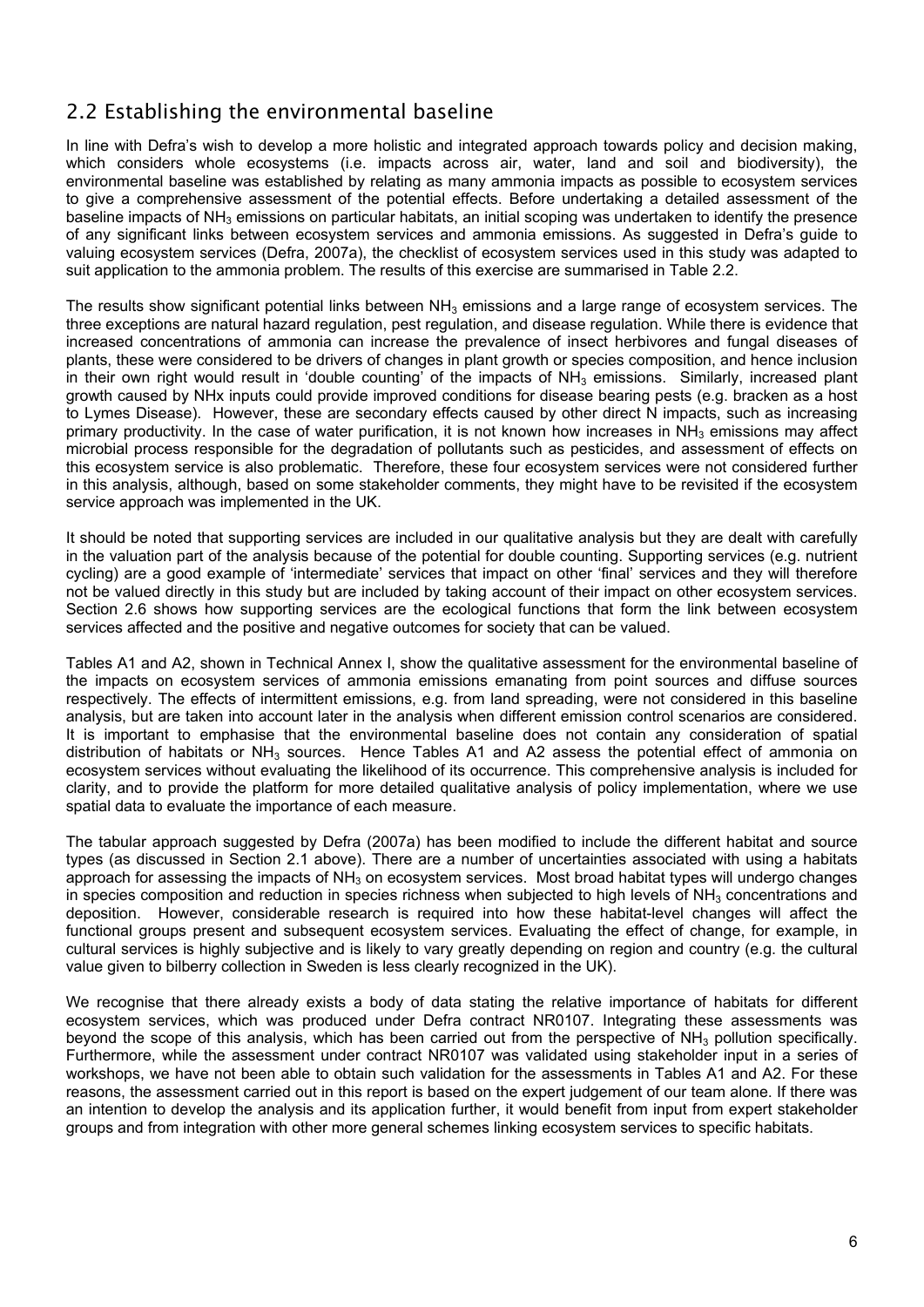<span id="page-10-0"></span>**Table 2.2** Summary of effects of ammonia emissions on ecosystem services.

| <b>Ecosystem Service</b>  | <b>Effect of ammonia emissions</b>                                                         |
|---------------------------|--------------------------------------------------------------------------------------------|
| 1. Provisioning Services  |                                                                                            |
| Ecosystem goods           | Production of goods (e.g. food, fuel, fibre) can be increased and decreased.               |
| <b>Water quality</b>      | Acidification and eutrophication of surface waters can be caused by direct                 |
|                           | deposition or by leaching from terrestrial ecosystems.                                     |
| Biochemical/genetics      | Abundance of species can be reduced (or increased in certain circumstances)                |
|                           | and community composition can be changed in both terrestrial and aquatic                   |
|                           | ecosystems.                                                                                |
| 2. Regulating services    |                                                                                            |
| Air-quality regulation    | The growth of trees and tall vegetation can be affected, altering their ability to         |
|                           | remove air pollution, while NH <sub>3</sub> emissions contribute to formation of secondary |
|                           | particulates                                                                               |
| Climate regulation        | Carbon sequestration, methane fluxes and nitrous oxide production are all                  |
|                           | affected                                                                                   |
| Water regulation          | Effects on peat creation and forest growth can affect water storage and                    |
|                           | interception.                                                                              |
| <b>Water purification</b> | The capacity of wetlands to remove nutrients from water may be reduced by                  |
|                           | excess atmospheric inputs.                                                                 |
| Natural hazard regulation | No significant direct effects                                                              |
| Pest regulation           | No significant direct effects                                                              |
| Disease regulation        | No significant direct effects                                                              |
| Pollination               | Both vegetation composition and flowering intensity can be affected.                       |
| <b>Erosion regulation</b> | Increases and decreases in vegetation cover can be caused, leading to                      |
|                           | changes in rates of erosion                                                                |
| 3. Supporting services*   |                                                                                            |
| Soil formation            | Detrimental effects can occur on peat formation, but successional change and               |
|                           | soil formation can be enhanced in other soils                                              |
| Primary production        | Increase of biomass in N limited terrestrial and aquatic habitats                          |
| <b>Nutrient cycling</b>   | Rates of soil mineralization can be increased and production of greenhouse                 |
|                           | gases and nitrate leaching can be enhanced Increased soil N accumulation                   |
|                           | can occur and may be associated with increased C sequestration                             |
| 4. Cultural services      |                                                                                            |
| Recreation and tourism    | Large changes in terrestrial and aquatic species composition may affect field              |
|                           | sports and ecotourism                                                                      |
| Aesthetic                 | Significant if it is assumed that changes from the status quo (e.g. changes in             |
|                           | species composition) are negative.                                                         |
| Educational               | Reduction in species rich habitats as sites for study                                      |
| Cultural heritage         | Loss of iconic species                                                                     |

Note: Including Supporting Services can lead to double counting

In Technical Annex I, we also summarise in general terms the rationale behind the scores assigned to specific services and habitats. This provides a simple justification of each of these scores, to facilitate further development of the approach, but we emphasise strongly that the focus of our analysis is on broader issues associated with the potential for application of an Ecosystems Approach in the context of ammonia emissions from agriculture.

## 2.3 Qualitative assessment of the potential impacts of policy options on ecosystem services.

This section describes the effects on ecosystem services of the ammonia emission reduction measures in Scenario 1, described in detail by Misselbrook et al. (2007). This consists of a series of  $NH<sub>3</sub>$  abatement strategies intended to reduce total annual UK emissions to below 250 Kt by 2020. These measures are summarised in Table 2.3, which shows the specific measures, the absolute and relative reductions achieved, and the type of emission, using the three classes of emissions identified in Section 2.1.

Table 2.3 also summarises the potential for 'pollution swapping' as a result of these measures, in which reduced  $NH<sub>3</sub>$  emissions are 'traded' for other N losses as nitrate or  $N<sub>2</sub>O$ . The potential may also exist for NH<sub>3</sub> emissions to increase elsewhere in the nutrient cycle – e.g. reduction in emissions at the housing and storage stages can lead to increased N content in slurry and greater  $NH<sub>3</sub>$  losses at the spreading stage. Misselbrook et al. (2007) recommend that all measures be used in conjunction to minimise N losses at all stages. However, it should be noted that potential pollution swapping for nitrogen may be acceptable in some circumstances, while being a significant threat in others. For example, measures that simply reduce ammonia emissions and thereby keep more nitrogen in the farming system, in principle, may allow increased losses of other N forms later on – simply because less is lost as  $NH<sub>3</sub>$  to the atmosphere. Such pro-rata changes would not be considered as a major threat in well managed situations. By contrast, measures for  $NH<sub>3</sub>$  abatement that specifically make the saved nitrogen more liable to other N loss processes would be considered a more significant pollution swapping threat.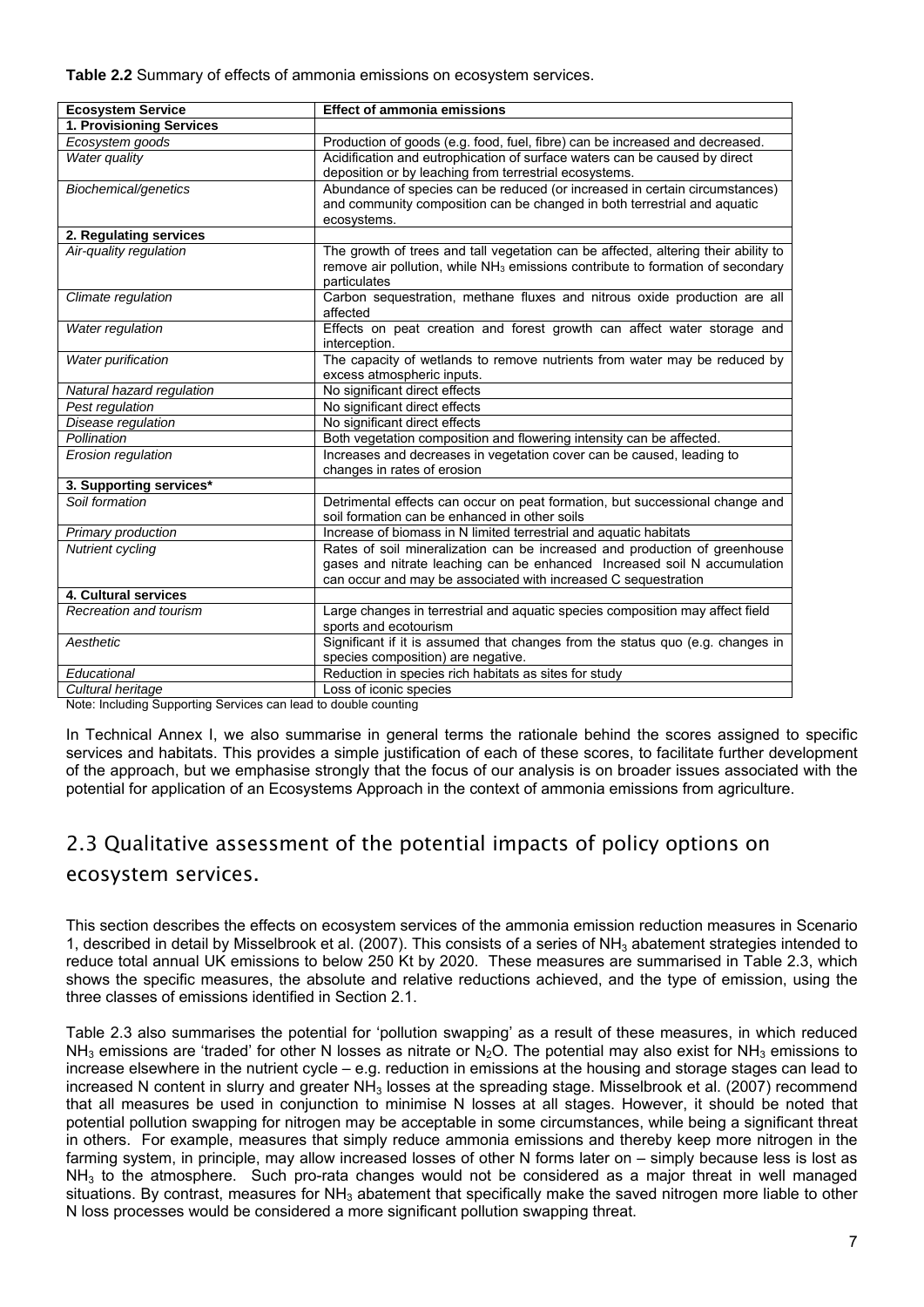These illustrations indicate the need to take a holistic approach to ammonia and nitrogen mitigation. This is based on the simple principle of the nutrient cycle in which any N that would have been lost as  $NH<sub>3</sub>$  is retained in the manure/slurry and therefore available for loss in another form. It should be noted however, that whilst the *potential* for nitrate leaching may be augmented due to  $NH<sub>3</sub>$  abatement measures, if the extra N that remains in the manure/slurry is actually known and accounted for, this potential leaching need not be realised if manure applications are well matched to plant requirements.

Full details of the qualitative analysis are given in Technical Annex II, including a full description of point, diffuse and intermittent emission types defined in Table 2.3. Where possible, the potential for pollution swapping is included in the analysis.

Table 2.4 provides a summary of those services that are shown by the qualitative analysis to be most affected by Scenario 1 abatement measures. The full method and results are given in Technical Annex II. In general, our analysis demonstrates that most effects of NH<sub>3</sub> abatement result in positive changes to ecosystem services, the exceptions being for those habitats where N fertilisation had a beneficial effect on harvested goods (e.g. woodlands) and those that are subject to direct fertilisation (arable and improved grassland) where changes in slurry storage and application are likely to lead to increases in pollution swapping. The services that are expected to be significantly affected across the broadest range of habitats are water quality regulation and climate regulation (Table 2.4), reflecting the widespread impact of  $NH<sub>3</sub>$  on the potential for nitrate leaching and N<sub>2</sub>O production in soils. Biochemical/genetic services are also an important beneficiary, based on the assumption that reducing community and species changes will maintain as-yet unused resources.

**Table 2.3** Scenario 1 NH<sub>3</sub> abatement measures (Misselbrook et al. 2007) and their emission types.

| <b>Abatement</b><br>measure                                                                        | <b>Implementation steps</b>                                                                                                                                                                                                                                                                                                  | <b>Emission</b><br>reduction<br>(Kt) | %<br>reduction<br>from<br>baseline* | <b>Emission</b><br>type  | <b>Potential pollution</b><br>swapping                                                                                                                                                   |
|----------------------------------------------------------------------------------------------------|------------------------------------------------------------------------------------------------------------------------------------------------------------------------------------------------------------------------------------------------------------------------------------------------------------------------------|--------------------------------------|-------------------------------------|--------------------------|------------------------------------------------------------------------------------------------------------------------------------------------------------------------------------------|
| Land spreading<br>$-$ rapid<br>incorporation<br>- reduced<br>emission<br>application<br>techniques | Rapid incorporation<br>$\bullet$<br>of all manure and<br>slurry by disc<br>cultivation after<br>application to<br>arable land<br>Apply slurry to<br>$\bullet$<br>grassland using a<br>trailing shoe<br>Apply beef cattle<br>$\bullet$<br>slurry to arable<br>land (growing<br>crops) by trailing<br>hose (band<br>spreading) | 31.9                                 | 14.3                                | Diffuse,<br>intermittent | Potentially increases risk<br>of N losses via nitrate<br>leaching or $N_2O$<br>emissions, by retaining<br>more N in the agricultural<br>system.                                          |
| Slurry storage                                                                                     | Encourage natural<br>$\bullet$<br>crust formation on<br>cattle slurry tanks<br>and lagoons<br>Install a<br>$\bullet$<br>floating/flexible<br>cover to pig slurry<br>tanks and lagoons                                                                                                                                        | 7.8                                  | 3.5                                 | <b>Diffuse</b>           | Greater NH <sub>3</sub> emissions<br>after spreading (if not<br>used with rapid<br>incorporation)<br>Increases risk of N losses<br>via nitrate leaching or<br>N <sub>2</sub> O emissions |
| Pig + poultry<br>housing                                                                           | Introduce manure<br>$\bullet$<br>drying to layer<br>housing - deep-pit<br>caged and<br>perchery systems<br>Introduce in-house<br>$\bullet$<br>manure drying for<br>breeding hens.<br>pullets, broilers and<br>turkeys<br>Improved slatted<br>٠<br>floor design for<br>fattening pig and<br>sow housing                       | $\overline{3.1}$                     | 1.4                                 | Point-<br>source         | Greater potential for N<br>loss during storage and<br>spreading (NH <sub>3</sub> , N run-<br>off, nitrate leaching, N <sub>2</sub> O<br>emissions)                                       |
| Fertiliser                                                                                         | Replacement of<br>$\bullet$<br>urea with<br>ammonium nitrate                                                                                                                                                                                                                                                                 | 16.2                                 | 51.7                                | Diffuse,<br>intermittent | Increases risk of N losses<br>via nitrate leaching or<br>$N2O$ emissions                                                                                                                 |

\* Percentage reduction from baseline calculated as the reduction from current emissions for respective type e.g. livestock or fertiliser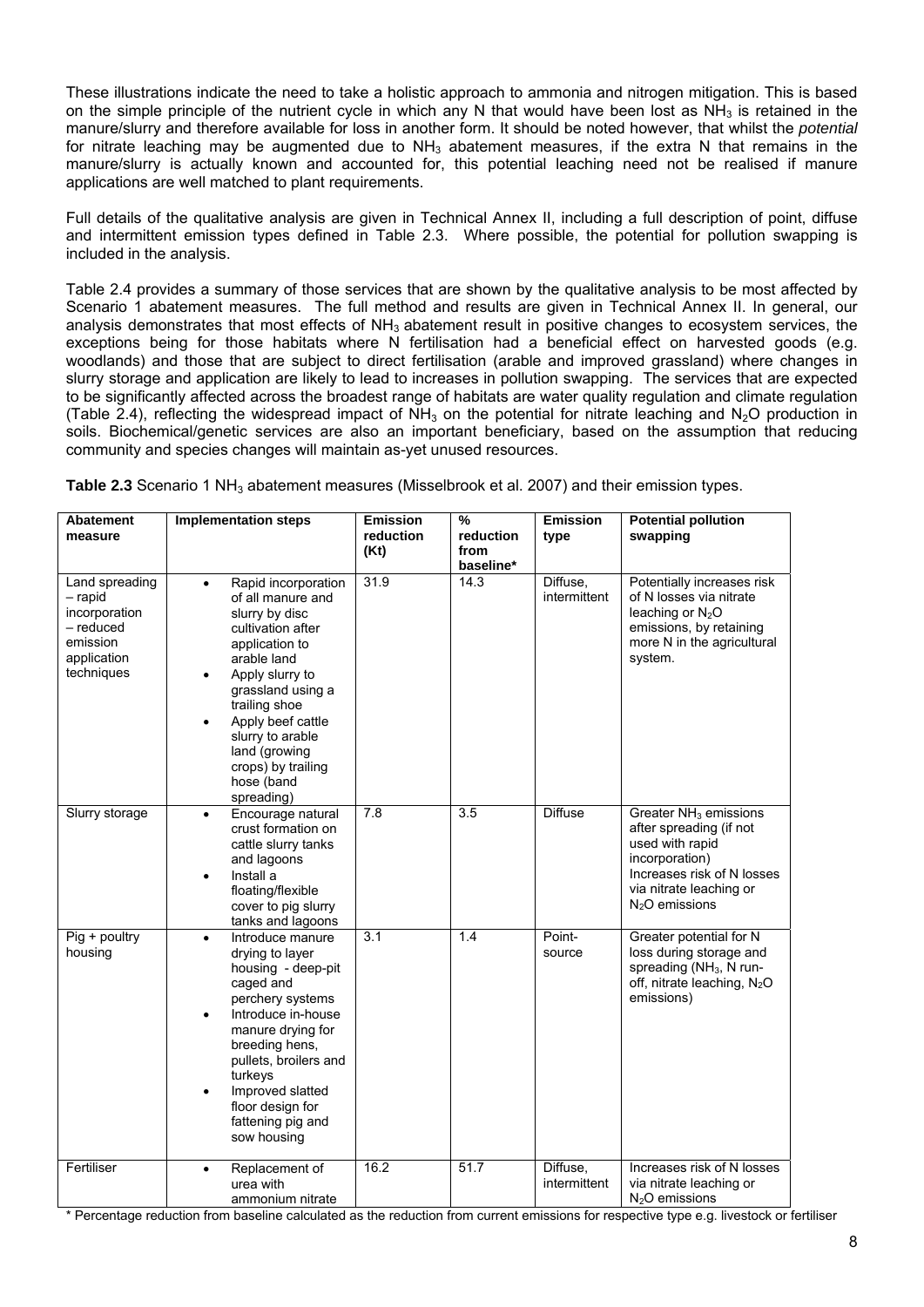Although such an analysis is beyond the scope of this report, it is likely that this approach would highlight differing priorities for emission control for each country, for reasons summarised below.

#### *England*

England is dominated in the south and east by emissions from intensive animal units and there is a high overlap of these areas with fen marsh and swamp habitats. In the north and west, emissions from manure storage and spreading (largely cattle) dominate. England has a mix of most habitats and a more detailed regional analysis may indicate the importance of specific abatement measures in different areas. Background emissions are dominant only in small areas.

#### *Scotland*

The highlands of Scotland are dominated by background emissions, with lowland areas largely covered by areas dominated by cattle manure sources. Intensive animal unit sources are only dominant in relatively few 'hotspots', so it is likely that manure storage and spreading measures will be most important in Scotland. Scotland also contains the majority of montane habitat and coniferous woodland in Britain, making these a potential priority; for impacts on these habitats, measures related to diffuse ammonia emissions would therefore be most relevant.

#### *Wales*

There is almost no dominance of intensive animal units in Wales, with animal-source emissions dominated by cattle and sheep. It is likely that manure storage and spreading measures will have the greatest effect in this country. This is a similar position to Scotland in terms of sources. However, the fact that background sources are dominant almost nowhere in Wales, and that absolute rates of NHx deposition are higher than in Scotland elevates the importance of these measures further in Wales.

We have not extended our habitat-based analysis to Northern Ireland. However, it is clear from the high NH<sub>3</sub> concentrations and high rates of NHx deposition experienced there that measures to reduce NH3 emissions could have significant effects on the ecosystem services provided by the dominant habitats in this region. Hence any more detailed spatial analysis in the future should be extended to Northern Ireland.

As in the earlier stages of the analysis, we do not present this as a definitive statement of the most significant impacts on ecosystem services. More detailed discussion with key stakeholders and key experts would be needed to reach a more informed view on which are the most important impacts, especially if this type of analysis is to provide the basis for decisions on which policy measures to adopt in different parts of the country. It might be argued, for example, that Table 2.4 underestimates the importance of effects on carbon sequestration, and overestimates effects on water quality in arable and improved grassland areas. More detailed evaluation of the 'pollution swapping' aspects would also be essential. In a full lifecycle analysis it still needs to be demonstrated that reducing ammonia emissions by low emission spreading techniques leads to an overall increase in  $N_2O$  emissions. This is because atmospheric deposition of the ammonia emitted can lead to  $N_2O$  emissions in other locations (e.g. for semi-natural ecosystems). Thus abating ammonia emissions in this way reduces the  $N_2O$  emissions from seminatural ecosystems, matched against an increase in N<sub>2</sub>O emissions from the agricultural grass/cropland. Table 2.4 identifies this trade-off of services clearly, but the extent to which this trade-off is "N<sub>2</sub>O neutral" would require more detailed quantitative analysis and remains a matter for further research.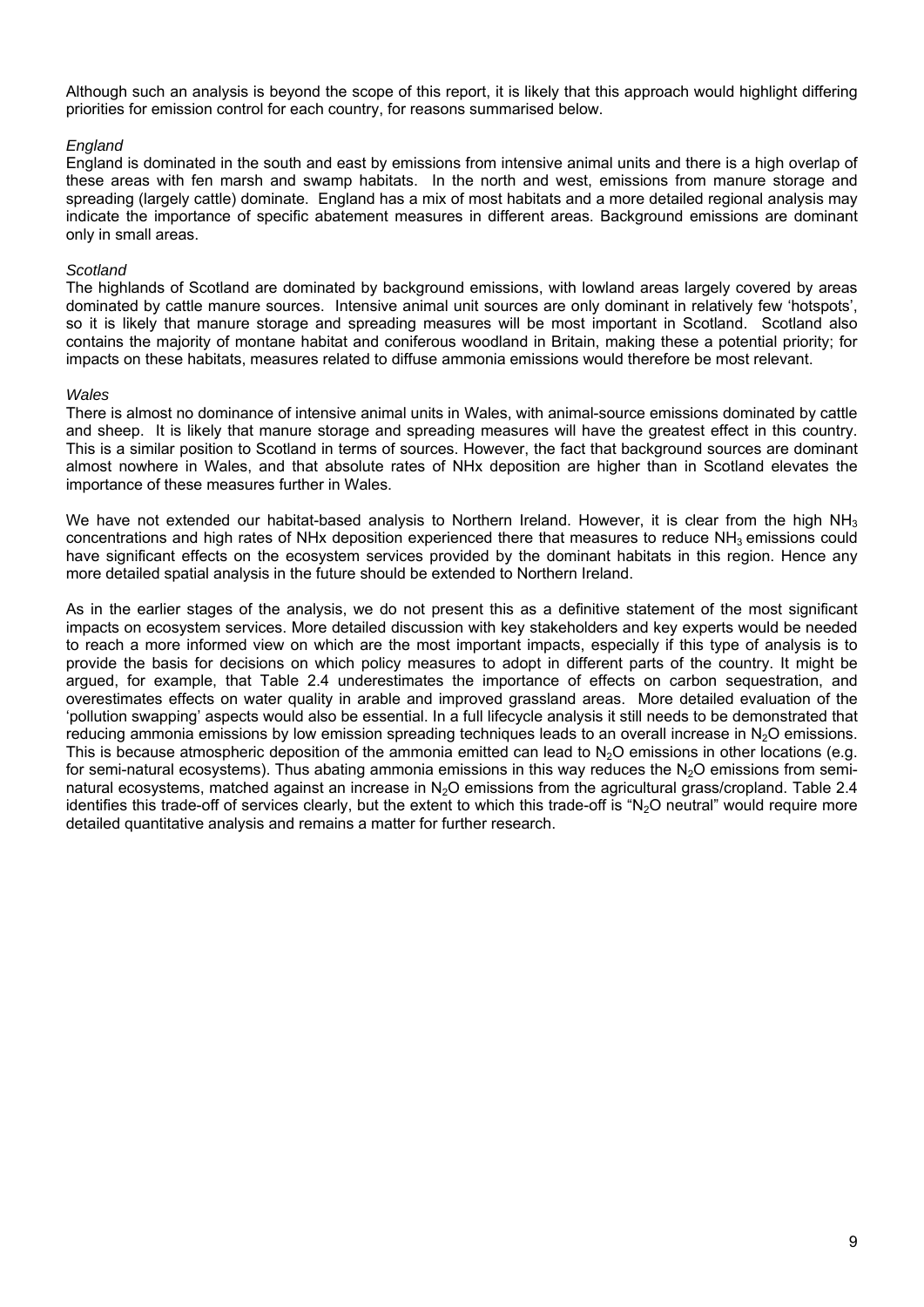| <b>Service</b>         | <b>Habitat</b>                    | <b>Emission Type</b>            | Value                                             | Reason                                                                                                            |
|------------------------|-----------------------------------|---------------------------------|---------------------------------------------------|-------------------------------------------------------------------------------------------------------------------|
|                        |                                   |                                 | (benefit/disbenefit)                              |                                                                                                                   |
| Ecosystem goods        | Rivers & streams                  | Point, diffuse,<br>intermittent | +2 (water quality,<br>fish, recreation)           | Decrease in NH <sub>3</sub><br>input from all<br>sources will<br>increase<br>availability of<br>goods (fisheries) |
|                        | Standing open<br>water and canals | Point, diffuse,<br>intermittent | +2 (water quality,<br>fish, recreation)           | Decrease in NH <sub>3</sub><br>input from all<br>sources will<br>increase<br>availability of<br>goods (fisheries) |
| Water quality          | Arable and                        | Diffuse,                        | -2 (water quality,                                | Spreading                                                                                                         |
|                        | horticultural                     | intermittent                    | fish, recreation)                                 | measures will                                                                                                     |
|                        | Improved<br>grassland             | Diffuse,<br>intermittent        |                                                   | decrease $NH3$<br>emissions but<br>could increase N<br>leaching                                                   |
|                        | Broadleaved mixed                 | Point, diffuse,                 | +2 (water quality,                                | Lower NH <sub>3</sub>                                                                                             |
|                        | and yew woodland                  | intermittent                    | fish, recreation)                                 | deposition will<br>decrease N                                                                                     |
|                        | Coniferous<br>woodland            | Diffuse,<br>intermittent        |                                                   | leaching                                                                                                          |
|                        | Acid grassland                    | <b>Diffuse</b>                  |                                                   |                                                                                                                   |
|                        | Calcareous                        | Diffuse,                        |                                                   |                                                                                                                   |
|                        | grassland                         | intermittent                    |                                                   |                                                                                                                   |
|                        | Neutral grassland                 | <b>Diffuse</b>                  |                                                   |                                                                                                                   |
|                        | Dwarf shrub heath                 | <b>Diffuse</b>                  |                                                   |                                                                                                                   |
|                        | Fen marsh and                     | Point, diffuse,                 |                                                   |                                                                                                                   |
| Biochemical/genetics   | swamp<br>Rivers & streams         | intermittent<br>Point, diffuse, | +2 (valuable                                      | Lower $NH3$                                                                                                       |
|                        |                                   | intermittent                    | characteristics of                                | deposition will                                                                                                   |
|                        | Standing open                     | Point, diffuse,                 | species preserved)                                | reduce species                                                                                                    |
|                        | water & canals                    | intermittent                    |                                                   | loss                                                                                                              |
|                        | Broadleaved mixed                 | Point, intermittent             |                                                   |                                                                                                                   |
|                        | and yew woodland<br>Coniferous    | Intermiittent                   |                                                   |                                                                                                                   |
|                        | woodland                          |                                 |                                                   |                                                                                                                   |
|                        | Calcareous                        | Intermittent                    |                                                   |                                                                                                                   |
|                        | grassland                         |                                 |                                                   |                                                                                                                   |
|                        | Dwarf shrub heath                 | Diffuse                         |                                                   |                                                                                                                   |
|                        | Fen, marsh &                      | Point, diffuse,                 |                                                   |                                                                                                                   |
|                        | swamp                             | intermittent                    |                                                   |                                                                                                                   |
| Air quality regulation | Arable &<br>Horticultural         | Intermittent                    | +2 (clean air but<br>related to most              | Spreading<br>measures will                                                                                        |
|                        | Improved                          | Diffuse,                        | other effects on                                  | decrease $NH3$                                                                                                    |
|                        | grassland                         | intermittent                    | services in this                                  | emission from                                                                                                     |
|                        |                                   |                                 | table)                                            | fertilised land                                                                                                   |
| Climate regulation     | Arable &                          | Diffuse.                        | -2 (risk of increased                             | Spreading                                                                                                         |
|                        | Horticultural<br>Improved         | intermittent<br>Diffuse,        | $N2O$ emissions}                                  | measures will<br>increase N <sub>2</sub> O                                                                        |
|                        | grassland                         | intermittent                    |                                                   | emissions from                                                                                                    |
|                        |                                   |                                 |                                                   | soil                                                                                                              |
|                        | Broadleaved mixed                 | Point, intermittent             | +2 (decreased $N_2O$                              | Lower $N_2O$                                                                                                      |
|                        | and yew woodland                  |                                 | emissions)                                        | emissions from                                                                                                    |
|                        | Coniferous<br>woodland            | Intermittent                    |                                                   | forest soils                                                                                                      |
|                        | Calcareous                        | Intermittent                    | +2 (decreased N <sub>2</sub> O                    | Lower $N_2O$                                                                                                      |
|                        | grassland                         |                                 | emissions)                                        | emissions from                                                                                                    |
|                        | Fen, marsh &<br>swamp             | Point, intermittent             |                                                   | soils                                                                                                             |
|                        |                                   |                                 |                                                   |                                                                                                                   |
| Water regulation       | Fen, marsh &<br>swamp             | Point, intermittent             | +2 (reduced loss of<br>water storage<br>capacity) | Smaller loss of<br>water holding<br>capacity by<br>mosses                                                         |
| Pollination            | Calcareous<br>grassland           | Intermittent                    | +2 (loss of crop<br>avoided)                      | Smaller impacts<br>on flowering plants                                                                            |
|                        |                                   |                                 |                                                   |                                                                                                                   |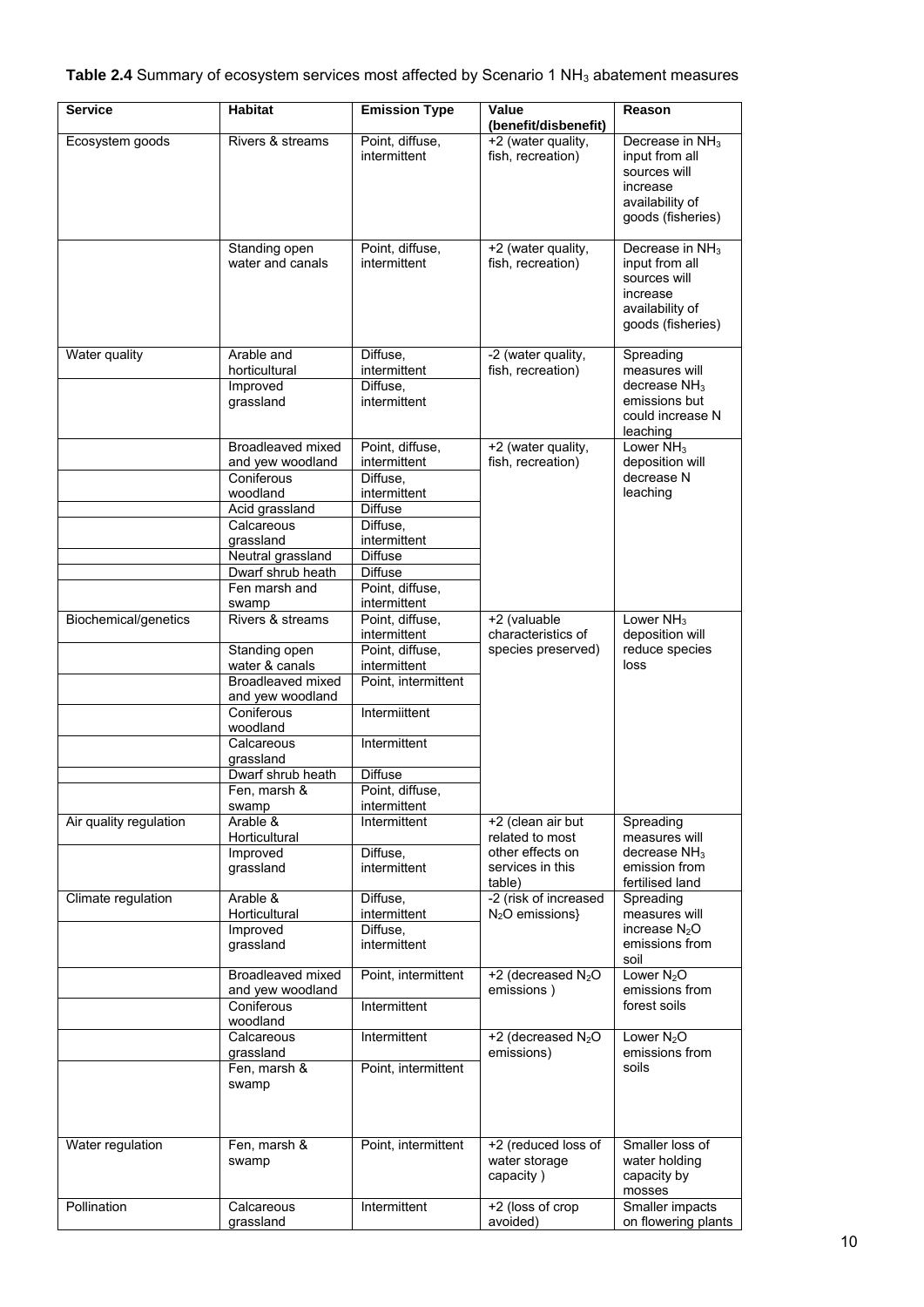<span id="page-14-0"></span>

| <b>Service</b>           | <b>Habitat</b>                        | <b>Emission Type</b>            | Value<br>(benefit/disbenefit)                | Reason                                      |
|--------------------------|---------------------------------------|---------------------------------|----------------------------------------------|---------------------------------------------|
|                          | Fen, marsh &<br>swamp                 | Point, intermittent             |                                              |                                             |
| Erosion regulation       | Dwarf shrub heath                     | <b>Diffuse</b>                  | +2 (habitat<br>preserved)                    | Reduction in<br>heather canopy<br>loss      |
|                          | Fen, marsh &<br>swamp                 | Point, intermittent             | +2 (habitat<br>preserved)                    | Smaller losses of<br>peat forming<br>mosses |
| <b>Cultural services</b> | Rivers & streams                      | Point, diffuse,<br>intermittent | +2 (recreational and<br>tourism, aesthetic,  | Slower rates of<br>species loss and         |
|                          | Standing open<br>water & canals       | Point, diffuse,<br>intermittent | educational and<br>cultural heritage         | community<br>change                         |
|                          | Broadleaved mixed<br>and yew woodland | Point, diffuse,<br>intermittent | benefits)                                    |                                             |
|                          | Coniferous<br>woodland                | Diffuse,<br>intermittent        |                                              |                                             |
|                          | Acid grassland                        | <b>Diffuse</b>                  |                                              |                                             |
|                          | Calcareous<br>grassland               | Diffuse.<br>intermittent        |                                              |                                             |
|                          | Neutral grassland                     | <b>Diffuse</b>                  |                                              |                                             |
|                          | Dwarf shrub heath                     | <b>Diffuse</b>                  |                                              |                                             |
|                          | Fen, marsh &<br>swamp                 | Point, diffuse,<br>intermittent |                                              |                                             |
| Soil formation           | Dwarf shrub heath                     | <b>Diffuse</b>                  | +2 (habitat<br>preserved)                    | Reduction in<br>heather canopy<br>loss      |
|                          | Fen, marsh &<br>swamp                 | Point, diffuse,<br>intermittent | +2 (reduced<br>impacts on peat<br>formation) | Smaller losses of<br>peat forming<br>mosses |
| Primary production       | Broadleaved mixed<br>and yew woodland | Point, intermittent             | +2 (reduced toxic<br>effects on              | Lower N toxicity<br>from large $NH3$        |
|                          | Fen. marsh &<br>swamp                 | Point, intermittent             | vegetation)                                  | inputs                                      |
| Nutrient cycling         | Broadleaved mixed<br>and yew woodland | Point, intermittent             | -2 (reduce rates of<br>nutrient cycling)     | Reduction in large<br>inputs driving N      |
|                          | Fen, marsh &<br>swamp                 | Point, intermittent             |                                              | cycling                                     |

## 2.4 Towards a quantitative analysis

The NH<sub>3</sub> abatement measures of Scenario 1 are extended further by Misselbrook et al. (2007) to meet lower potential targets of 230 Kt NH<sub>3</sub> yr- (Scenario 2) and 210 Kt NH<sub>3</sub> yr<sup>-1</sup> (Scenario 3) by introducing more stringent regulations for handling and storing manure (Table 2.5).

A full quantitative analysis for all ecosystem services in all habitats of these further measures to increase the level of reduction of NH<sub>3</sub> emissions from particular sources is impossible. This is because of the many gaps in knowledge and information that are discussed in more detail in the following stages of this report. We therefore propose a procedure based on the summary of effects in Technical Annex II, and in particular the most potential significant changes shown in Table 2.4, as the basis for identifying the most important areas of change under the more stringent measures. More rigorous quantitative analysis could then focus on these specific services and habitats in the first instance, as those that are likely to be most important.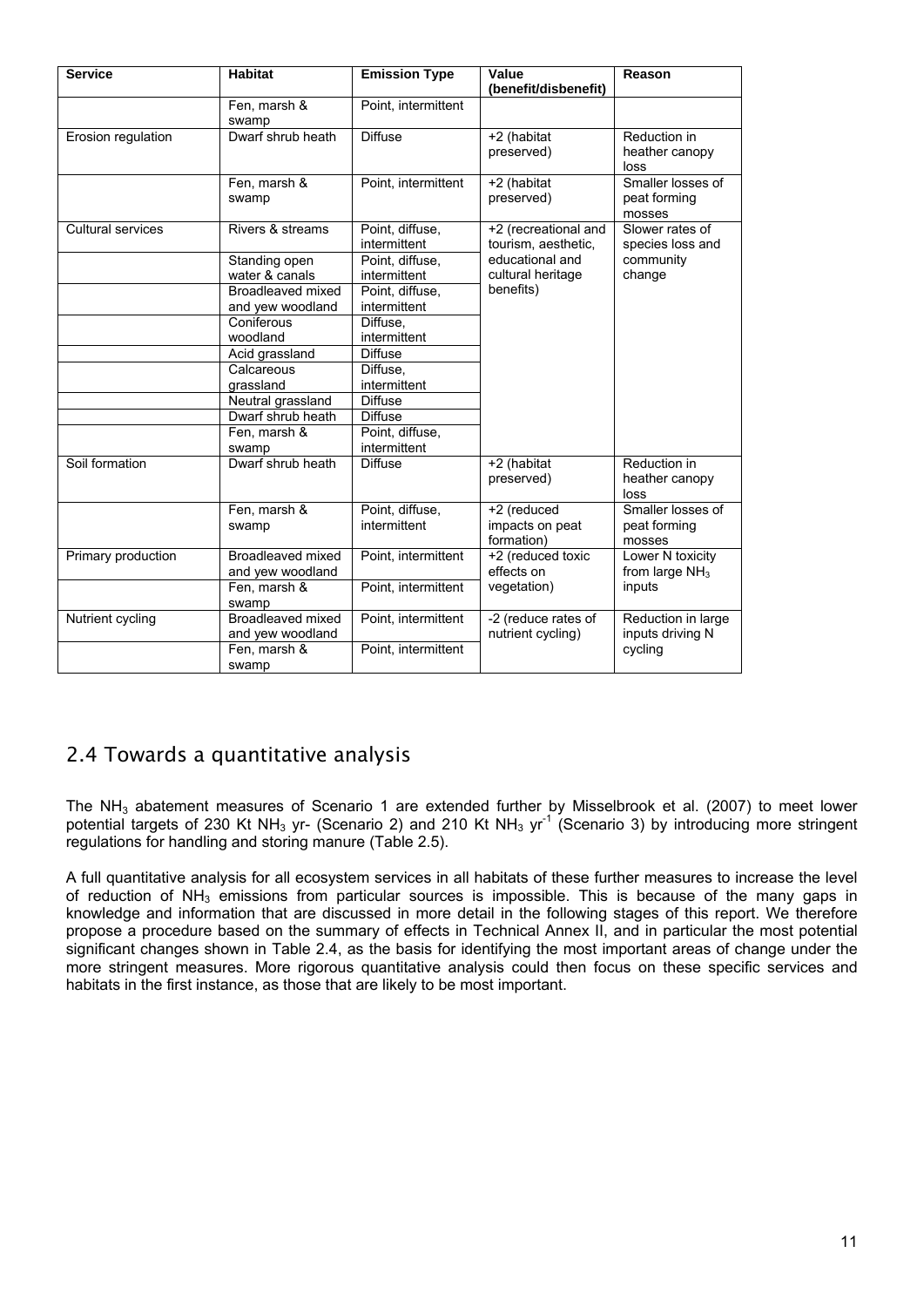|  | Table 2.5 Scenario 2 and 3 $NH3$ abatement measures (Misselbrook et al., 2007) and their emission types and |  |  |  |  |  |
|--|-------------------------------------------------------------------------------------------------------------|--|--|--|--|--|
|  | pollution swapping potential (Misselbrook et al., 2008)                                                     |  |  |  |  |  |

| Abatement<br>measure                                           | <b>Implementation steps</b>                                                                                                                                                                                                                                                                                                                                                                                                                                                                                     | <b>Emission</b><br>reduction<br>(Kt) | % reduction<br>from<br>baseline | <b>Emission</b><br><b>Type</b> | <b>Potential pollution</b><br>swapping                                                                                                                                                                                                         |
|----------------------------------------------------------------|-----------------------------------------------------------------------------------------------------------------------------------------------------------------------------------------------------------------------------------------------------------------------------------------------------------------------------------------------------------------------------------------------------------------------------------------------------------------------------------------------------------------|--------------------------------------|---------------------------------|--------------------------------|------------------------------------------------------------------------------------------------------------------------------------------------------------------------------------------------------------------------------------------------|
| More stringent<br>storage requirements<br>(scenarios 2 & 3)    | Cover manure with<br>$\bullet$<br>polythene sheeting<br>during storage<br>Store all manure prior<br>٠<br>to spreading                                                                                                                                                                                                                                                                                                                                                                                           | 14.8                                 | 6.6                             | Diffuse and<br>point<br>source | Greater potential for<br>N loss during storage<br>and spreading $(NH_3)$ ,<br>N run-off, nitrate<br>leaching, $N_2O$<br>emissions)<br>Storage could result<br>in further emissions of<br>$N2O$ and methane                                     |
| More stringent<br>housing<br>requirements<br>(scenario 3 only) | Use 25% additional<br>$\bullet$<br>bedding for cattle<br>straw-bedded housing<br>Increase scraping<br>$\bullet$<br>frequency in dairy<br>cattle cubicle houses<br>Increase the<br>٠<br>frequency of manure<br>removal from layer<br>hen housing with belt-<br>removal systems<br>(from once per week<br>to twice-weekly)<br>Install air scrubbers to<br>٠<br>mechanically-<br>ventilated pig housing<br>Frequent slurry<br>٠<br>removal from beneath<br>slats (reduced in-<br>house storage) for pig<br>housing | 24.2                                 | 10.8                            | Point<br>source                | Additional straw and<br>air scrubbers have a<br>low risk of pollution<br>swapping<br>Manure removal has<br>a greater potential for<br>N loss during storage<br>and spreading $(NH_3)$ ,<br>N run-off, nitrate<br>leaching, $N2O$<br>emissions) |

In Table 2.5, abatement measures are classified by their source type. These can then be used in conjunction with those that had significant effects in Scenario 1 to identify which measures will have the greatest effect under the more stringent scenarios. For example, the implementation of Scenario 3 is largely concerned with limiting emissions from point sources (intensive animal units) and will therefore have an effect on those ecosystem services that were identified as most responsive to abatement measures on these sources. The services that are most likely on this basis to show a significant marginal change from Scenario 1 to Scenario 3 are shown in Table 2.6. The habitats affected are largely influenced by geographical distribution e.g. fen, marsh and swamp habitat is likely to show the greatest change under Scenario 3 due to its large overlap with pig and poultry as the dominant NH<sub>3</sub> sources in the south and east of England.

The next stage of analysis would then be to begin to subject effects on these services to more detailed quantitative analysis. Implementation of Scenario 2 results in a further emission reduction from diffuse sources of 3.5 to 6.6% reduction from baseline, roughly doubling the impact of abatement measures. By contrast Scenario 3 reduces housing emissions from a 1.4 to a 10.8 % reduction from baseline, a ten-fold decrease in point-source effects. Hence, moving from Scenario 1 to Scenario 3, although making a relatively small change in national emissions, would have a much greater proportionate effect on ecosystems services and in regions of the country for which point sources are most important.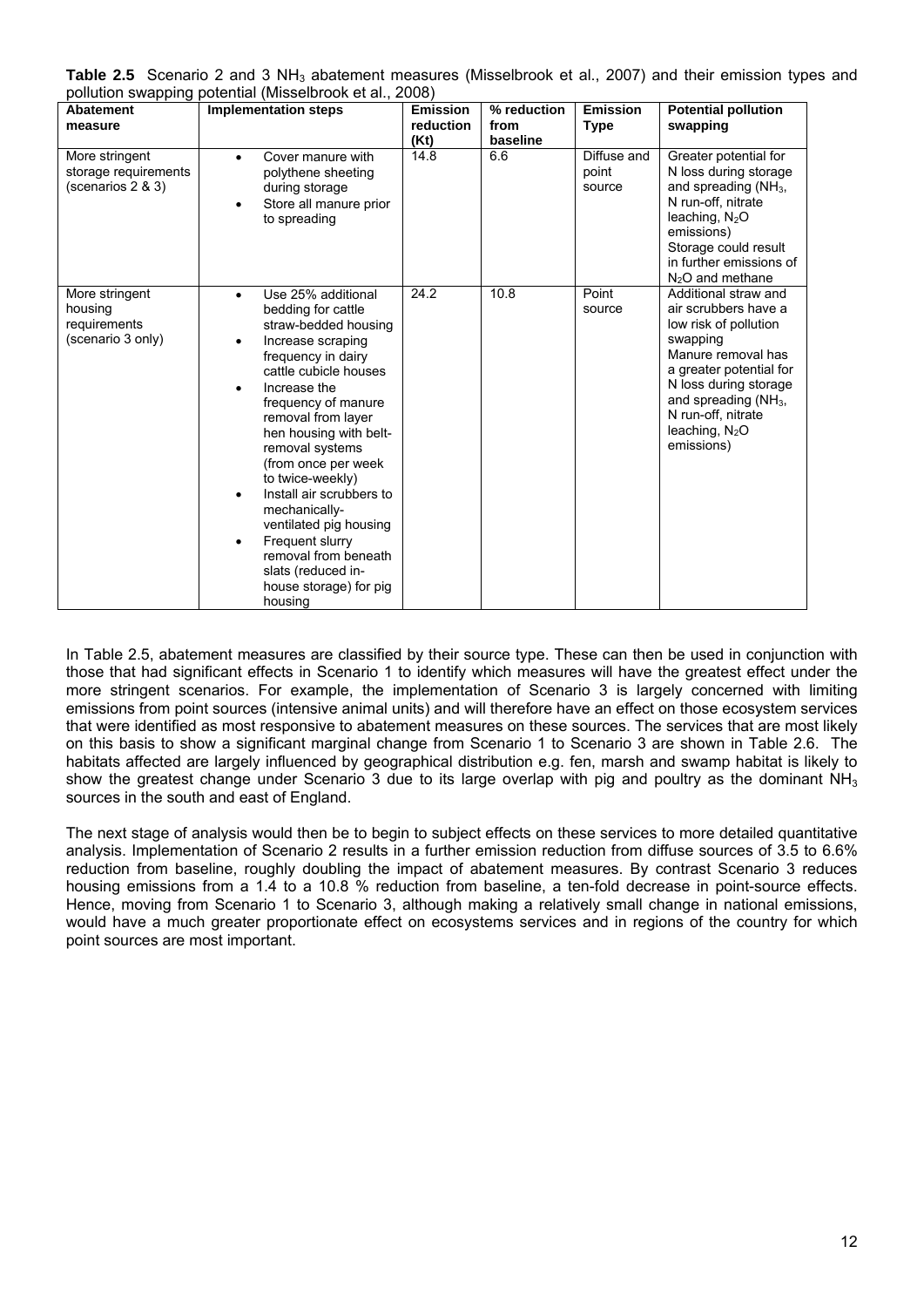<span id="page-16-0"></span>

| Table 2.6. Ecosystem services most likely to be significantly affected in Scenario 3 |  |  |
|--------------------------------------------------------------------------------------|--|--|
|--------------------------------------------------------------------------------------|--|--|

| <b>Ecosystem service</b> | <b>Habitat</b>                   | <b>Strong marginal</b><br>change from<br>Scenario 1 to 3 |
|--------------------------|----------------------------------|----------------------------------------------------------|
| Ecosystem goods          | Rivers & streams                 | $\ddot{}$                                                |
|                          | Standing open water & canals     | $+$                                                      |
| Water quality            | Rivers & streams                 | $+$                                                      |
|                          | Standing open water & canals     | $+$                                                      |
|                          | Broadleaved mixed & yew woodland | $+$                                                      |
|                          | Fen, marsh & swamp               | $+$                                                      |
| Biochemical/genetic      | Rivers & streams                 | $+$                                                      |
|                          | Standing open water & canals     | $\ddot{}$                                                |
|                          | Broadleaved mixed & yew woodland | $+$                                                      |
|                          | Fen, marsh & swamp               | $\ddot{}$                                                |
| Climate regulation       | Broadleaved mixed & yew woodland | $+$                                                      |
|                          | Fen, marsh & swamp               | $\ddot{}$                                                |
| Water regulation         | Fen, marsh & swamp               | $+$                                                      |
| Pollination              | Fen, marsh & swamp               | $+$                                                      |
| Erosion regulation       | Fen, marsh & swamp               | $\ddot{}$                                                |
| <b>Cultural services</b> | Rivers & streams                 | $+$                                                      |
|                          | Standing open water & canals     | $+$                                                      |
|                          | Broadleaved mixed & yew woodland | $+$                                                      |
|                          | Fen, marsh & swamp               | $+$                                                      |
| Soil formation           | Fen, marsh & swamp               | $+$                                                      |
| Primary production       | Broadleaved mixed & yew woodland | $\ddot{}$                                                |
|                          | Fen, marsh & swamp               | $+$                                                      |
| Nutrient cycling         | Broadleaved mixed & yew woodland | $\overline{a}$                                           |
|                          | Fen, marsh & swamp               |                                                          |

Any quantitative analysis would proceed, as in standard air quality management assessment, by applying the proposed emission reductions to point sources and using appropriate air chemistry and air transport models to predict the changes in the distribution of NH3 concentrations and NHx deposition that were shown in Technical Annex II (Figures A3 and A4). These changes could then be overlain with the distribution of the relevant habitat area to assess the extent to which its exposure would be reduced. We note in passing here that in theory an ecosystem service based optimisation procedure could be used, in which the spatial distribution of key habitats could be used to maximise the benefit for ecosystem services of controlling particular point sources. However, this is at current state of knowledge a theoretical rather than a practical course of action.

The key questions are then whether we can quantify the effects of changes in  $NH<sub>3</sub>$  concentration and NHx deposition on specific ecological responses and hence ecosystem services, and then value the marginal changes in these services. These questions are considered in the following sections of the report.

## 2.5 Potential for the quantification of the impacts of policy options on specific ecosystem services

In order to quantify the impacts of changes in ammonia emissions on ecosystem services, it is first essential to establish a relationship between an environmental exposure and the ecological response. This relationship can then be applied in conventional air quality management by relating any planned changes in ammonia emission to levels of environmental exposure, either expressed as an air concentration or a deposition rate. Once this has been done, the exposure-response relationship can be used to estimate the change in ecological response, and hence ecosystem services, resulting from the policy change.

Here we consider the availability of relevant exposure-response relationships that might be used. This review is not intended to be exhaustive but rather to illustrate the issues that need to be considered. These relationships can come from a number of different sources:-

- Experimental studies, primarily in field chambers in which controlled concentrations of ammonia are applied;
- Experimental studies, primarily in the field, in which applications of wet deposited nitrogen are made, either in reduced or oxidised forms;
- Field transect studies around point sources, in which there is a clear source of ammonia, including experimental field release;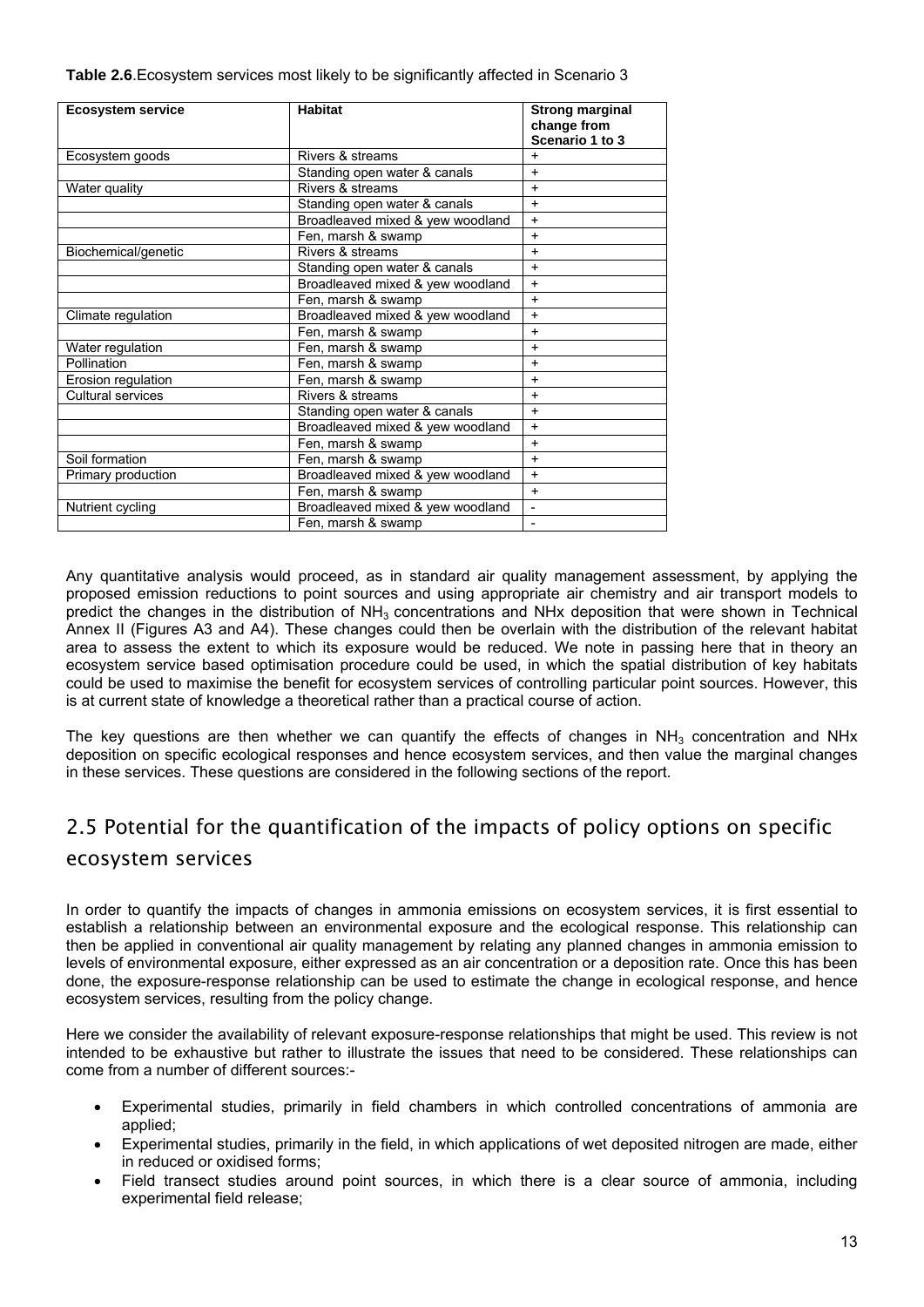- Field surveys in which correlations are sought between current nitrogen deposition and spatial variation in either the current status of relevant ecological variables or changes in these over time (e.g. invasion of species adapted to higher levels of nitrogen);
- Computer models that simulate the long-term effects of ammonium on ecosystem structure and processes.

Field manipulation studies allow exposure-response relationships to be established under field conditions, and have been the most important source of information for setting critical loads of nitrogen. A detailed review of information from such studies is provided by Cunha et al. (2002). Although these provide an extensive source of data, establishing exposure-response relationships, they have a number of important limitations which need to be considered. The most important in the context of this exercise are that:-

- The background deposition to which experimental treatments are added is often poorly defined but is very important for interpretation. Several UK studies have found relatively little response to nitrogen addition, and it has been suggested this is because historical levels of nitrogen deposition have already had a significant impact on ecosystems services and biodiversity.
- The timescale of such studies is often rather short (typically 3 to 5 years), and hence may not be sufficient to detect long-term adverse effects of cumulative nitrogen inputs.
- Plot sizes are relatively small, and what happens on this scale cannot be automatically scaled up to an ecosystem scale
- The number of experiments is small, and site-specific factors mean that they may not be typical of the ecosystem or habitat of concern.
- Very few experimental studies have been conducted under field conditions using controlled levels of ammonia gas.

For these reasons, we have focussed our discussion of exposure-response relationships that can be used to quantify the benefits of ammonia emission reductions primarily on those using field survey data rather than experimental data. The data from field experiments provide mechanistic support for interpretation, and have been valuable in defining critical loads for nitrogen deposition (Bobbink et al., 2003) and critical levels of ammonia (Sutton et al. 2008), and so provide a supporting role. This has some analogy to the way in which assessment of the benefits of emission reductions for human health is largely based on epidemiological studies, supported by toxicological evidence where appropriate.

Relationships which could be used to quantify the benefits of ammonia emission reductions are discussed in detail in Technical Annex III, which covers climate and water quality regulation and changes in species numbers and composition. Annexe III is not intended to be an exhaustive review; rather we identify and discuss some relationships which have obvious potential, considering both their scientific strengths and weaknesses, and how they can be linked to ecosystem services. Quantifying climate regulation responses, and C storage in particular, to N deposition is problematic as relationships are often non-linear and depend on a wide range of factors. In contrast, relationships between N deposition and N leaching (water quality regulation) are generally more robust. However these are only well established for forests and cannot be applied to other ecosystems. In terms of changes in plant species composition, a number of relationships have been established between N deposition and species number, or the abundance of individual sensitive species. However these relate only to a limited number of habitats and species, and hence do not provide a basis for a comprehensive national scale evaluation. The results of the evaluation in Annexe III also highlight an important issue in quantifying the benefits of scenarios to reduce emissions from point sources of ammonia:- increased deposition, up to a critical threshold, could have significant benefits for ecosystem goods and climate regulation, through increased carbon uptake and sequestration, which are in principle quantifiable, but may have adverse effects on biodiversity which are much more difficult to quantify. Furthermore, the BAP and associated directives and legislation explicitly aim to devote significant resources to preventing successional change to protect biodiversity, but may also reduce productivity and carbon sequestration as a result.

Annexe III identifies a number of quantitative relationships that have been established between total nitrogen deposition and key responses such as ecosystem productivity and species richness. However, the specific requirement when considering the benefits of measures to reduce ammonia emissions is to quantify the benefits of reductions in concentrations or deposition of reduced, not total, nitrogen. Only for a very small number of specific ecosystem responses (e.g. the loss of particular sensitive species from wet heaths, or the loss of acidophytic epiphytic lichen species) can a robust relationship with  $NH<sub>x</sub>$  inputs be established directly from experimental or field evidence. In other cases, the evidence suggests that, for the UK, the contribution of reduced nitrogen to these and other effects is likely to be greater than that of oxidised nitrogen. Hence, even using a conservative assumption that each unit reduction in NHx deposition causes the same response as indicated by the total nitrogen deposition,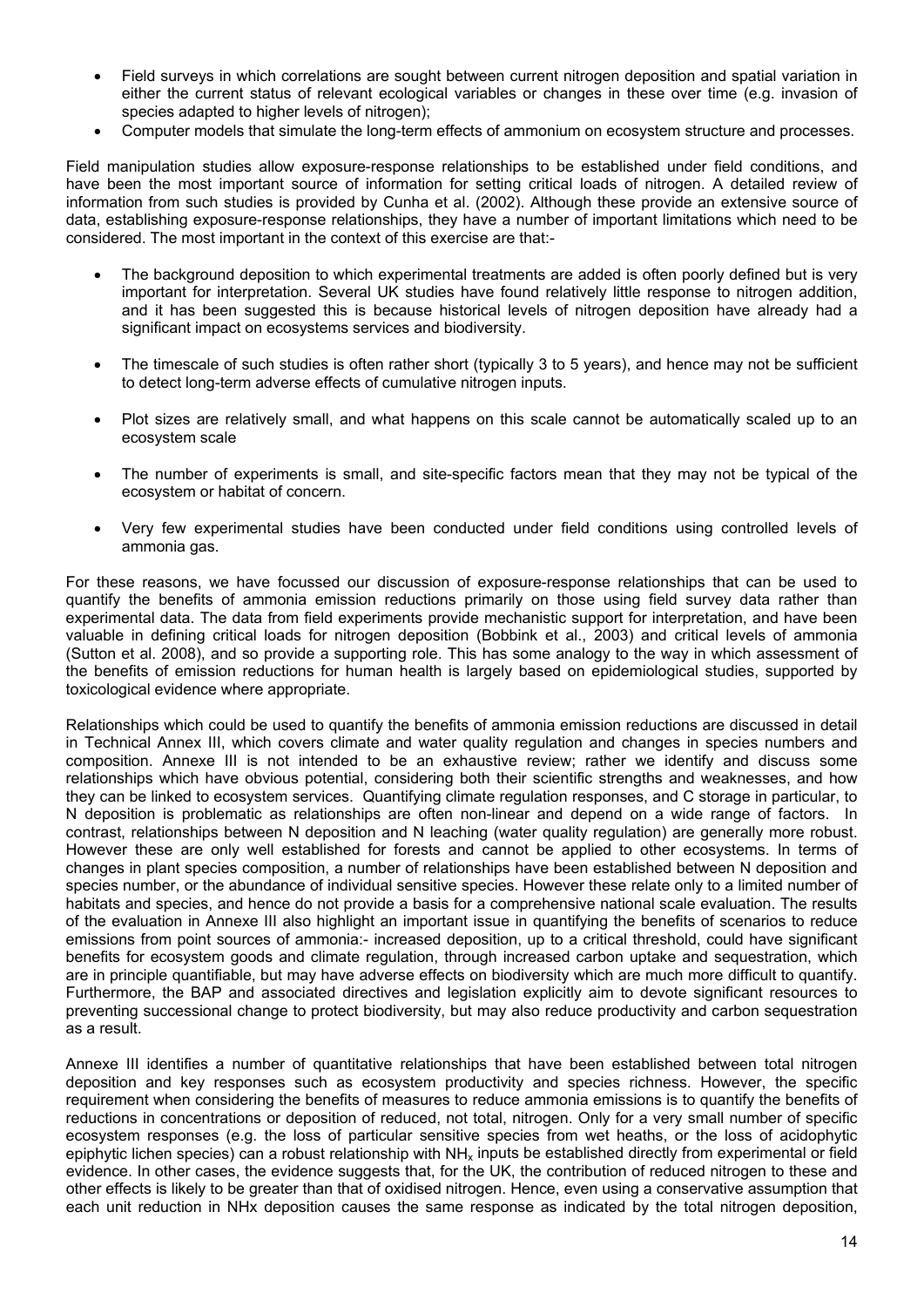<span id="page-18-0"></span>some valuation should be possible. If NHx nitrogen makes a bigger contribution to the observed dose-response relationship, then effectively the benefit for a unit reduction in ammonia emissions would be greater than that indicated by the relationship with total nitrogen deposition, and the value of the benefits would be underestimated using the relationships with total nitrogen deposition.

In conclusion, we would argue that, as long as the ecosystem services identified as being susceptible to  $NH<sub>3</sub>$ damage are susceptible to valuation through appropriate techniques, then extending a quantification of exposureresponse relationships to valuation of the benefits of emission reductions should be possible. However, it is likely that this would only be a partial exercise, as we do not have comprehensive data for all ecological responses to ammonia emissions, and the associated ecosystem services, in all habitats.

## 2.6 Assess the effects on human welfare

The ecosystem services that are expected to be strongly affected by ammonia emission control measures under Scenario 1 (Misselbrook, 2007), across a range of broad habitat types, were determined qualitatively in Section 2.3. The broad habitat types and ecosystem services that may be most affected by the more stringent emission control measures (Scenarios 2 and 3) were also determined in Section 2.4. In this section we focus on the positive and negative outcomes for society that derive from these ecosystem services.

An important aspect of this analysis is making a clear distinction between the ecosystem services affected and the positive and negative outcomes for society that they provide. A recent Defra report (Haines-Young et al. 2007; NR0107) showed that different authors using different typologies do not always distinguish between ecosystem functions and services and societal benefits (e.g. De Groot, 1992; De Groot et al. 2002; MEA, 2005). Here, we explore the relationship between the services and the positive and negative outcomes for society by using the concept of an 'ecosystem cascade' which document how biophysical structures and processes give rise to ecological functions that in turn provide a service that potentially can be quantified in terms of positive and negative outcomes for society (Haines-Young et al. 2007). Table 2.7 shows these relationships for five of the strongly affected broad habitat types identified in Section 2.3.

The complexities and interrelationships between supporting, provisioning, regulating and cultural services, and issues of double counting, mean that seeking to place a value on each individual service may not be appropriate and ecosystems services may best be considered in combination rather than in isolation. In our study, the tabular approach replaces the mapping exercise suggested by Defra in its guide (Defra, 2007a) as a means of exploring the complex interactions between services and their end points. Double counting positive and negative outcomes for society is avoided by omitting the supporting services and the tabular format creates a framework whereby other double counting issues can be explored. The table also provides a starting point for identifying the trade-offs that would be involved in a full cost accounting (or full life cycle analysis) exercise e.g.  $N_2O$  emissions versus carbon sequestration in forestry, or higher N<sub>2</sub>O emissions from spreading measures to arable land versus lower N<sub>2</sub>O emissions linked to reduced deposition on other habitats. The table also highlights where effects may be additive e.g. reduced changes in species composition have benefits that can be economically valued in terms of ecosystem goods and cultural services.

Our qualitative analysis identified water quality and climate regulation as the services that are expected to be strongly affected across the broadest range of habitats. Table 2.7 shows the functional ecological relationships which would provide the basis for quantification of the effect, and the positive and negative outcomes for society that could be valued. Whether a value can be attached to these positive and negative outcomes will be considered in the next section.

Despite the fact that carbon sequestration in trees and soil was determined as a 'positive effect' rather than a 'strongly positive effect', in the qualitative analysis (Section 2.3), it is included in Table 2.7 as it is a potentially important effect. For example, our qualitative analysis shows that the implementation of Scenario 2 would have the effect of doubling the impact of abatement measures controlling diffuse sources, which could potentially reduce current carbon sequestration associated with forestry due to the fertilization effect of current NHx deposition. More generally, the increased impact of Scenario 2 measures would have the effect of enhancing the benefits identified across a range of habitats nationally.

Decreased N deposition, from point, diffuse and intermittent sources, direct to water bodies (i.e. rivers and streams, standing open water and canals) in general has a positive effect on water quality at national level and leads to societal benefits of clean drinking water and recreation, through preservation of habitats and species and fish numbers (angling). A similar effect is achieved via reduced N deposition to certain habitat types where leaching of nitrate to water bodies is reduced. However, these more widespread benefits have to be balanced at more local scales against the effect of spreading measures for arable and horticultural and improved grassland habitat types that decrease ammonia emissions but can increase N leaching to water bodies. An added complication is that the measures that affect nitrate leaching in these areas will also have implications for pollution swapping which could improve water quality at the expense of climate regulation (i.e. increased N<sub>2</sub>O emissions). This complication also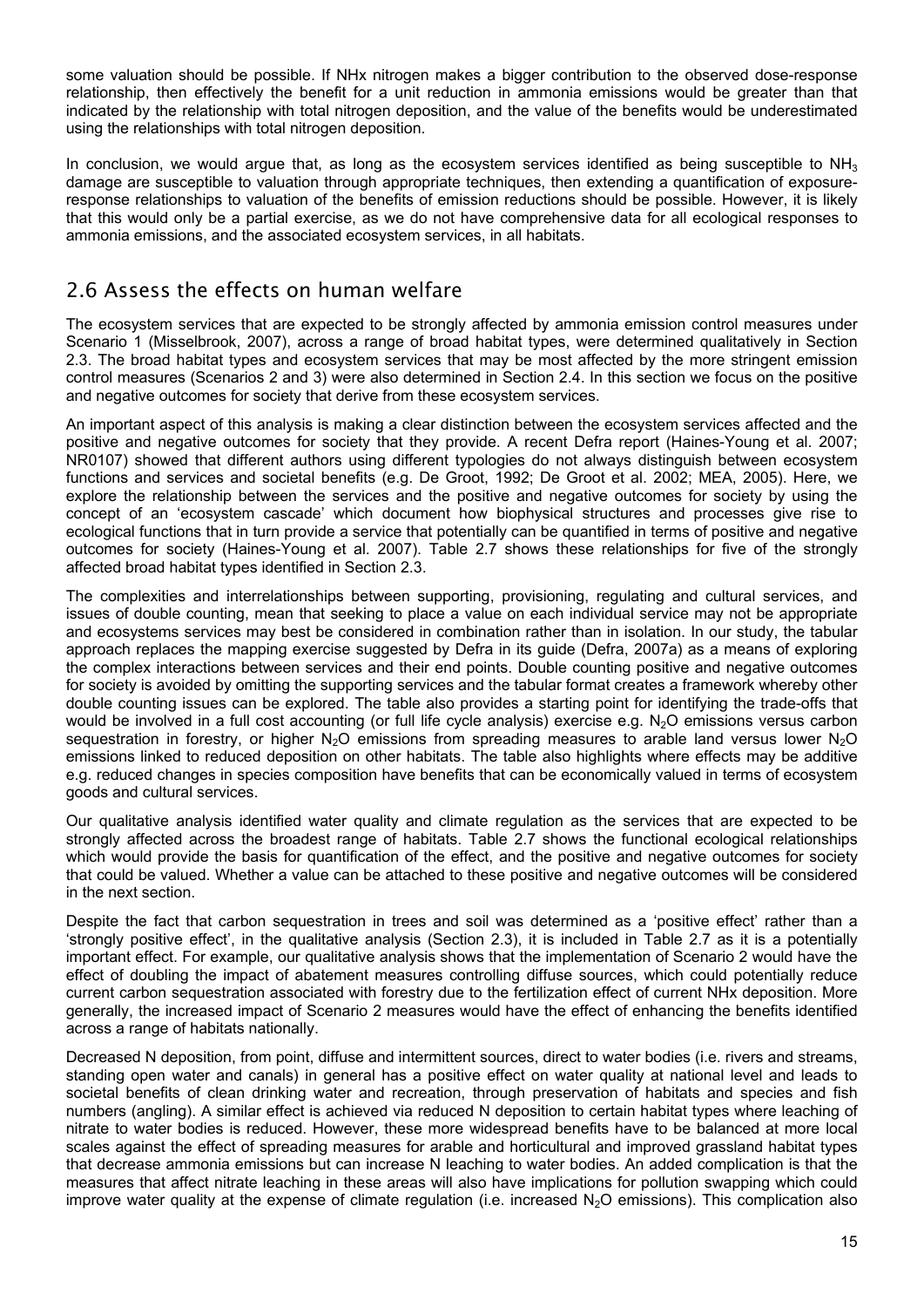relates to landscape management decisions related to the Water Framework Directive (e.g. use of riparian buffer zones).

The beneficial effect of the relationship between NHx deposition and changes in species composition is also identified as a strongly positive effect across a broad range of habitats and the benefits manifest themselves in our analysis as maintenance of as-yet unused resources (biochemical/genetic characteristics of species) and cultural heritage aspects (recreational and tourism, aesthetic, educational and cultural benefits related to species diversity). This is an important area for consideration in this study as changes in species composition or changes in species numbers can have effects on ecosystem functions and services (see Balvanera et al. 2006) and could lead to double counting when these are considered alongside the direct effects of N deposition on ecosystem services.

The quantification of the benefits of reduction in ammonia emissions and deposition needs to be set in the wider context of how we manage our ecosystems in the UK. Many of the habitats that we value, and that are associated with species of high conservation value in the UK, are semi-natural habitats which are maintained by active management intervention to prevent succession, and maintain a diverse range of niches. Most of the exposureresponse relationships with ammonia or nitrogen deposition discussed in Annexe III assume no active management, but in practice there may be very important interactions with management. For example, more active management by cutting, grazing or burning would be needed to maintain dominance of ericaceous shrubs in heathlands if N deposition was higher. Hence, in addition to the issue of the need for ecological restoration, and the associated management costs, ammonia emissions may lead to increased site management costs to maintain the current species composition. It is not clear how this can be incorporated within the Ecosystems Approach, as any costs of maintaining the desired services in terms of biodiversity would be hard to attribute specifically to ammonia emissions. It is possible that biomonitoring techniques that have been developed to identify sites with an impact of NHx deposition could be adapted for this purpose.

A considerable body of information already exists in the Netherlands, where a significant part of the country has been subjected to excessive concentrations of ammonia for several decades, but where reductions in emissions have been achieved, and active ecological restoration projects are underway, with governmental support. This provides a rich body of information which could be used to assess in more detail the specific impacts of ammonia on specific ecosystem services and their valuation (see Section 2.7).

Up to this point in the report, we have focussed specifically on ecosystem services in terms of the MEA (2005) definition introduced in Section 2.1. However, if the full implications of emission control measures for human welfare are to be considered in an Ecosystems Approach, as defined by Defra (2007b), we also need to consider other effects on human welfare, specifically through direct effects of changes in air quality on human health and on the built environment. These effects include:-

- direct effects of ammonia gas on human health;
- direct effects of ammonium or nitrate aerosol on human health;
- effects of odour;
- effects of gaseous ammonia or ammonium aerosol on the built environment.

While gaseous ammonia can have adverse health effects at high concentrations, these are orders of magnitude higher than expected environmental concentrations, and hence are only of concern in an occupational setting. In contrast, there is extensive evidence of the effect of fine particles, to which secondary ammonium nitrate and ammonium sulphate aerosol contribute, on respiratory and cardiac disease. There is substantial uncertainty in both the modelling of the relationships between primary gaseous ammonia emissions and nitrate and ammonium concentrations, and the contribution of different chemical components of final particles to health outcomes, which are outside the scope of this report. However, an assessment of effects of a 30% reduction in UK NH<sub>3</sub> and NH<sub>4</sub> emissions on secondary aerosol and hence on  $PM<sub>2.5</sub>$  concentrations has recently been conducted for Defra (Stedman, 2008).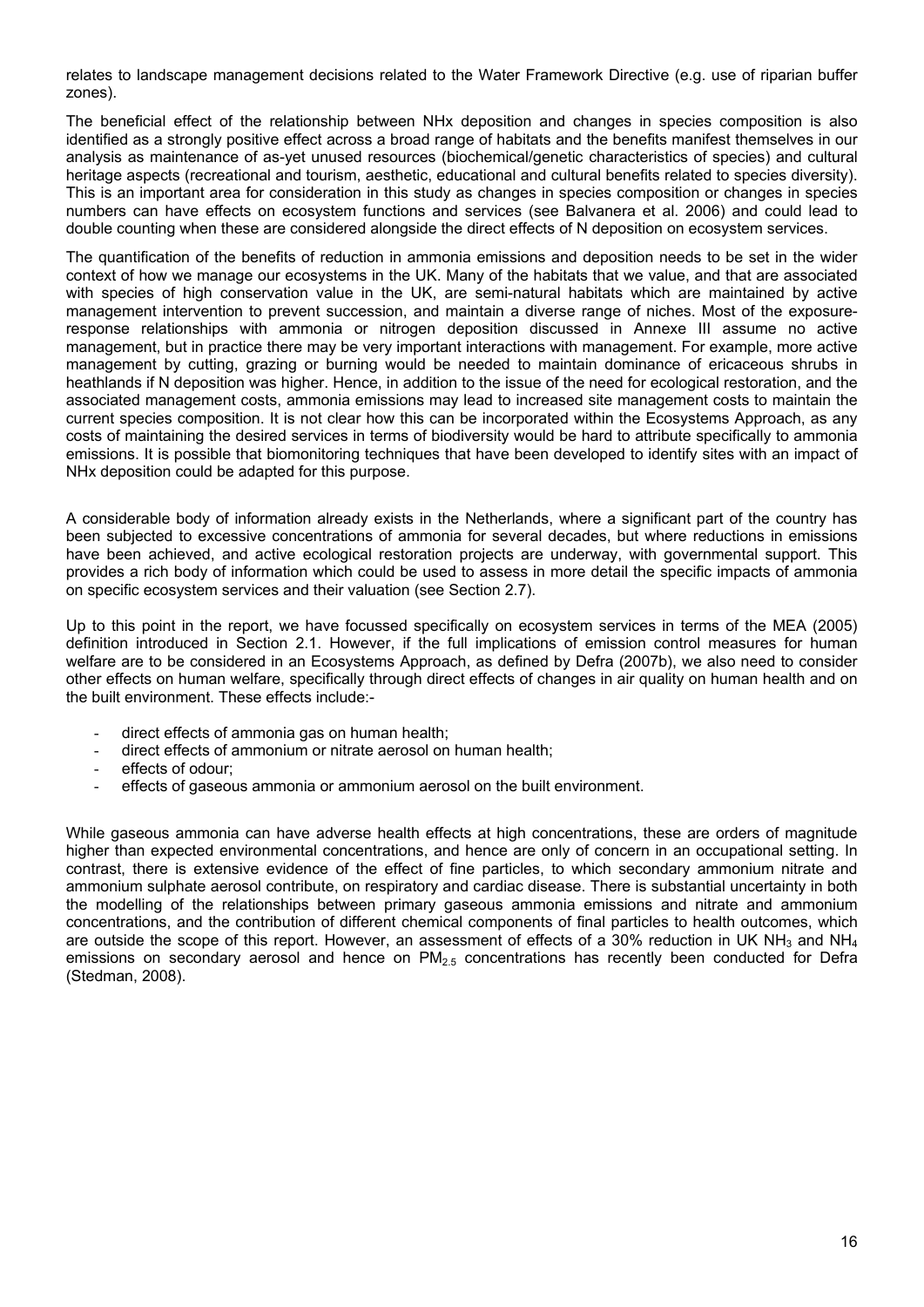**Table 2.7** Examples of potentially significant positive and negative outcomes linked to ecosystem services of broad habitat types under Scenario 1

**Note:** *Negative effects in italics* 

| <b>Broad</b><br><b>Ecosystem</b><br>type | <b>Effect of</b><br>abatement<br>measures                                       | <b>Source</b>                   | <b>Biophysical</b><br><b>structures</b><br>affected | <b>Direction of</b><br>effect<br>$(+ve / -ve)$ | <b>Potential</b><br>for<br>pollution<br>swapping | Intermediate services<br>affected                                                                                                                                                           | <b>Positive and negative</b><br>societal outcomes                                                       |
|------------------------------------------|---------------------------------------------------------------------------------|---------------------------------|-----------------------------------------------------|------------------------------------------------|--------------------------------------------------|---------------------------------------------------------------------------------------------------------------------------------------------------------------------------------------------|---------------------------------------------------------------------------------------------------------|
| Arable and<br>horticultural              | Spreading<br>measures<br>leading to<br>reduced $NH3$                            | Diffuse/Intermittent            | Water                                               | $-ve$<br>depending on<br>land<br>management    | yes                                              | Relationship between<br>spreading and nitrate leaching                                                                                                                                      | Fishing, biochemical /genetic<br>and drinking water<br>Recreation and tourism                           |
|                                          | emission and<br>deposition,<br>leaching or<br>$N2O$ emission                    | Diffuse/<br><b>Intermittent</b> | Atmosphere                                          | $-ve$                                          | yes                                              | Relationship between<br>spreading measures and $N2O$<br>emissions from soil or from<br>riparian buffer zones                                                                                | Increased contribution to<br>climate change                                                             |
|                                          |                                                                                 | Intermittent                    | Atmosphere                                          | $+ve$                                          | yes                                              | Relationship between NHx<br>emissions and deposition                                                                                                                                        | Effects on other ecosystems<br>via deposition                                                           |
| Rivers and<br>streams                    | Reduced NH <sub>3</sub><br>and $NH4$<br>deposition<br>direct to water<br>bodies | Point, diffuse,<br>Intermittent | Water                                               | $+ve$                                          | no                                               | Relationship between NHx<br>deposition and N<br>concentration and pH of<br>water:<br>Relationship between nitrate<br>concentration and pH of water<br>and changes in species<br>composition | Fishing, biochemical /genetic<br>and drinking water<br>(provisioning service)<br>Recreation and tourism |
| <b>Broadleaved</b><br>mixed and yew      | Reduced NH <sub>3</sub> /<br>$NH4$ deposition                                   | Point, diffuse,<br>Intermittent | Soil and vegetation                                 | $-ve$                                          | no                                               | Relationship between NHx<br>and tree growth                                                                                                                                                 | Loss of production and<br>biomass                                                                       |
| woodland                                 |                                                                                 | Point, Intermittent             | Soil and vegetation                                 | $+ve$                                          | no                                               | Relationship between NHx<br>deposition and changes in<br>species composition                                                                                                                | Biochemical/genetic<br>resources preserved                                                              |
|                                          |                                                                                 | Point, Intermittent             | Atmosphere                                          | $+ve/$ -ve                                     | no                                               | Relationships between NHx<br>deposition and $N_2O$ emissions<br>from soil, and carbon<br>sequestration in trees and soil                                                                    | Altered contribution to climate<br>change                                                               |
|                                          |                                                                                 | Point, diffuse,<br>Intermittent | Soil and vegetation                                 | $+ve$                                          | no                                               | Relationship between NHx<br>deposition and changes in<br>species composition                                                                                                                | Recreational and tourism,<br>aesthetic, educational and<br>cultural heritage benefits                   |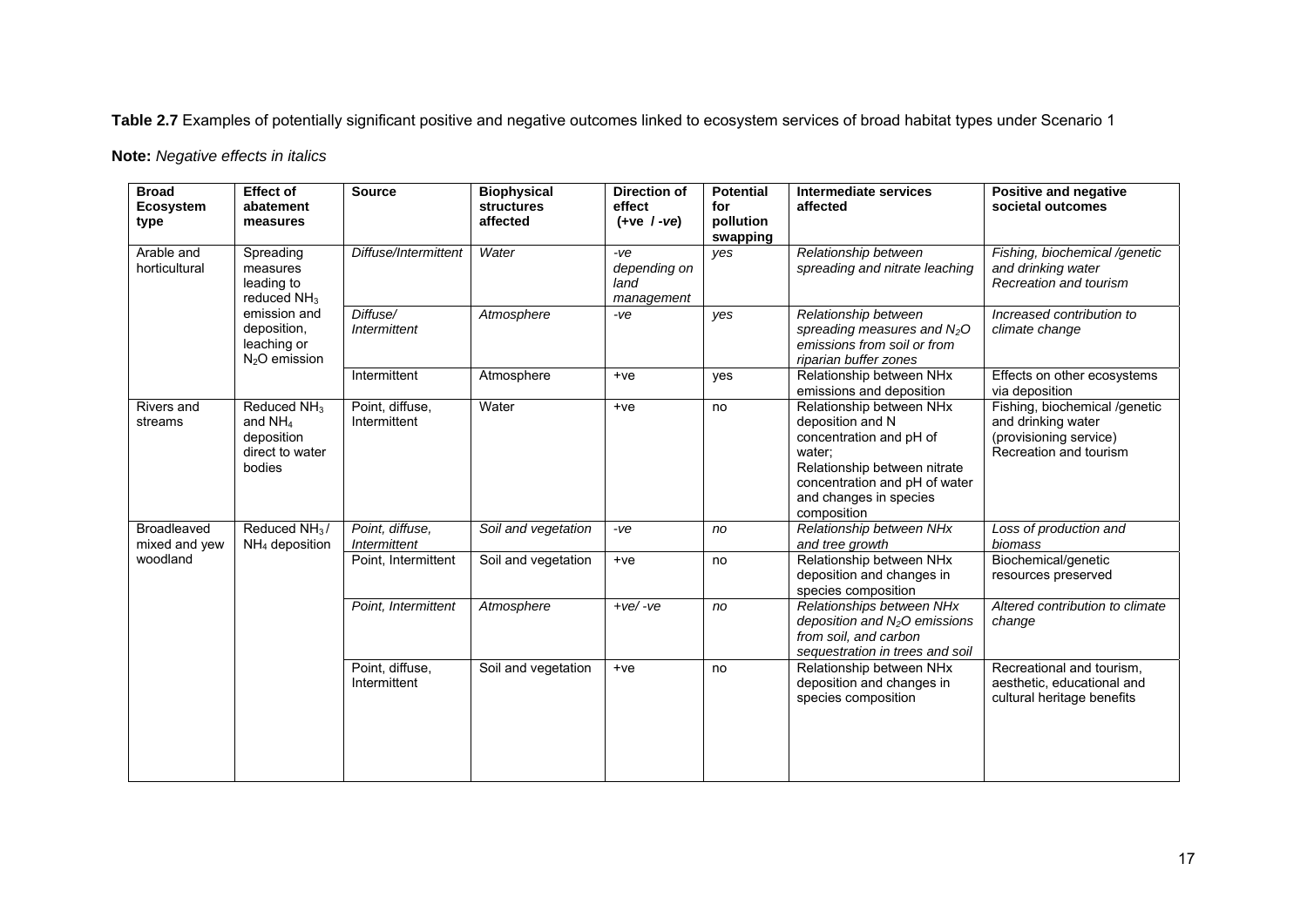| <b>Broad</b><br><b>Ecosystem</b><br>type | <b>Effect of</b><br>abatement<br>measures     | <b>Source</b>                   | <b>Biophysical</b><br><b>structures</b><br>affected | <b>Direction of</b><br>effect<br>$(+ve / -ve)$ | <b>Potential</b><br>for<br>pollution<br>swapping | Intermediate services<br>affected                                                                                     | Positive and negative<br>societal outcomes                                          |
|------------------------------------------|-----------------------------------------------|---------------------------------|-----------------------------------------------------|------------------------------------------------|--------------------------------------------------|-----------------------------------------------------------------------------------------------------------------------|-------------------------------------------------------------------------------------|
| Calcareous<br>Grassland                  | Reduced NH <sub>3</sub> /<br>$NH4$ deposition | Intermittent                    | Soil and vegetation                                 | $+ve$                                          | no                                               | Relationship between NHx<br>deposition and changes in<br>species composition                                          | Biochemical/genetic<br>resources preserved                                          |
|                                          |                                               | Intermittent                    | Atmosphere                                          | $+ve$                                          | no                                               | Relationship between NHx<br>deposition and N <sub>2</sub> O emissions<br>from soil                                    | Reduced contribution to<br>climate change                                           |
|                                          |                                               | Intermittent                    | Crop                                                | $+ve$                                          | no                                               | Relationship between NHx<br>deposition and flowering<br>Relationship between<br>flowering and pollinator<br>abundance | Loss of crop avoided                                                                |
|                                          |                                               | Diffuse and<br>Intermittent     | Soil and vegetation                                 | $+ve$                                          | no                                               | Relationship between NHx<br>deposition and changes in<br>species composition                                          | Recreation and tourism.<br>aesthetic, educational and<br>cultural heritage benefits |
| Fen, marsh and<br>swamp                  | Reduced $NH3$ /<br>$NH4$ deposition           | Point, diffuse,<br>intermittent | Soil and vegetation                                 | $+ve$                                          | no                                               | Relationship between NHx<br>deposition and changes in<br>species composition                                          | Biochemical/genetic<br>resources preserved                                          |
|                                          |                                               | Point, Intermittent             | Atmosphere                                          | $+ve$                                          | no                                               | Relationship between NHx<br>deposition and $N_2O$ emissions<br>from soil                                              | Reduced contribution to<br>climate change                                           |
|                                          |                                               | Point, Intermittent             | Soil and vegetation                                 | $+ve$                                          | no                                               | Relationship between water<br>holding capacity of mosses<br>and NHx deposition                                        | Increased water retention                                                           |
|                                          |                                               | Point, Intermittent             | Soil and vegetation                                 | $+ve$                                          | no                                               | Relationship between NHx<br>deposition and cover of peat<br>forming mosses                                            | Reduction in erosion                                                                |
|                                          |                                               | Point, diffuse,<br>Intermittent | Soil and vegetation                                 | $+ve$                                          | no                                               | Relationship between NHx<br>deposition and changes in<br>species composition                                          | Recreation and tourism.<br>aesthetic, educational and<br>cultural heritage benefits |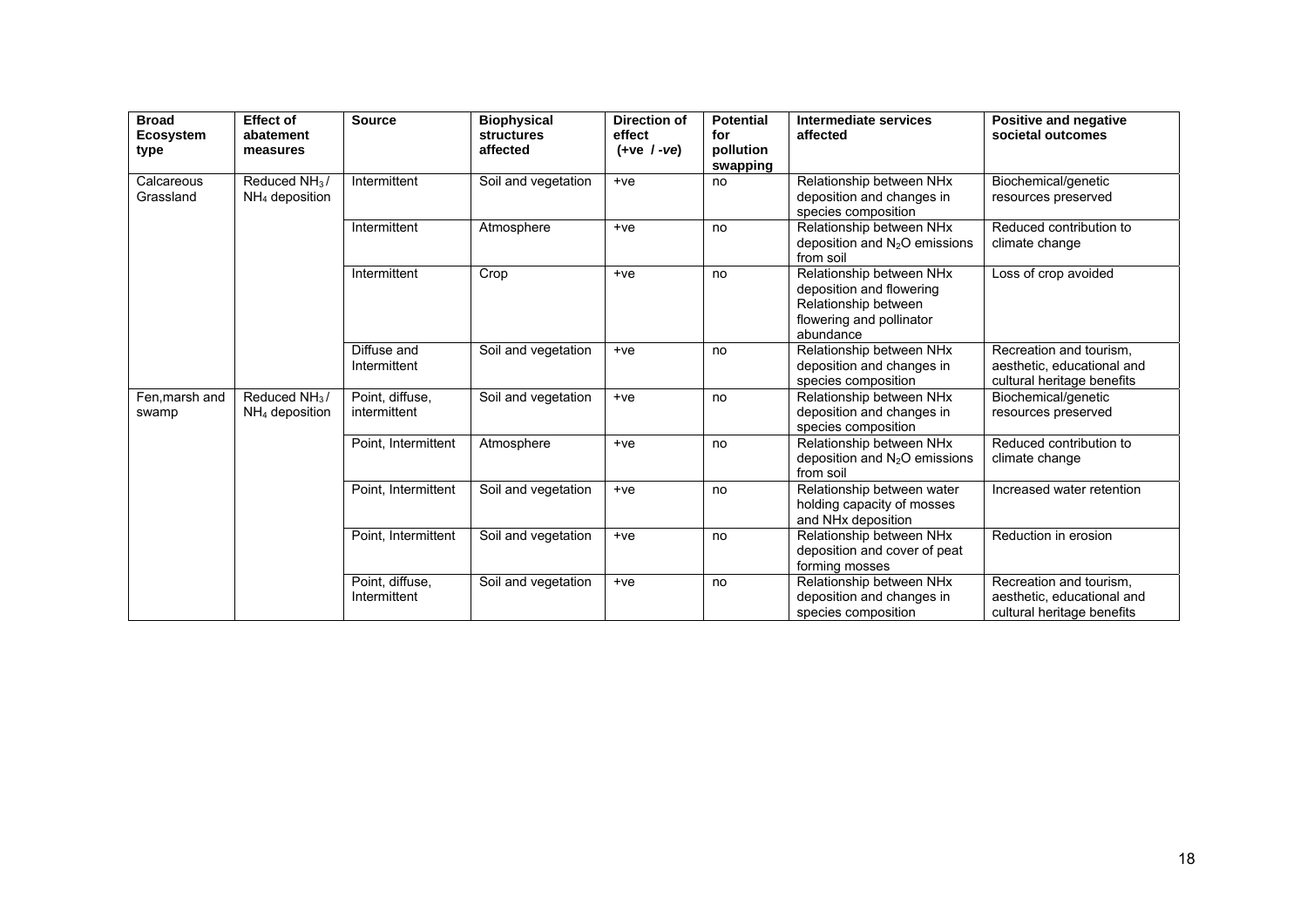<span id="page-22-0"></span>The technical basis of this assessment of benefits for human health can be summarised as follows. Source-receptor models are first used to simulate the change in secondary inorganic aerosol (SIA) concentrations in each grid square across the country in response to the change in  $NH<sub>3</sub>/NH<sub>4</sub>$  emissions. These relationships are quite uncertain, and are strongly influenced by climatic factors. They are also non-linear, especially in winter. It is assumed that SIA concentrations contribute to health outcomes through their contribution to the atmospheric mass concentrations of fine particles (PM<sub>2.5</sub>). The relationship between PM<sub>2.5</sub> concentrations and health outcomes is assumed to be linear. On this basis the 2008 study for Defra does not deem it necessary to simulate detailed spatial and temporal variation in human exposure; instead, the resident population in each of the grid square is used to calculate a change in the populationweighted annual mean concentration, and hence using a simple exposure-response relationship, together with estimates of disease prevalence, to calculate the health impacts across the country. Recent estimates (Stedman, 2008) suggest that the population-weighted annual mean PM<sub>2.5</sub> concentration would reduce by less than 0.2 µg m<sup>-3</sup> as a result of reducing NH<sub>3</sub> emissions by 30% from their 2006 levels (from 311 kTonnes to 217.7 kTonnes).

Important societal benefits of reducing ammonia emissions, linked to reduced formation of ammonium containing particulate matter may also arise from improved atmospheric visibility, in addition to effects on health. At a global scale they also contribute to the cooling effect of ammonium sulphate aerosol in the atmosphere that counteracts global warming (Ramanathan and Feng, 2008). However, we are not aware of any attempt to value these effects, although it may be theoretically possible e.g. effects of hazy days on tourism and relating the cooling effect of aerosols to the shadow price of carbon. Regarding the built environment the authors are unaware of any research that shows significant effects of ammonia on man-made materials and cultural heritage at concentrations found in the UK. Evidence does exist for effects at higher concentrations e.g. controlled chamber studies have shown that at high concentrations (100 -200 ppm) aerial ammonia reduces the corrosion rates for steel (Zhu et al. 1999).

## 2.7 Valuation of changes in ecosystem services

## 2.7.1 Challenges and opportunities for valuation

A recent review for Defra of ammonia damage costs concluded that no study had identified an ammonia damage cost related to ecosystem impacts (Entec, 2007). The Entec report identified a number of general attempts to value the externalities of agricultural activities, primarily through contingent valuation methods. The earlier sections of our report identify ecosystem services susceptible to  $NH<sub>3</sub>$  damage and suggest that, in some cases, dose-response relationships exist which could make valuation of the benefits of reductions in ammonia emissions possible. However, it is likely that this would only be feasible currently for a subset of the affected ecosystem services in a subset of the affected habitats.

The ecosystem service / habitat type combinations assessed for valuation possibilities follow directly from the categorisation and summary presented in Table 2.7, arising from the changes predicted to result from ammonia emission control under Scenario 1. In the valuation discussions which follow we focus on changes to ecosystem service delivery in the following habitat types of Table 2.7: arable and horticultural; rivers and streams; broadleaved, mixed and yew woodland; calcareous grassland; and fen, marsh and swamp. These habitat types are predicted to display a sufficient range of ecosystem service effects to illustrate the challenges and opportunities which adopting an ecosystem service approach affords for environmental valuation.

It is acknowledged that benefits transfer will have to be used extensively in ecosystem service-based valuation (Defra, 2007a). Benefits transfer is "a process by which the economic values generated [from changes in ecosystem service delivery] in one context – the 'study site' – are applied to another context – the 'policy site' – for which values are required" (Defra 2007a, point 4.30, p38).

Considerable care needs to be exercised, however, in determining whether a particular valuation study can provide an appropriate basis for benefits transfer-based valuation of the changes in ecosystem service delivery arising from a proposed change in ammonia management policy. This is because it is usually the value associated with a *marginal change* in ecosystem service delivery which is sought. To illustrate this, consider the example of the value arising from the marginal recovery of species diversity in calcareous grassland as a consequence of implementing ammonia control measures. The key question is whether the study which will form the basis for benefits transfer contains a valuation function which explicitly recognises the marginal contribution which the ecosystem outcome concerned (species diversity in this case) makes to the delivery of the ecosystem service which we are aiming to value (in this case, recreational, heritage and aesthetic components of the cultural service). If a functional linkage of this type is not present in the original study then it is not a satisfactory starting point from which to begin a benefits transfer exercise. It is therefore not sufficient simply to know the value delivered by a day's recreation on a nature reserve in limestone grassland; to implement an ecosystems services-based valuation of ammonia control policies we would need to know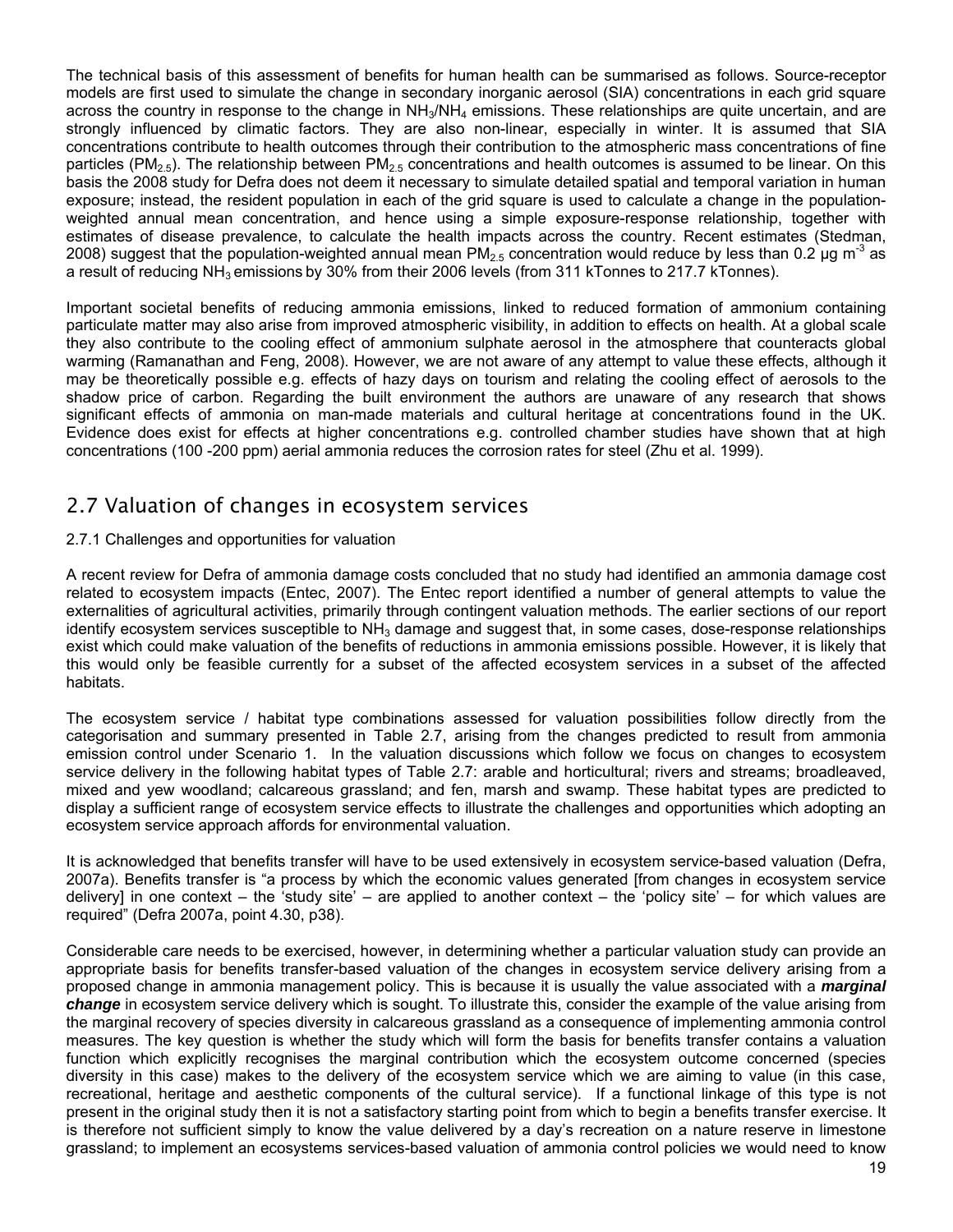<span id="page-23-0"></span>how the value of that day's recreation would *change* when the species diversity of the nature reserve increases as a result of implementing ammonia control measures. The required valuation could only be produced if species diversity (or an appropriate proxy) featured explicitly in the valuation function of the starting point study, and, ideally, if the valuation function in the starting point study had been demonstrated to be 'robust', perhaps by showing that a valuation function developed on one half of the dataset from the study provided a good estimate of the values actually reported in the other half of the study dataset (Brouwer 2000, Brouwer & Bateman 2005).

Annexe IV evaluates and discusses possible valuation methods for changes in ecosystem service delivery in the habitats listed in Table 2.7. This detailed evaluation shows that the type of difficulty discussed above is encountered frequently when considering specific ecosystem services. The analysis in Annexe IV also indicates that valuing changes in the delivery of ecosystem services arising from changes in ammonia management policies will present a considerable challenge at present. This challenge arises for a number of reasons. In many cases the relevant doseresponse relationships and economic parameters (such as price elasticity of demand and industry-wide cost functions, for example) are not readily available for valuing changes in provisioning or regulating services. With regard to changes in the delivery of cultural services, the marginal impact of ammonia-driven changes in environmental quality has not typically been included as an explicit term within the valuation functions of earlier studies, making appropriate benefits transfer from the literature very difficult indeed.

However, these challenges are not specific to the use of the ecosystem service approach for valuing changes in ammonia management; they would apply similarly to attempts to apply the ecosystem services approach to value changes in service delivery arising from proposed policy changes in almost any other area of policy interest too - flood risk management, agricultural practice and managed retreat to name but a few. Indeed, changes in ecosystem service delivery from ammonia management are rather better served by existing valuation studies of cultural service delivery than many other policy areas because of the effort that has been invested recently into nitrogen-related changes in water quality under the requirements of the Water Framework Directive.

The challenge presented by application of the ecosystem services approach is considerable, but so is the potential opportunity which the approach affords for capturing the wide spectrum of values delivered by ecosystem processes and functions. These opportunities will only be realised, however, if sufficient effort, commitment and ingenuity are applied to address the initial challenges of adopting an ecosystems service based approach to valuation.

## 2.7.2 Comparison of human health and ecosystem service benefits

Annexe IV only considers ecosystem services. While it identifies a number of major challenges to valuation of the benefits of ammonia emission control for these services, it also identifies considerable potential for quantification of these benefits. It would hence be useful to ask the question: how does the size of the benefits of ammonia emissions control for these ecosystem services compare with those estimated for human health?

The health benefits of ammonia emissions reductions have been calculated by Watkiss (2008). The damage costs are applied to the marginal emission changes over time before discounting in a standard appraisal framework. The main health effect of the decreased  $PM<sub>2.5</sub>$  concentrations, in economic terms, was a decrease in mortality expressed as a decrease in the years of life lost (YOLL). Using a standard valuation of the YOLL, and a time lag of 40 years between current implementation of the proposed changes in ammonia management and the consequent reduction in mortality, a benefit value of £1407 per tonne of  $NH<sub>3</sub>$  emission reduction was calculated. Since, a 30% reduction corresponds to a reduction of 94 kTonnes, based on 2005 data, this would give an estimated total benefit of £131 million to human health from measures which delivered a 30% reduction in ammonia emissions.

Would the benefits of this scenario change significantly if account was taken of impacts on ecosystem services? A rough comparison of the scale of the financial impact of ammonia reduction on human health compared with the scale of financial impact on ecosystem services can be obtained by considering changes in the climate regulation service costed with Defra's standard shadow price of carbon (SPC) methodology (Defra 2008<sup>[1](#page-23-0)</sup>). Section 2.5 and Annexe III indicate that a reduction in ammonia emissions is likely to affect the climate regulation service through two main mechanisms (i) by reducing tree growth in forest and woodland ecosystems and thus reducing the quantity of carbon sequestered, effectively increasing equivalent  $CO<sub>2</sub>$  emissions ( $CO<sub>2</sub>e$ ), and (ii) by changing the relationship between NH<sub>x</sub> deposition and N<sub>2</sub>O emissions from soil or riparian buffer zones in a range of different habitat types. N<sub>2</sub>O emissions from arable and horticultural habitats are considered likely to increase as a consequence, whereas

l

<sup>1</sup> Refer to Defra note on costings using the shadow price of carbon available on the web at: www.defra.gov.uk/environment/climatechange/research/carboncost/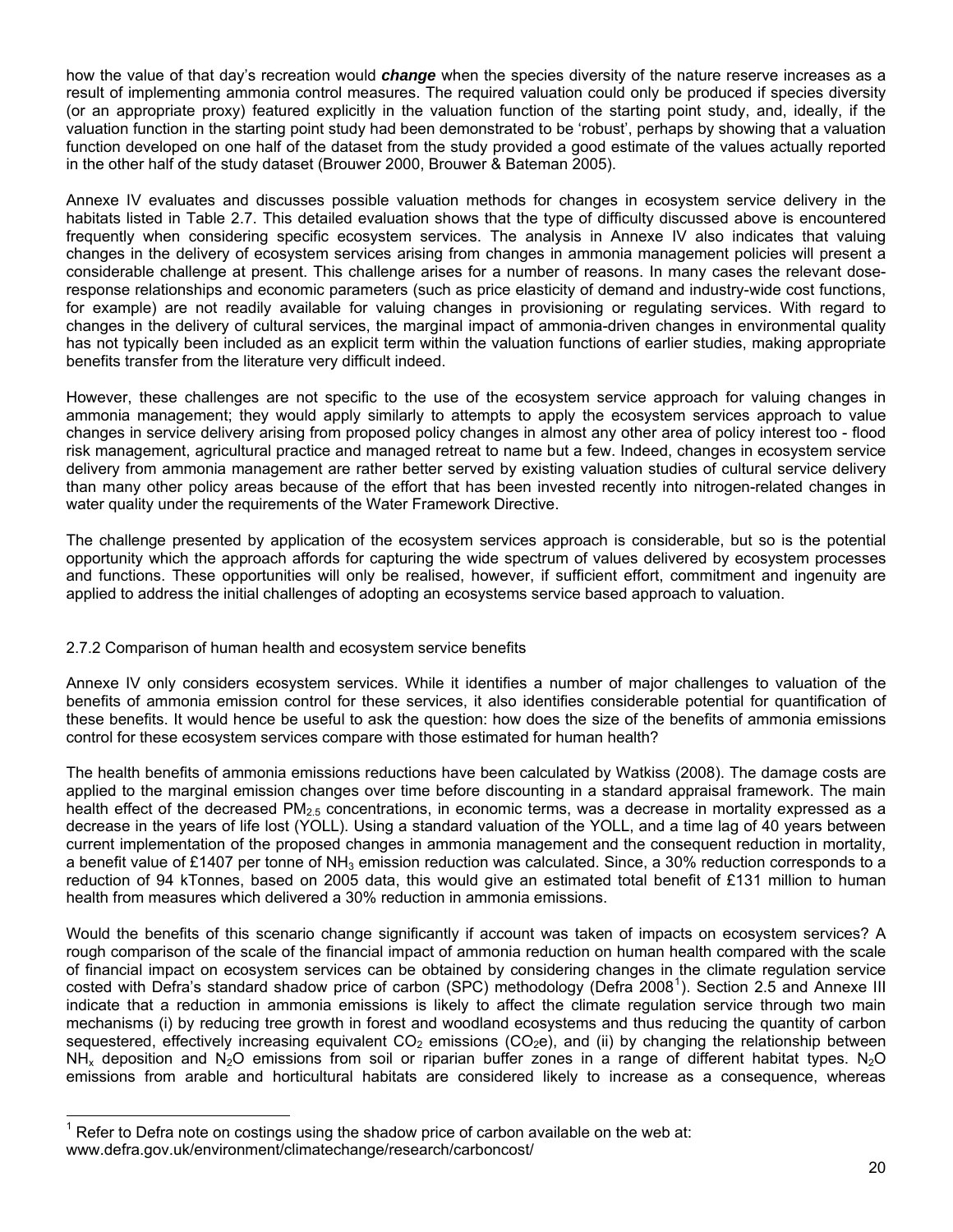emissions from calcareous grassland and fen. marsh and swamp habitats are considered likely to decrease. We will produce rough estimates of the ranges of costs and benefits arising from these two mechanisms in turn.

(i) Annexe III explains that the best estimates of the reduction in carbon sequestration in forests and woodlands vary between 30-70 kg C kg<sup>-1</sup> deposited N. Taking a best estimate of 50 kg C sequestered kg<sup>-1</sup> deposited N and knowing that 1 tonne of carbon sequestered is equivalent to 3.67 tonnes CO<sub>2</sub>e, this is equivalent to 183.5 tonnes of CO2e for every tonne of deposited N. Using Defra's 2008 value for the SPC (£26.5 tonne<sup>-1</sup> CO<sub>2</sub>e) this reduction in carbon sequestration represents a cost of £4863 ha<sup>-1</sup> year<sup>-1</sup> for forest and woodland ecosystems per tonne reduction in N deposition. This estimate does not consider effects on carbon sequestration in soils. To use this estimate to determine the benefit of ammonia emission reductions, other information would be needed which is outside the scope of this project. This would include the modelled relationship between changes in ammonia emissions and N deposition to UK woodlands (analogous to the relationship between ammonia emissions and concentrations of secondary inorganic aerosol for health impacts). However, assuming that all the 30% reduction of 94 ktonnes of emissions were converted to reduced N deposition in the UK (which is not unreasonable given the relatively small transport distance of ammonia) and that forests and woodlands cover 10% of the UK land area, the cost of the reduction in ammonia emissions would be £46 million in total annually.

(ii) Annexe III also indicates that  $N_2O$  release from soils and riparian buffer zones is typically 1% of N deposition nationally, but could be between 6% and 25% of ammonia deposition in some locations. In addition, some specific slurry management techniques to reduce ammonia emissions could have much larger local benefits for local  $N_2O$ emissions. For the purpose of an illustrative calculation, let us assume a value of 5%, i.e. 50kg of  $N<sub>2</sub>O$  emissions per tonne of ammonia deposited. N<sub>2</sub>O has a global warming potential 310 times that of CO<sub>2</sub>, hence the CO<sub>2</sub>e of these changes in N<sub>2</sub>O emissions is 15.5 tonnes per tonne of change in ammonia deposition. Costing these changes using Defra's 2008 value for the SPC (£26.5 / tonne CO<sub>2</sub>e) produces a value of £411 per tonne of change in ammonia deposition. Assuming, as above, that a 30% reduction in emissions gives a 30% reduction in deposition across the country, then the total annual value would be £39 million, assuming the 5% value applied nationally. In practice, the UK-wide picture is much more difficult to calculate because  $N<sub>2</sub>O$  emissions are likely to increase from some habitat types and decrease from others, and depend on the emission control measures that are applied. As for woodland carbon sequestration, spatial summation of the areas of each affected habitat type would be required to take these calculations further.

Overall, however, it is clear that the scale of benefits and costs arising from changes in the provision of the climate regulation service are likely to be of at least of the same order as those arising from the human health impacts of changes in ammonia emissions. Indeed, if as some experts believe, secondary aerosol makes a less significant contribution to health effects than other types of particles, these climate regulation values could be relatively more important. Furthermore, our assessment relates only to the climate regulation services, and does not consider the full range of ecosystem services identified in Table 2.7 and discussed in Annexe IV.

It is very important to emphasise here that we have only made a very preliminary estimation based on an assumed linear relationship between emissions and deposition, with no consideration of the timescale of ecological responses. Since responses of relevant chemical and biological variables may lag significantly behind reductions in deposition, this is an important omission in the calculation. Furthermore, evaluation of health benefits can be based on changes in national mean population-weighted concentrations, because it is assumed that all people of a given age respond to changes in aerosol concentrations in the same way. As we have already emphasised, the spatial distribution of habitats of different sensitivity relative to different types of emissions sources, and the fact that emission reductions will have a greater effect on deposition close to source, means that a much more detailed spatial analysis would be needed to value ecosystem service benefits compared to health benefits. The implications of this for air quality management are considered further in the next section.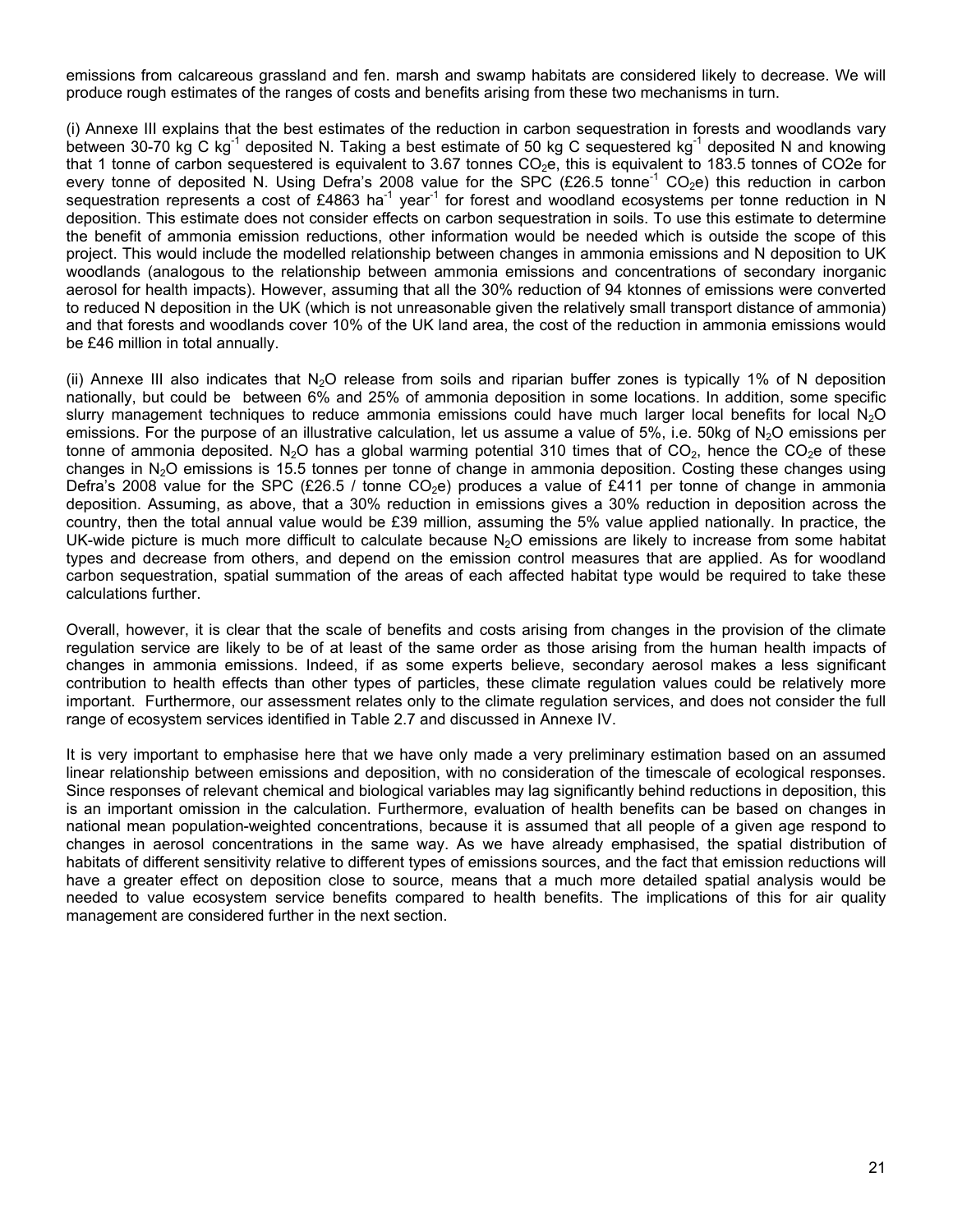# <span id="page-25-0"></span>3. Comparison of the Ecosystems Approach with existing air quality management (Objective 2)

## 3.1 Introduction

The analysis described above for Objective 1 (Section 2) provides an outline of an ecosystem services framework which could be applied for assessment of options for control of ammonia emissions. However, to assess the implications for policy delivery of this approach, it is important to understand how it differs from the air quality management approaches for ammonia that are currently applied, and what potential there is for the Ecosystems Approach to add value to existing approaches.

An overview of UK air quality management approaches, and their specific application to  $NH<sub>3</sub>$  and to impacts on ecosystems is provided by the UK's Air Quality Strategy (Defra, 2007c). In generic terms, the procedure adopted is the same as that for the air quality aspects of an Ecosystems Approach (Defra, 2007a). A baseline is first constructed to provide the best estimate of the current and future concentrations of the pollutants of concern, assuming that all policies and commitments that are in place are implemented as planned. The consequences of a range of additional policy options for future concentrations are then modelled, and the benefits of each option are then assessed. The key question, however, is how effects on ecosystems, and those of ammonia in particular, are considered within this framework.

The National Air Quality Strategy (NAQS) recognises that ammonia can contribute to effects on human health, on ecosystem eutrophication and acidification, and that it has direct toxic effects on plants. Air quality objectives for eutrophication and acidification are defined in terms of critical loads, while direct toxic effects are defined in terms of a critical level. The NAQS recognises the importance of protection of sites and ecosystems of high conservation value, driven partly by other legislative drivers such as the Habitats Directive, when assessing the significance of exceedance of these air quality objectives. Values of critical loads and critical levels are set within the CLRTAP, based on evaluation of current scientific knowledge, and are then applied in the UK. In addition, Integrated Pollution Prevention and Control (IPPC) provides an important regulatory framework for protecting designated sites which is particularly significant for  $NH<sub>3</sub>$  hot-spots from large point sources such as pig and poultry farms.

However, the detailed technical and quantitative assessment of the costs and benefits of different policy measures which forms the basis of the NAQS has focussed on human health, with only a small number of environment benefits (e.g. effects of ozone on crop yield) considered quantitatively. Hence, benefits assessment in terms of ecosystem services has not to date been integrated into the NAQS. Defra (2007c) 'support the development of cost effective policies aimed at reducing critical load exceedances' but to date tools to evaluate the benefits of reducing critical load exceedance have not been applied. Defra (2007c) also recognise that, for ammonia, policy on emissions to air needs to be placed in a wider policy framework and suggest that 'a holistic and strategic approach will be taken to tackling nitrogen emissions through nutrient management in the wider context of losses to water, air and impacts on climate change', but do not identify any specific tool to achieve this goal. Finally, integrated assessment of benefits for human health, the built environment, and ecological services is needed to implement a full cost-benefit analysis. In this section, we consider how an Ecosystems Approach, and specifically a valuation of ecosystem services, could contribute to these policy aims, drawing on the detailed analysis in Section 2.

Defra (2007c) identifies no exceedance of the critical level of 8  $\mu$ g m<sup>-3</sup> as an annual mean concentration in the UK. However, this is based on a 1 $km^2$  mean concentration, and hence ignores the possibility of more local effects. Furthermore, a recent proposal has been adopted within CLRTAP which would lead to a significant reduction of the critical level to 1 or 3 µg  $m<sup>3</sup>$ . Critical loads for effects on eutrophication and acidification are, in contrast, exceeded in many areas of England and Wales. In assessing the implications of any future policies to further control emissions of ammonia, as well oxides of nitrogen and sulphur, reduction in the extent of critical load exceedance (both in terms of land area and the degree of exceedance) is an important driver for the NAQS. But, what benefits would reducing exceedance of critical loads (or critical levels) have for ecosystem services?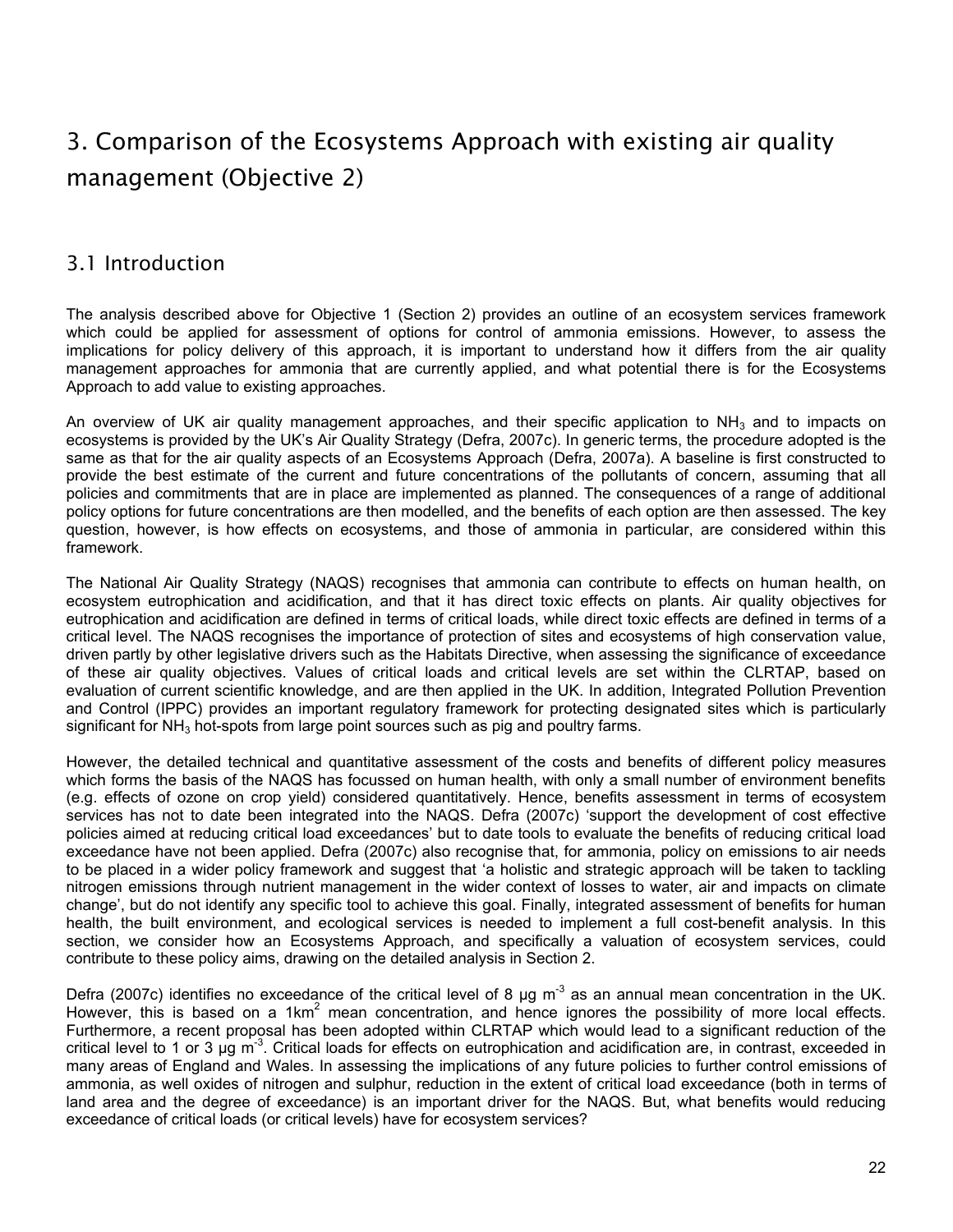## <span id="page-26-0"></span>3.2 Environmental thresholds and ecosystem services

Both critical loads and critical levels are set to prevent 'significant harmful effects on specified elements of the environment'. In other words, they provide policy makers with values of ecological thresholds above which adverse and potentially irreversible environment effects may occur. Critical loads are typically calculated using a steady state mass balance approach to determine, at steady state, the rate of deposition at which a critical chemical threshold for effects is exceeded. Alternatively, for eutrophication effects, an empirical critical load has been set based on observed effects in the field and in long-term field experiments.

A key question for the application of the Ecosystems Approach is then how the criteria used to set the values of critical loads and critical levels relate to the ecosystem services provided by the habitats in question. We identify three different answers to this question.

#### *1. Steady state mass balance critical loads*

Steady state mass balance critical loads are not linked to specific ecosystem processes or services. Rather they calculate the nutrient balance by estimating inputs and outputs, aiming to prevent accumulation of nitrogen and exceedance of a critical chemical threshold, expressed as a soil solution concentration. Hence the key question is whether this chemical threshold has any clear relationship to a specific ecosystem service. The chemical thresholds are set largely to prevent specific changes in species composition, for instance from blueberry to grass, and from heath to grass. The challenges of relating such specific changes in species composition to ecosystem services were discussed in detail in Section 2.5 and Annexe III, but a clear general conclusion is that exceeedance of these critical loads cannot readily be related to ecosystem services.

#### *2. Empirical critical loads*

For empirical critical loads to prevent eutrophication, a range of adverse effects were identified as potentially occurring when the critical load is exceeded. Table 3.1, taken from Bobbink et al. (2003), lists these for the specific habitats. While there is considerable variation between habitats, these effects can generally be characterised as one of three major classes of impacts:-

- Invasion of competitive, fast growing species
- Decreased plant species diversity or loss of characteristic species of the habitat,
- Increased nitrate leaching once the system reaches nitrogen saturation.

This is broadly consistent with the major baseline impacts of ammonia emissions which we have identified using the ecosystem services framework. However, the critical load approach does not consider the implications of loss of characteristic species or nitrate leaching in terms of specific ecosystem services – rather it is simply set to prevent these adverse effects. Furthermore, changes in primary production are treated quite differently under the Ecosystems Approach than under the critical load approach. Whereas the former sees this an increase in provisioning services, the latter sees this as an adverse effect because it is normally associated with increased cover of fast-growing species which will out-compete other valued species for the particular habitat. The balance between these two effects is habitat specific – for most woodlands and grasslands, for example, primary production is a central ecosystem service, but for mires or sand dunes it is not. A further difference lies in the issue of climate regulation, which is identified as a critical ecosystem service in our analysis, but is not considered explicitly in setting critical loads, as these do not consider effects on carbon sequestration. The critical load approach also only considers specific sensitive habitats, and does not provide a comprehensive assessment of the impacts of NHx deposition on all major habitats. Hence, while there are some common elements between the effects of critical loads exceedance and the ecosystem service analysis in this report, it is clear that an assessment based only on critical load exceedance does not capture all the effects of ammonia emission control on ecosystem services.

## *3. Critical levels*

For critical levels of ammonia, values have been set to protect the most sensitive organisms for which there is concrete evidence of adverse effects. Critical levels for use within the CLRTAP have recently been revised after a workshop in December 2006. Two values were set, as annual mean concentrations:-

 $\bullet$  1 ua m<sup>-3</sup>, to prevent adverse effects on lichens and bryophytes were these are 'important for ecosystem integrity'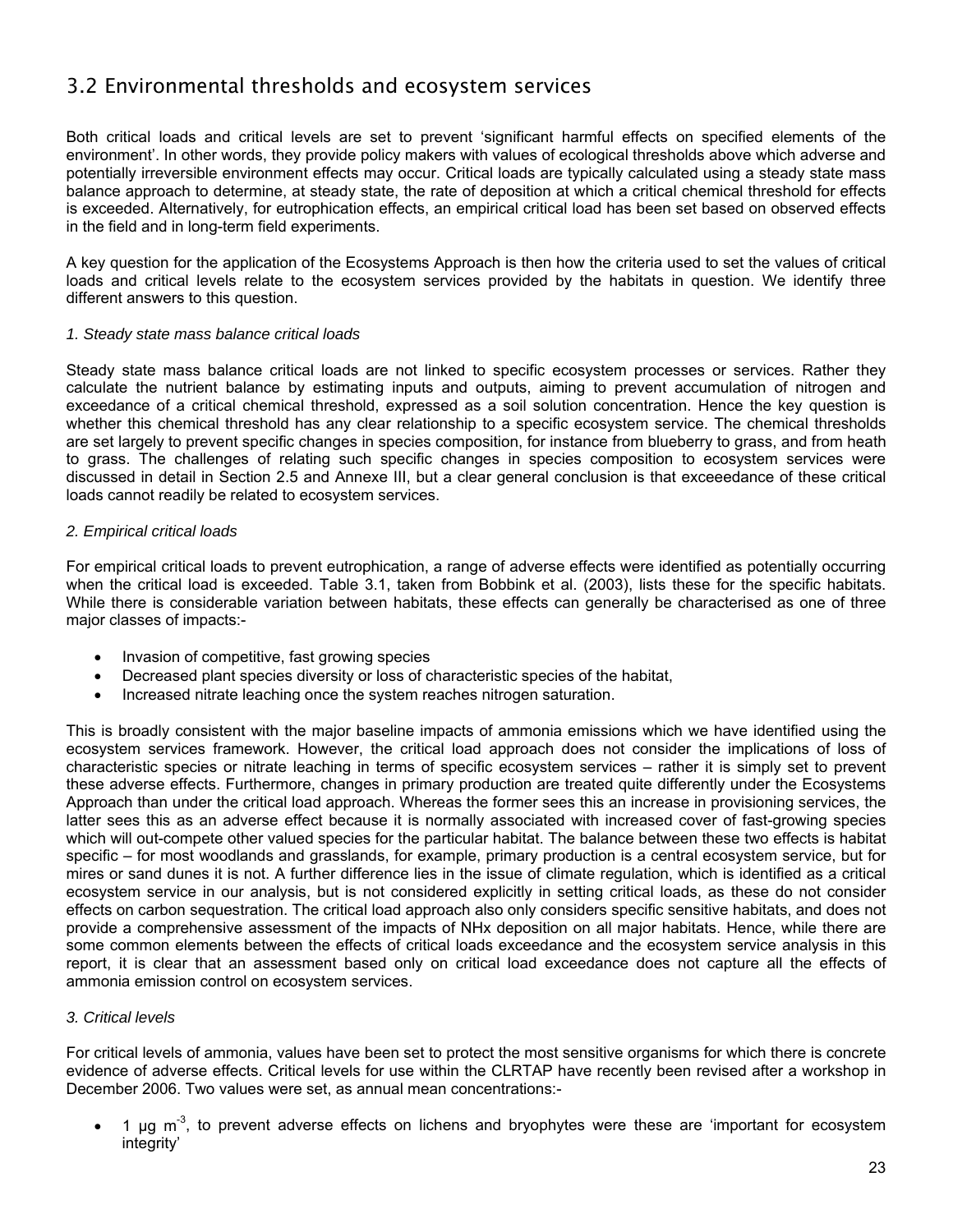3  $\mu$ g m<sup>-3</sup> to prevent adverse effects on woodland ground flora.

These values were set based on transect studies around point sources, supported where possible by controlled experiments. It is important to note that these changes were not defined to protect individual species – rather the key response is a shift from, for example, a community of acidophytic species to one dominated by nitrophytic species (Wolseley et al. 2006). The question of how such effects relate to ecosystem services in different habitats was not specifically considered, but rather the aim was prevent loss of sensitive groups of species. Hence, critical levels only consider loss of characteristic species and not the wider impacts of ammonia emissions.

**Table 3.1.** Effects of nitrogen deposition for which there is a reliable or quite reliable basis for setting a value for the critical load (adapted from Bobbink et al., 2003). Note that only broad habitats that are sensitive to increased nitrogen deposition are included.

| <b>Ecosystem</b>                                         | <b>Effects of critical load exceedance</b>                                                                                                                                                                                              |
|----------------------------------------------------------|-----------------------------------------------------------------------------------------------------------------------------------------------------------------------------------------------------------------------------------------|
| Broadleaved. Mixed and Yew Woodland                      | Increased nitrogen mineralisation in soils<br>Increased risk of nutrient deficiencies in trees<br>Changes in ground flora species composition, including<br>increase of nitropholous species<br>Reduced mycorrhizal species composition |
| Coniferous Woodland                                      | Increased nitrate leaching<br>Increased risk of nutrient deficiencies in trees<br>Changes in ground flora species composition, including<br>increase of nitropholous species<br>Reduced mycorrhizal species composition                 |
| <b>Acid Grassland</b>                                    | Increase in graminoids<br>Decline in typical species                                                                                                                                                                                    |
| Calcareous Grassland                                     | Increased in tall grasses<br>Decline in diversity<br>Increased N mineralization and N leaching                                                                                                                                          |
| <b>Neutral Grassland</b>                                 | Increase in graminoids<br>Decline in typical species                                                                                                                                                                                    |
| Dwarf Shrub Heath                                        | Transition of heather to grass<br>Decrease in lichens                                                                                                                                                                                   |
| Bogs                                                     | N saturation and reduction of peat mosses<br>Increase in sedges and vascular plants                                                                                                                                                     |
| <b>Montane Habitats</b><br><b>Supralittoral Sediment</b> | Effects on bryophytes and lichens<br>Increase in tall grasses<br>Increase in N leaching<br>Decrease in prostrate plants                                                                                                                 |

In summary, critical loads and levels are set to prevent a defined set of adverse effects, most of which are specific for the habitat or species change of concern. National policy has focussed on reducing the exceedance of critical loads, largely because these are still exceeded over large areas. In contrast, there has been relatively little concern about the critical level because it applies to point sources. Where national policy has considered ecosystem effects, it has considered the area of critical load exceedance, or an index of a combination of the area and degree of exceedance. The implications of this exceedance for ecosystem services are not considered. Use of the Ecosystems Approach, based on the ideas outlined in this report, would clearly allow more explicit consideration of the consequences of critical load exceedance, and hence would add a new dimension to policy evaluation.

However, it might also be questioned whether an approach based on environmental thresholds can actually be integrated into an Ecosystems Approach. Many ecologists have argued that the thresholds used are artificial, and are based on limitations of experimental design or statistical analysis, or the limited timescale of the studies. They argue that since nitrogen is an essential nutrient, there is in reality no threshold for an ecological response and that the proposed critical loads and limits are artefacts of our limited scientific knowledge. Hence, it could be argued that valuing the benefits for ecosystem services of ammonia emission reduction should be based on exposure-response relationships with no threshold. Such an approach would be analogous to the approach used to value the health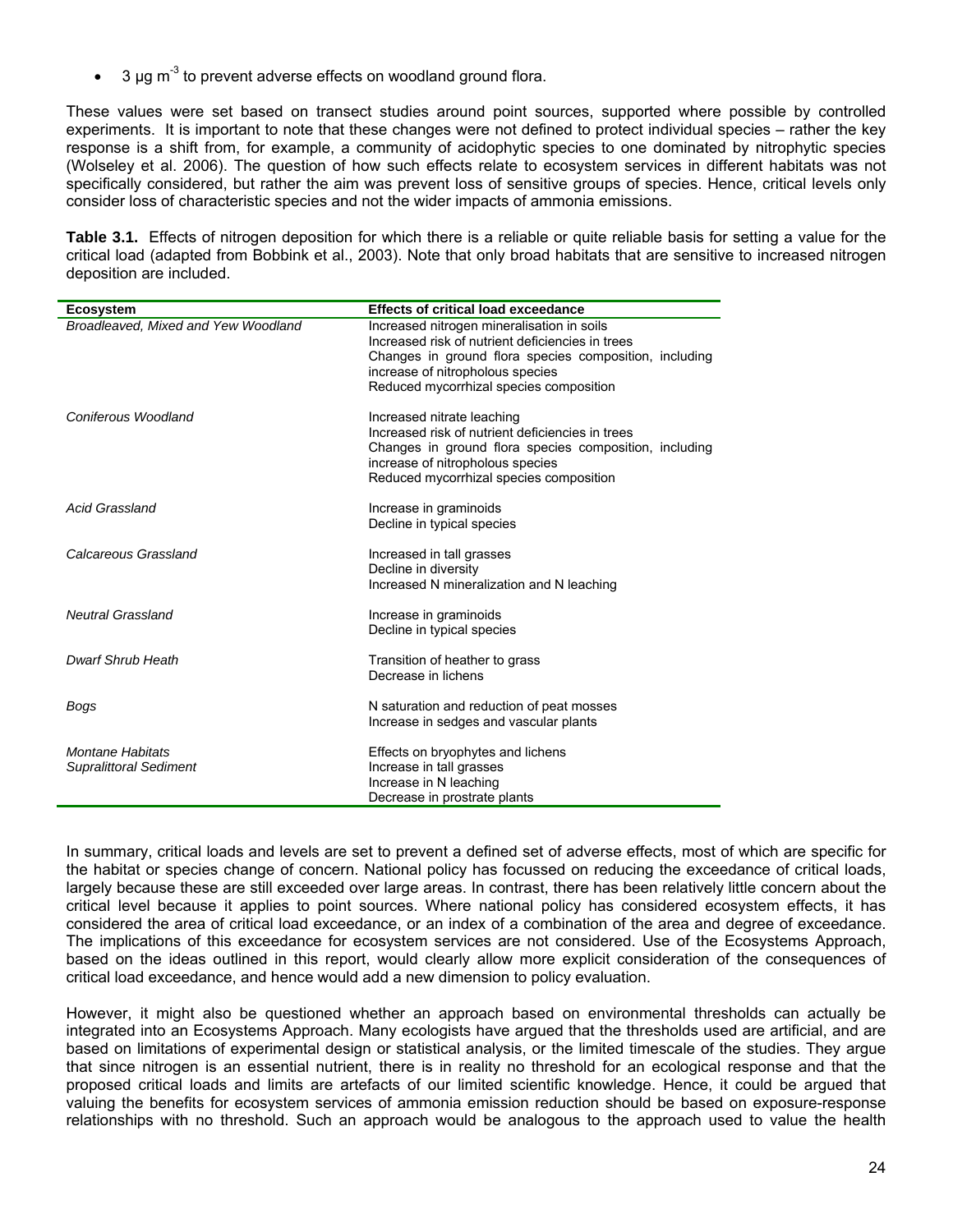<span id="page-28-0"></span>benefits of ammonia emission control, through the contribution to secondary aerosol formation, and hence would provide a consistent methodological framework for an integrated analysis by application of the Ecosystems Approach.

A further challenge to ecological and economic valuation of the benefits of ammonia emissions control is that of timescale, since soil and water concentrations will not respond immediately to changes in emission and deposition, and plant and animal responses may lag further. For valuation of health impacts, the same issue of timescale exists, albeit in a different form, especially when quantifying and valuing long-term effects of particulates on longevity. Within the NAQS, an empirical approach based on a timescale of 40 years has been adopted. Dynamic models which predict the dynamics of soil and water concentrations, and hence species or community presence, in response to changes in nitrogen deposition are now reaching the stage where application for policy application is feasible (de Vries et al., 2008). Such models will explicitly predict how the processes underlying ecosystem services, such as carbon sequestration, nitrate leaching and species composition will change over time. Hence the potential is emerging of an integrated ecosystem approach to valuing the benefits of reduced ammonia emissions, based on exposure-response relationships and dynamic models, which could replace the current approach based on environmental thresholds.

## 3.3 Valuing ecosystem service benefits and policy integration

One major reason that ecosystem service effects have not been included in NAQS to date is the perceived lack of information for valuing the benefits (e.g. Entec, 2007). However, the analysis which we presented in Section 2 suggests that this is a pessimistic conclusion; exposure-response relationships and valuation methods exist that would allow such an evaluation to begin to be developed, through the use of the Ecosystems Approach. Clearly, the sheer range of different effects in different habitats and on different species creates an enormous barrier to valuation. However, the difficulty in valuing ecosystem effects may not be the level of assumption that is needed (which may be no greater than those used to value benefits for human health), but the lack of standardised and agreed methods to do so. Assessment of the benefits for human health relies on putting values on a human life, or on ill health, through standard measures such as the VOLY (Value of Life Year). The potential value of the Ecosystems Approach is that it allows a wide range of ecological effects to be considered in terms of a narrower suite of ecosystem services – i.e. it creates a limited range of outcomes which can in principle be valued.

A further aspect which is strongly emphasised in the NAQS (Defra, 2007c) is the need to integrate ammonia emission control into the wider context of nutrient management. Polices implemented under the Water Framework Directive and the Nitrates Directive will affect the management of nitrogen and of fertilisers and animal wastes and hence influence ammonia emissions, while the reform of the Common Agricultural Policy may also influence emissions. Of particular relevance is the implementation of Catchment Sensitive Farming schemes which provide a framework for integrated analysis of impacts on ecosystem services at a catchment scale, including those arising from emissions to air. The challenge will be to use the Ecosystems Approach effectively to link such a catchment-specific approach with the aim of meeting national emissions targets. This implies addressing the challenge of identifying the spatial distribution of measures to reduce ammonia emissions that would maximise the benefits for ecosystem services.

## 3.4 The spatial dimension

The NAQS provides a clear framework for national evaluation of air quality management, based on assessing the costs and benefits of different policy interventions. It has an explicit spatial element, depending on whether there is a threshold for adverse effects on human health. Where there is such a threshold (e.g. for  $NO<sub>2</sub>$ ), the prime aim is to reduce 'hotspots' of high concentrations; where there is not (e.g. for  $PM_{10}$ ) the prime aim is reduce overall population exposure. For ecosystem effects, there is currently a threshold driver, with the aim of reducing exceedance of critical loads for different habitats. However, if a spatial strategy for ammonia was based on ecosystem services rather than critical load exceedance, the priorities in terms of both the location and techniques used for emission control could be quite different because :-

- 1. There are potential positive and negative outcomes for society of ammonia emissions on ecosystem services below a particular threshold;
- 2. The point at which adverse effects on ecosystem services dominate any positive effects, for example, on production or carbon sequestration, is habitat-specific, and indeed even site specific.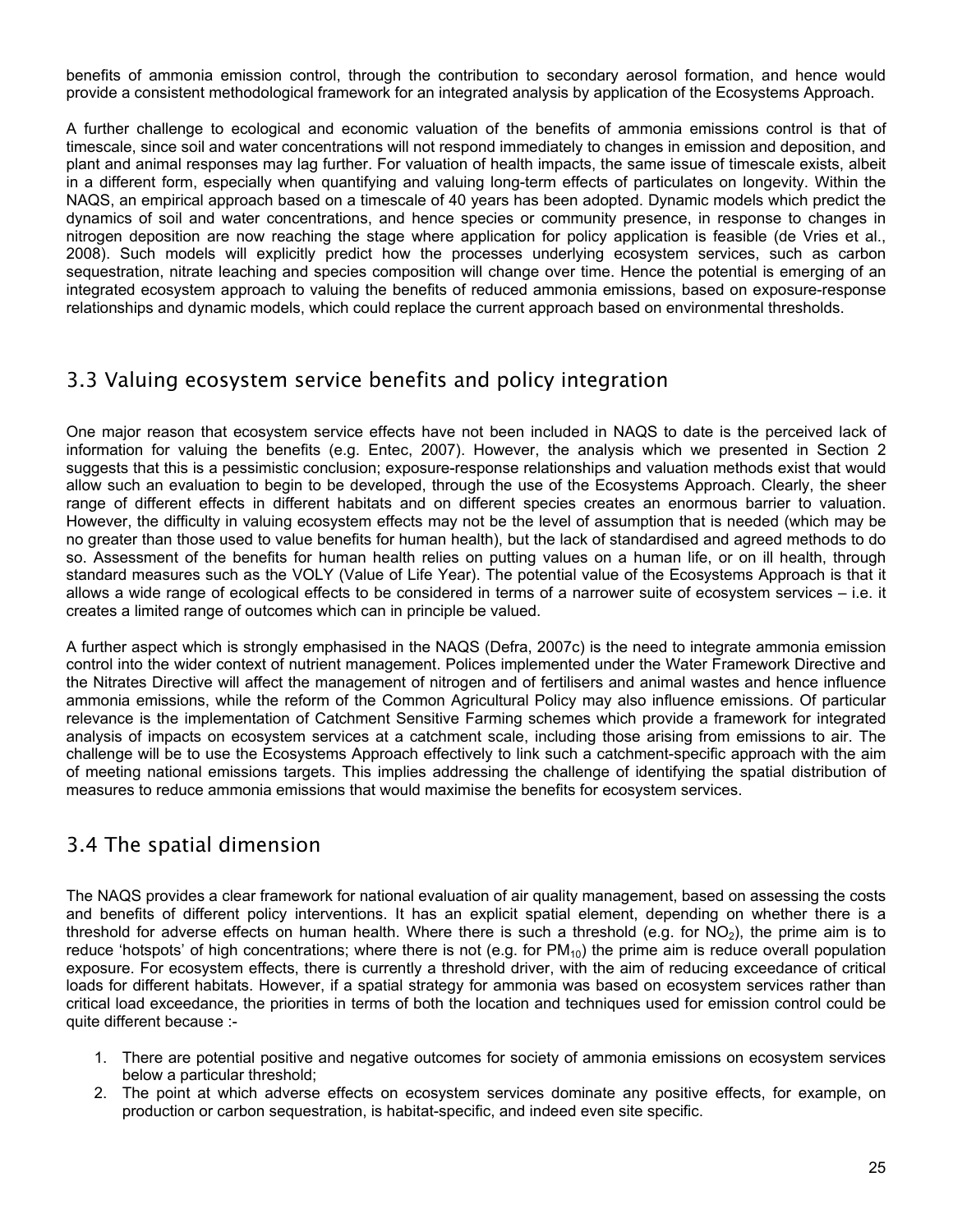Much more detailed analysis would be required to identify those sources and locations where control of ammonia emissions would have the greatest benefit for national or regional ecosystem services rather than for critical load exceedance, and much of the information needed for such an ambitious national implementation of the Ecosystems Approach is unavailable. However, we would argue for three reasons that this should not prevent further consideration of the spatial dimensions of the Ecosystems Approach in air quality management, since it may provide opportunities to optimise the benefits of measures to reduce overall emissions to meet a national emission ceiling.

Firstly, our work has clearly identified some measures (e.g. various controls on emissions from large pig and poultry units) which would have local benefits for ecosystem services, as well as those arising from the regional reductions in emissions from point sources which were the focus of the analysis in Section 2. These local benefits are unlikely to arise from other measures (e.g. relating to fertiliser applications), which have no single point source. Hence, any national strategy must consider the impacts of point sources and focus mitigation on these sources if it is to maximise the benefits for ecosystem services (although it will also need to consider the 'pollution swapping' implications). Such an approach could be linked to application of critical levels to identify locations where direct impacts of ammonia from point sources are most significant. Currently, it is argued in the NAQS that ammonia critical levels exceedance need not be considered because these were not exceeded as 1km<sup>2</sup> averages. However, critical levels for ammonia have now been reduced significantly. The implications for exceedance have yet to be fully evaluated in the UK, but they are likely to show exceedances in many 1km squares.

Secondly, as we demonstrated in Section 2.3, the spatial approach can operate at a broader regional scale, by combining information on the relative importance of different sources and the relative importance of different habitats. Hence the analysis presented in this report already demonstrates how a broad qualitative analysis can be used to assess where emission control would have the greatest benefit for ecosystem services.

Finally, the Environmental Agency (EA) has been undertaking a pilot study of the possibility of basing regulation of point sources on 'Air Quality Outcomes', which relate to the biosphere around the point source in question, rather than using emission limits or air quality objectives set as concentrations. Bealey et al. (2008) clearly differentiate between a biological effect or impact, and an 'outcome'. While the former relate to any observed biological effect, an 'outcome; is defined as a significant ('costly' in the broadest sense of the term) change in the function or structure or an organism or community. Examples of such effects are a degree of irreversibility and a significant cost related to the outcome. This distinction clearly mirrors that between an ecological effect and the implications for ecosystem services which was discussed in Section 2. Application of 'outcome' based regulation would imply different levels of emission control on individual point sources depending on the sensitivity and significance of the surrounding habitat. It also could readily be integrated with the application of the Ecosystems Approach to management of ammonia emissions.

In summary, the strengths that this study have identified for the application of the Ecosystems Approach to air quality management can be related to Defra's key principles in the following way:

- It provides a framework for systematic assessment of ecological effects; it allows information on specific species, process and habitats to be synthesised;
- It captures important regulating effects and can highlight pollution swapping potential, such as those for water quality and climate regulation, which are not currently considered in the NAQS;
- It can be adapted to include consideration of effects at various scales and at a national level;
- It can support the definition and application of environmental limits by defining the specific ecosystem services which they can protect;
- It provides a framework for a comprehensive holistic assessment, involving human health, ecosystem services, and water quality, and nutrient budget management;
- It provides a framework for adaptive management, since the implications for different ecosystem services of alternative emission control policies, and the possible tradeoffs involved, can be clearly identified.

The weaknesses of the Ecosystems Approach mainly relate more to its generic application, rather than to the specific context of air quality management, for which specific benefits are identified by our analysis. These generic issues will be considered as barriers to implementation in the next section.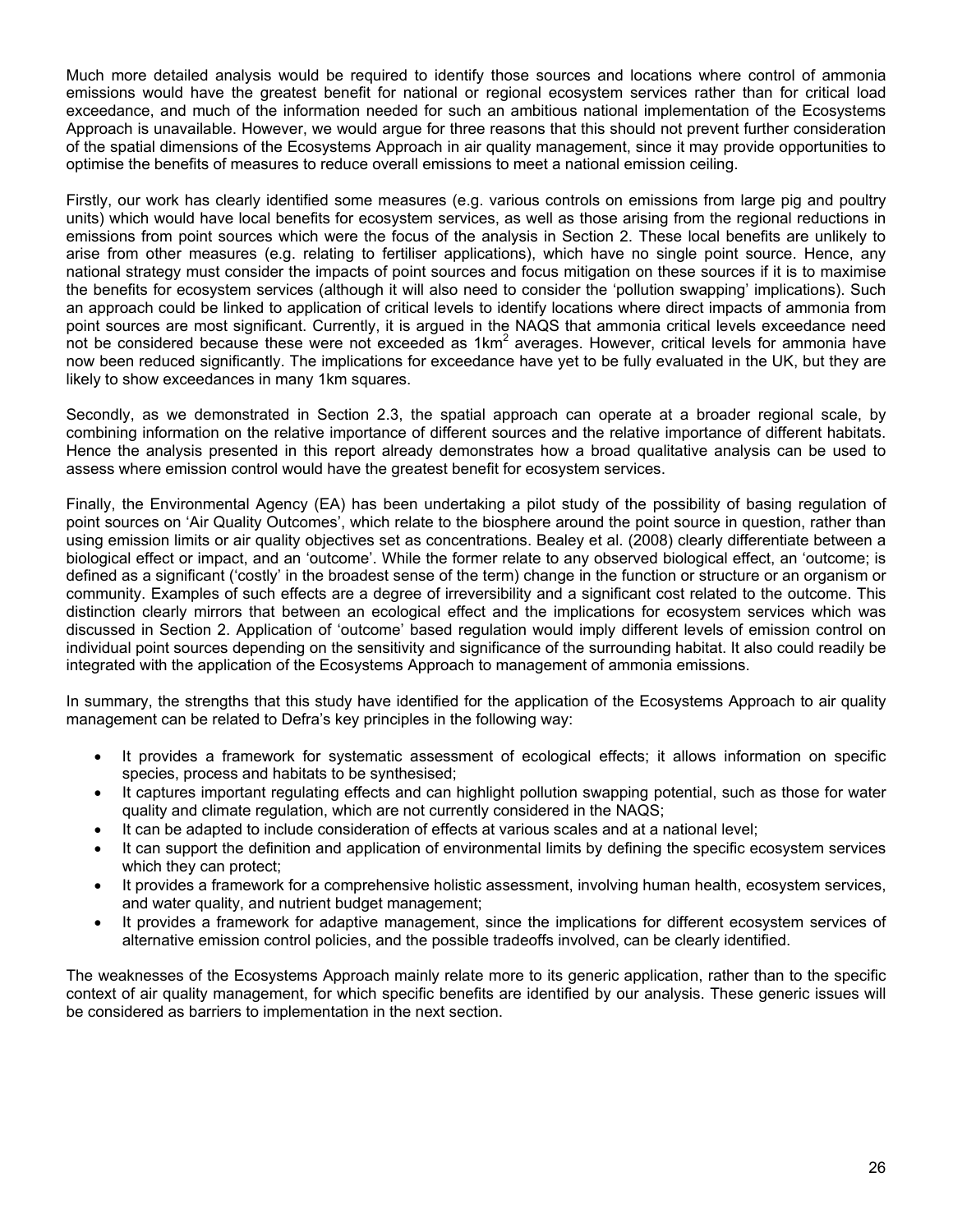# <span id="page-30-0"></span>4. Barriers to implementation of Ecosystems Approach for Ammonia in the UK (Objective 3)

## 4.1 General barriers of implementing the Ecosystems Approach

The Defra commissioned study (NR0107) on England's Terrestrial Ecosystem Services and Rationale for an Ecosystem-Based Approach (Haines-Young & Potchin, 2007) states that the principles underpinning the Ecosystems Approach are consistent with the current UK Strategy for Sustainable Development but that it is not clear how Defra's vision could be used operationally. In this study three general barriers to implementation have emerged, which although not insurmountable, must be addressed if the ecosystem services approach is to be successfully applied in the UK.

## **(i) Treatment of the effect of air quality on human health**

We have, as explained in Section 2.1, separated analysis of the effects of ammonia emissions from agricultural practices on atmospheric aerosol concentrations, and hence on human health, from the effects of ammonia/ammonium deposition on ecosystem services which are the focus of this report. The effects of ammonium aerosol on human health are considered in national air quality management, alongside effects on climate and visibility.

However, one commentator on our report argued that:-:

'The report considers that the effect of ammonia, for example, on carbon sequestration can be calculated as a change in delivery of the ecosystem service of carbon sequestration i.e. the ecosystem provides some level of sequestration in the absence of ammonia pollution, and a different amount of sequestration when ammonia is present. We can then calculate the value of this change in ecosystem service. By analogy, the ecosystem provides a certain level of particulate pollution which can be calculated in terms of its impact on human health. This level of particulates is governed by factors, relating to the ecosystem, such as the chemistry of the atmosphere, the strength of winds, the stability of soils, and the activity of micro-organisms. When we add ammonia to the ecosystem, the level of particulates changes and we observe an effect on human health. Therefore the effect on human health is a change in the ecosystem service, and should be calculated within the ecosystem service framework.

We would argue that, in reality the treatment of these effects through an ecosystem approach is problematic and may depend on the nature of the ammonia source. In particular, in our analysis we separated point and diffuse sources of ammonia emissions, and this distinction also becomes important in the context of the analysis of air pollution effects on human health.

In the case of point sources, we would argue that there is no terrestrial or aquatic ecosystem involved and that point sources such as intensive animal units can be viewed as 'industrial' sources. Indeed, these large point sources of ammonia are regulated under IPPC just as large power stations are. It could be argued that the atmosphere provides ecosystem services, but this argument is tenuous and would only confuse an analysis based on the ecosystem services as defined by the Millennium Assessment.

However, for diffuse sources of ammonia, the argument of the commentator has more validity, For example, the management of certain ecosystems (i.e. arable land or grassland with manure/slurry spreading) will have marginal effects on ammonia fluxes to the atmosphere, and hence on ammonium aerosols concentrations and human health, as well as ammonium deposition to other sensitive ecosystems. In Table 2.7, for arable and horticultural ecosystem types we have included the relationships between manure/slurry spreading and nitrate leaching and N2O emissions from soil or riparian buffer zones but not with ammonia emissions that affect human health, visibility and climate change (cooling).

In future applications of the Ecosystems Approach for ammonia, it may be appropriate to broaden the analysis to include effects on human health as suggested by the commentator but only for sources which are influenced by ecosystem management and originate from an ecosystem and not from an industrial intensive food production unit.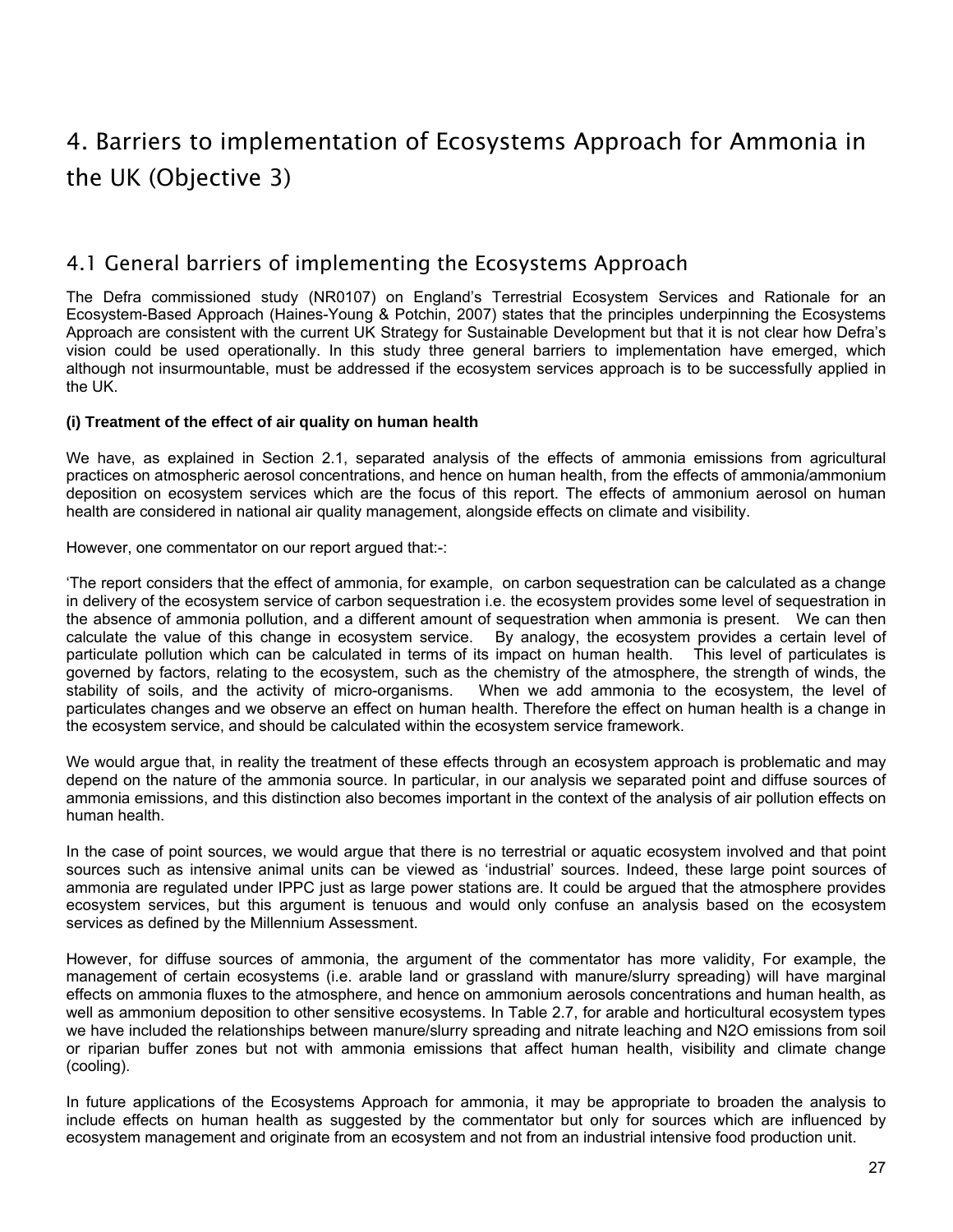These considerations would also be important if our analytical framework were to be extended to other air pollutants such as sulphur dioxide or ozone. Almost all sulphur dioxide pollution is from combustion sources and hence emissions from ecosystems do not mediate its impact on human health, climate and the corrosion of materials. The situation is different for ozone which is a secondary pollutant with precursors such as nitrogen oxides, methane and volatile organic compounds that are emitted from a mixture of sources, some of which are anthropogenic (e.g. traffic and oil refineries) and some of which are natural (e.g. biogenic VOCs from vegetation and methane emissions from wetlands). In this case, inclusion of the gaseous emissions within the assessment of ecosystem services would seem to be more appropriate.

In practical terms, the distinction as to whether to include the emissions within the ecosystem services is academic, as the impacts will still need to be reported and considered within the decision making framework.

## **(ii) Linking ecosystem services to societal benefits**

Applying the Millennium Ecosystem Assessment ecosystem services scheme can be problematic as many service categories are inconsistent and tend to overlap and do not clearly distinguish between the capacity of ecosystems to deliver a service and the benefit that people might subsequently derive. In this study this led to the adoption of the 'ecosystem cascade' approach (Haines-Young & Potchin, 2007) to clarify the linkages between biophysical impacts (on air, water, vegetation etc), ecological functions and positive and negative societal outcomes (Section 2.5; Table 2.7). To communicate the principles of an ecosystem services concept in a simplified non-technical way suitable for the decision making process we consider that the Defra Guidelines for valuing ecosystem services could be improved by adopting the ecosystem cascade approach. The stakeholders who commented on this aspect strongly agreed with our approach but urged us to go further, for example:

'*It is in many ways unfortunate that the MEA classification of services has become so widely used as a standard, as it is increasingly emerging that whilst this classification has been valuable in advocacy work, when it comes to analysis and particularly valuation studies the problems of double counting are insurmountable. In the report there is an attempt*  to use the ecosystems services cascade model of Haines-Young et al. I think a much greater emphasis should have been placed upon this model in the report. As it stands it is difficult to disentangle in the report how the impacts of *ammonia on "biophysical structures" (soil water, air and biodiversity) relate to "intermediate services" and final goods*  and services in the Haines Young et al model. My understanding is that our level of understanding of impacts is highest *with regard to biophysical structure and lowest with regard to final goods and services but this does not emerge clearly in the report.*'

'*A particularly refreshing consequence of the recent interest in ecosystem services is the growing emphasis on trying to*  deliver the economic narrative as the 'crescendo'. The ecological discussions, which I found very informative, were written explicitly for this purpose which is great. That said, I would argue that there is some scope to tighten use of *terminology and to more rigorously work through different service typologies and classifications (as recommended in the Fisher et al and Haynes-Young papers). In their defence however they are simply following the guidelines provided by Defra/MA which are difficult to operationalise.*'

As a result of comments received the results of our analysis were modified to specifically consider the biophysical structures impacted, the intermediate services involved and the positive and negative societal outcomes (see Table 2.7). The tabular approach is also recommended by the authors as an alternative to the mapping procedure suggested in the Defra guidelines, especially for applications with complex interactions. Further work on the different service typologies and classifications used is also recommended.

#### **(iii) Complexity and identification of focal areas**

The additional complexity introduced by an assessment of air pollution impacts based on ecosystem services, as opposed to more conventional approaches, was clearly identified in our study. Concerns over the higher level of complexity were strongly echoed by the stakeholders consulted:

'*The ecosystem approach however does introduce a much greater level of complexity to analysis of policy and practical solutions. This is inevitable if we are to attempt more holistic analysis. However I think more thought needs to be given to how we make these higher levels of complexity more tractable. I do not anticipate all ecosystem services are equally impacted upon by ammonia. I am sceptical this is significant in the context of coastal defence. However impacts of ammonia on water quality and biodiversity are clearly important and relatively well understood whilst several analyses I have seen all point to the importance in economic terms of carbon sequestration and storage as a very*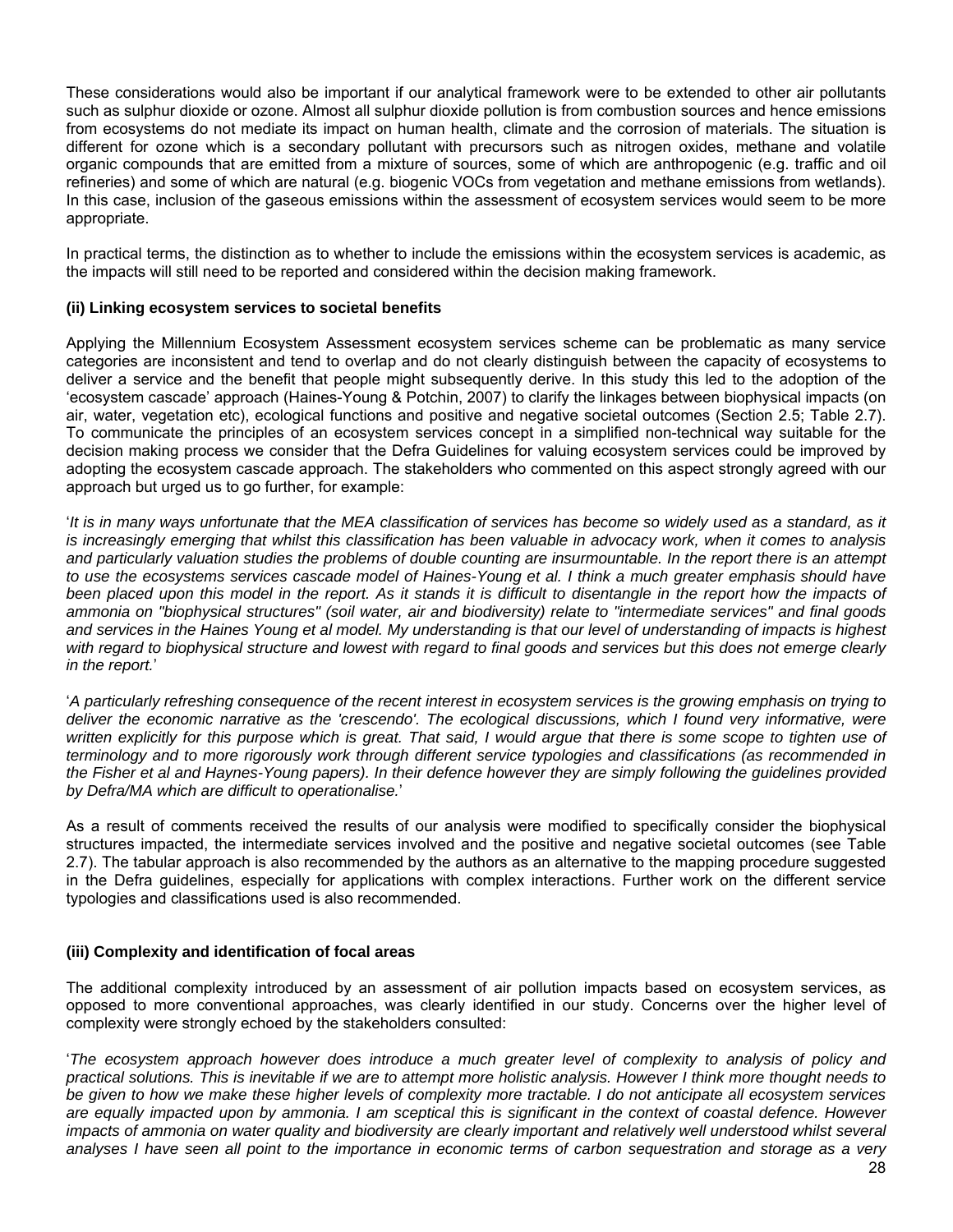<span id="page-32-0"></span>*economically important ecosystem services in a range of terrestrial and coastal systems. Further discussion and analysis of which are the most important services impacted upon is required if analysis is not to drift into areas of work*  which although scientifically interesting, from a business perspective are unlikely to be of high economic or other *importance*.'

'*The complexity of the approach itself as well as complexity of ecosystems themselves means that by its very nature the report is detailed and needs careful reading and evaluation. There is always a concern that policy makers will seek to simplify things into something that in the end bears little resemblance to the requirements and functioning of the ecosystem itself……you have done an excellent job so far and by your own admission acknowledge that there has been a limited input to the process so far. Well-focused stakeholder participation is essential to inform and engage the*  approach to develop it and translate it from a conceptual to a practical on the ground delivery'.

To overcome these issues we recommend that any application of the Ecosystems Approach uses the following steps:

- 1. Identify clearly the driver(s) of environmental change of interest;
- 2. Determine the potential marginal changes to ecosystem services (with spatial and temporal dimensions considered) as a result of different policy(s) available to tackle the driver(s);
- 3. Develop a consensus on the major areas of concern through stakeholder engagement.

Although the stakeholder engagement has been limited in this study the results show that biodiversity, air and water quality and climate change emerge as clearly important areas that are relatively well understood (see Annex III). Having obtained this clear focus and direction from our study, the next task is then to tackle the uncertainties such as lack of scientific and valuation data in the key areas and identify the conflicting demands of the regulatory frameworks involved. These aspects are discussed below.

## 4.2 Issues related to availability of required scientific and valuation data

## **(i) Specific data needs**

In general, there is a need for information which is specific to the driver(s) of impacts on ecosystem services and of high enough quality and resolution to provide the scientific data and valuations to inform decisions about marginal changes in the provision of services. This study highlights that often the information required to apply the Ecosystems Approach meaningfully is not currently available. Regarding the quantification of impacts to ecological systems and the physical environment the following emerged as key areas where further information is required:

- There is a general lack of knowledge on the effects of land-use change and species composition change on ecosystem services. Most evidence is weak and contradictory, with more reliable information on the relationship between functional types (e.g. trees and N fixers) and ecosystem services rather than on the effects of individual species (Section 2.5; Balvanera et al., 2006). Balvadera et al. (2006) recommend a precautionary approach in the use of management of species changes in general, based on evidence that loss of certain species can be expected to compromise delivery of related ecosystem services. However, the evidence available for this conclusion is based on a limited selection of ecosystem types and further research is necessary in this area. In the case of ammonia, species composition change is one of the major impacts of concern, and it is clear from our study that research is needed to increase the understanding of the relative importance of direct effects of N deposition on ecosystem function compared to those caused indirectly by changes in species composition. Inclusion of the indirect effects will clearly raise the issue of double counting and more generally the issue of how changes in species composition can be more meaningfully placed within the ecosystem services framework, as discussed in Haines-Young & Potchin (2007).
- Quantification is needed of the complex sequence of events that link ammonia emissions to changes in water quality regulation. This would need to include eutrophying and acidifying effects in soils and water bodies, pollution swapping and land management decisions (e.g. use of riparian buffer zones);
- Identifying and quantifying the net effect of changes in ammonia emissions on climate regulation. This would need to include the trade-offs between changes in  $CO<sub>2</sub>$ , N<sub>2</sub>O and CH<sub>4</sub> fluxes from different habitats, interactions between ammonia emissions and secondary aerosol formation (human health impacts and climate 'cooling' effect of ammonium aerosols), and carbon sequestration in vegetation and soils;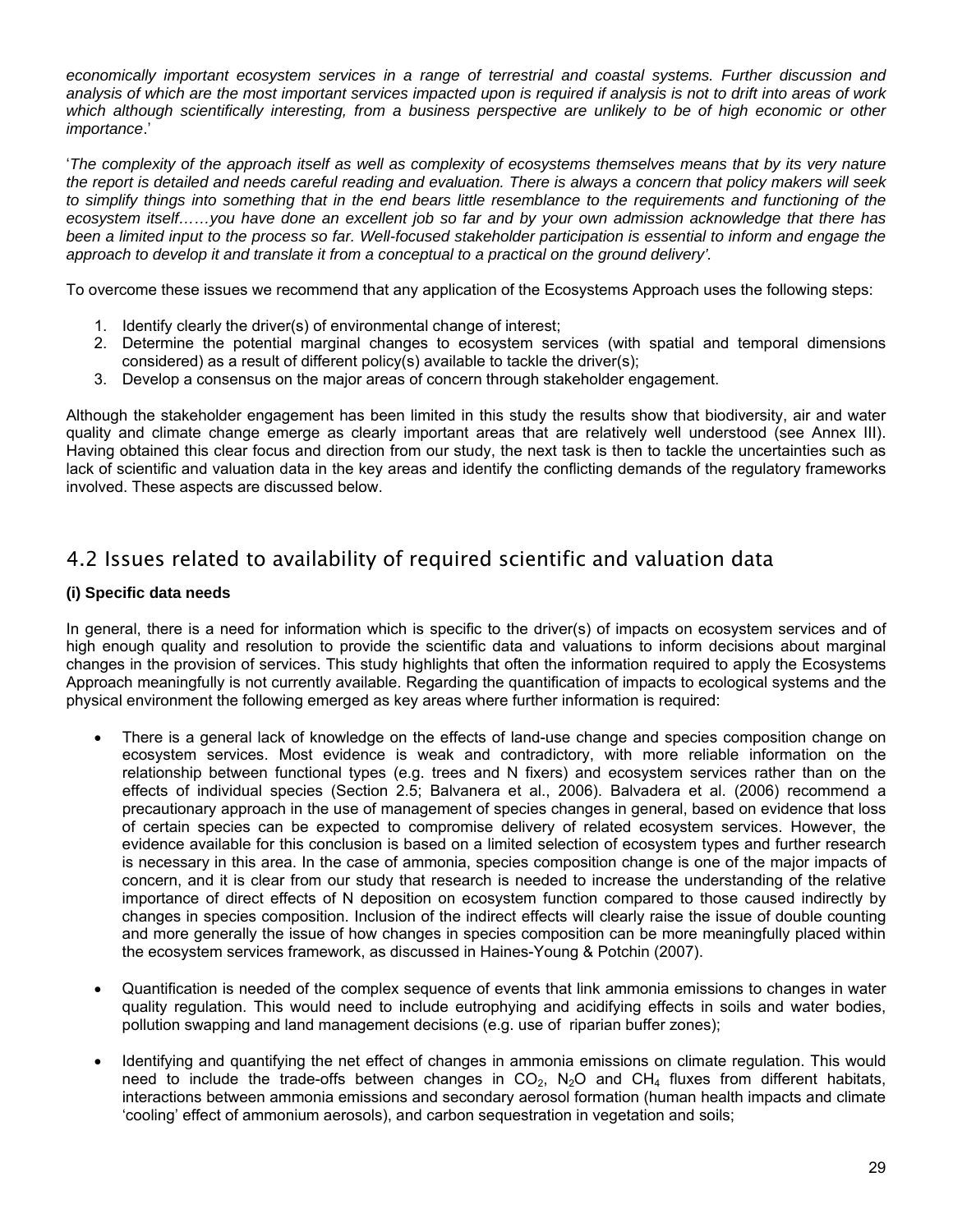In the case of these three key direct and indirect effects on ecosystem services, the timescale of response is an important issue. Changes in emissions and deposition of ammonia (whether increases or decreases) will not have immediate effects on species composition, water quality and climate regulation. There is considerable uncertainty over the timescale of response in different ecosystems, and this will have a significant influence on economic valuation. These issues may be difficult to resolve and the next step may be to conduct a sensitivity analysis to evaluate how different assumptions about timescale affect the predicted changes in services and their valuation.

## **(ii) Feasibility of required valuation**

We conclude that estimating economic and socio-economic values for the changes in ecosystem service delivery following implementation of ammonia control measures is likely to present a considerable challenge for a number of reasons:

- Valuation of the marginal changes in provisioning and regulating services consequent upon the physical changes predicted by the dose-response relationships is difficult because reliable production functions do not appear to exist for some of the services that will be affected (e.g. aquaculture);
- Relevant economic parameters (information on cost of alternatives, price elasticity of demand etc.) are not necessarily readily available for those provisioning and regulating services for which changes in service delivery can be predicted with some accuracy;
- Valuation of ammonia-driven changes in the delivery of recreational and non-market cultural values from aquatic habitats would appear to be easier than for terrestrial habitats at present because of valuation work surrounding the implementation of the Water Framework Directive;
- Valuation in the delivery of cultural and heritage services associated with species restoration are likely to prove particularly difficult because of their extreme sensitivity to context;
- There is a requirement to produce spatially specific valuations for changes in the delivery of many of these services;
- Only valuation functions produced by the most modern valuation methodologies will be appropriate to these tasks, rendering the vast majority of existing studies in valuation collections an unsuitable basis for benefits transfer-derived estimation of the value delivered by ammonia control measures.

We have produced a summary table (Table 4.1) which attempts to describe the reliability and acceptability of each stage of the valuation procedures that are available for each of the key ecosystem services identified in our preliminary analysis for ammonia emission control. A weakest link approach is used where a reliable valuation would be produced for an outcome for which: (a) a reliable dose response function was available with the requisite level of spatial specificity; (b) a well established valuation methodology was available; (c) all the necessary data were available to implement that valuation methodology knowing the 'response' predicted by the dose response function; and (d) appropriate data were available to aggregate site-specific valuations across the whole country. In none of the cases shown in Table 4.1 is overall reliability in the highest class, although it can be seen that in most cases there is the potential to produce a valuation, albeit with varying levels of uncertainty. The relative strictness of our scoring system can be judged against the "\*" rating given to the valuation chain currently used in the UK NAQS for reduction in human morbidity and mortality where the weakest link is the uncertainty in the dose-response relationships between  $NH<sub>3</sub>$ emission control measures, PM<sub>2.5</sub> aerosol concentrations and human health outcomes.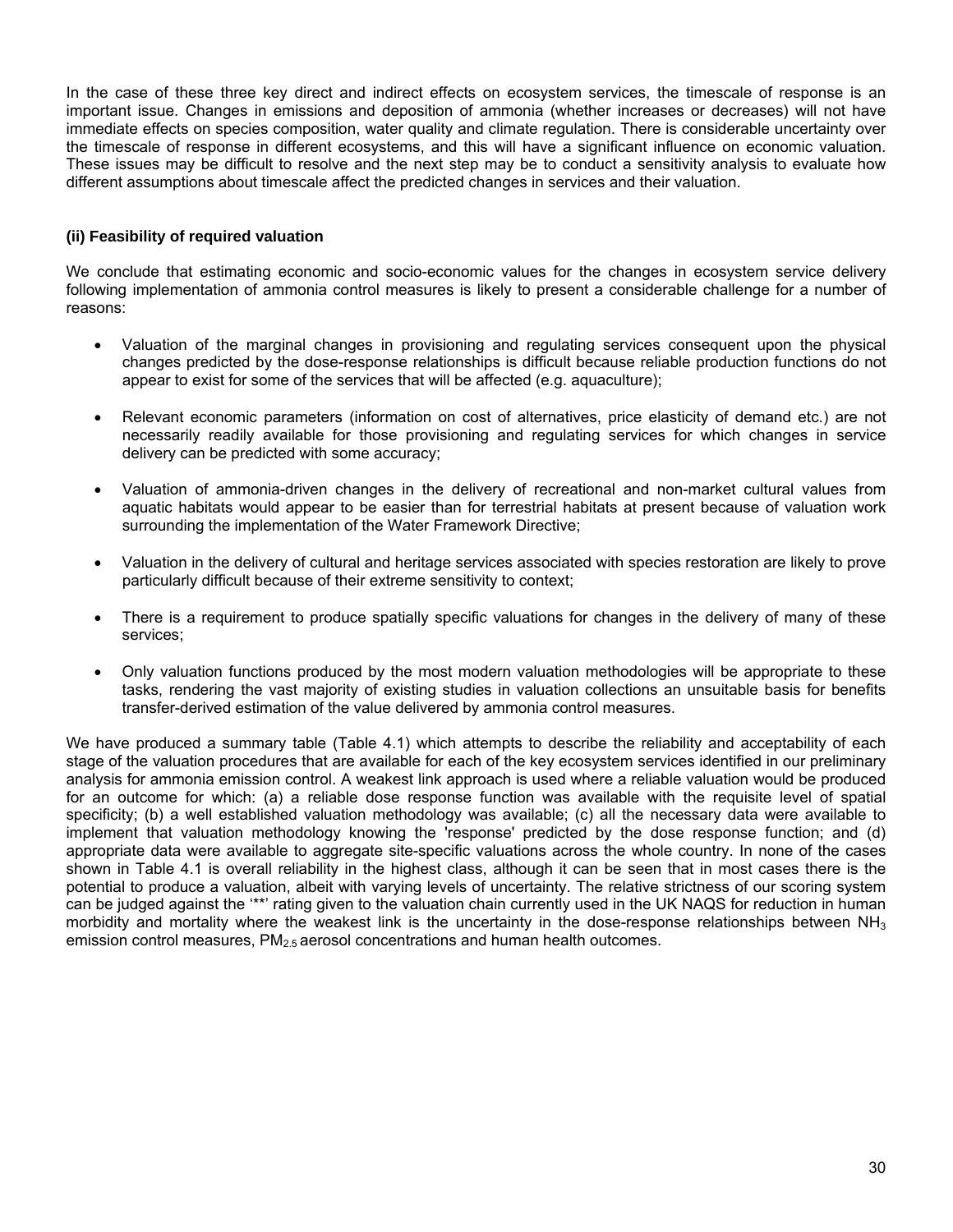**Table 4.1** Reliability and acceptability of different stages in the valuation of potential outcomes of changes in NH3 emissions policies. Key: 0 means missing or not available, through \*, \*\* to \*\*\*, where \*\*\* means well accepted or generally believed to be reliable. A weakest link approach is used to determine the reliability of the whole valuation chain for the change in good/service/outcome provision concerned. See Technical Annexe IV for details of each valuation approach discussed.

| Benefit/disbenefit<br>via particular<br>ecosystem<br>service(s)                                               | <b>Valuation Methodology</b>                                                                                                                                                                              | <b>Reliability</b><br>of dose /<br>response<br>function(s) | Acceptance<br>of valuation<br>methods | <b>Reliability of</b><br>valuations driven by<br>the 'response'                                                                                                  | <b>Reliability of summation</b><br>stage                                                                                                                                                                                                 | <b>Overall Reliability</b><br>(following 'weakest<br>link' approach)      |
|---------------------------------------------------------------------------------------------------------------|-----------------------------------------------------------------------------------------------------------------------------------------------------------------------------------------------------------|------------------------------------------------------------|---------------------------------------|------------------------------------------------------------------------------------------------------------------------------------------------------------------|------------------------------------------------------------------------------------------------------------------------------------------------------------------------------------------------------------------------------------------|---------------------------------------------------------------------------|
| Changes in<br>production of<br>ecosystem goods<br>from aquatic systems<br>(fish)                              | Site-specific dose / response<br>followed by changes in<br>producer and consumer<br>surplus via Production<br>function                                                                                    | 0                                                          | $***$                                 | 0<br>(production functions<br>and elasticity not<br>available)                                                                                                   | $***$<br>would be reliable if relevant<br>dose/response, production<br>function and elasticity data<br>were available                                                                                                                    | 0                                                                         |
| Changes in<br>production of<br>ecosystem goods<br>from terrestrial<br>habitats<br>(timber and<br>agriculture) | Site-specific dose / response<br>followed by changes in<br>producer and consumer<br>surplus via Production<br>function                                                                                    | $***$                                                      | $***$                                 | ** for production<br>functions<br>* for elasticities<br>(probably)                                                                                               | $***$<br>would be reliable if relevant<br>dose/response, production<br>function and elasticity data<br>were available                                                                                                                    | $***$                                                                     |
| Drinking water<br>provision                                                                                   | Site-specific dose / response<br>followed by changes in<br>producer and consumer<br>surplus via Production<br>function<br><b>or</b><br>site-specific dose / response<br>followed by direct WTP<br>methods | $***$                                                      | $***$                                 | 0<br>dose/response<br>relationships are<br>available, but<br>production functions<br>are commercially<br>sensitive<br>* Direct WTP studies<br>lacking for the UK | $***$<br>would be reliable if relevant<br>dose/response, production<br>function and elasticity data<br>were available<br><b>or</b><br>only most recent direct WTP<br>estimations suitable for<br>benefits transfer and thus<br>summation | 0 for production<br>function approaches<br>* for direct WTP<br>estimation |
| Water-based<br>recreation & tourism                                                                           | Site-specific dose / response<br>followed by<br>Direct and indirect WTP<br>methods                                                                                                                        | $***$                                                      | $***$                                 | ** (at best)<br>Recent valuations of<br>recreational benefits of<br>improved water quality<br>for the WFD provide a<br>good start here                           | only most recent direct and<br>indirect WTP estimations<br>suitable for benefits transfer<br>and thus summation                                                                                                                          | $***$                                                                     |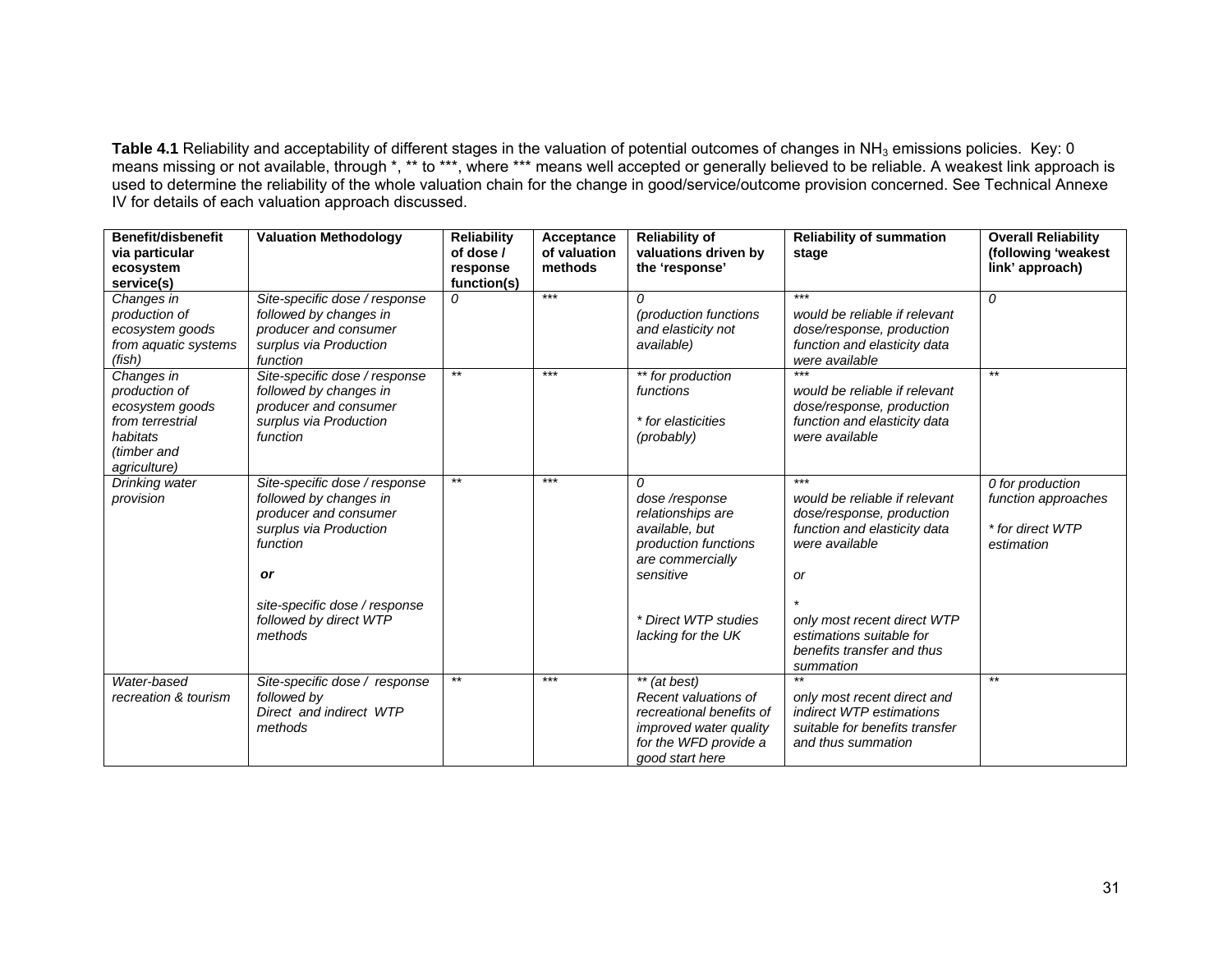| Benefit/disbenefit<br>via particular<br>ecosystem<br>service(s)                                                                                                                        | <b>Valuation Methodology</b>                                                                                                                                                                                          | <b>Reliability</b><br>of dose /<br>response<br>function(s) | Acceptance<br>of valuation<br>methods                                                         | <b>Reliability of</b><br>valuations driven by<br>the 'response'                                                                                                                                    | <b>Reliability of summation</b><br>stage                                                                                                      | <b>Overall Reliability</b><br>(following 'weakest<br>link' approach) |
|----------------------------------------------------------------------------------------------------------------------------------------------------------------------------------------|-----------------------------------------------------------------------------------------------------------------------------------------------------------------------------------------------------------------------|------------------------------------------------------------|-----------------------------------------------------------------------------------------------|----------------------------------------------------------------------------------------------------------------------------------------------------------------------------------------------------|-----------------------------------------------------------------------------------------------------------------------------------------------|----------------------------------------------------------------------|
| Land-based<br>recreation and<br>tourism                                                                                                                                                | Site-specific dose / response<br>followed by<br>Direct and indirect WTP<br>methods                                                                                                                                    |                                                            | $***$                                                                                         | * (at best)<br>Few existing<br>recreational valuations<br>assess WTP for<br>changes in species<br>diversity which are<br>likely to result from $NH3$<br>policy changes.                            | $***$<br>only most recent direct and<br>indirect WTP estimations<br>suitable for benefits transfer<br>and thus summation                      | $\star$                                                              |
| Changes in<br>availability of<br>biochemical/genetic<br>resources from<br>aquatic and terrestrial<br>species                                                                           | Site-specific dose / response<br>followed by estimation of<br>Option value & Quasi-option<br>value via direct WTP methods                                                                                             | $**$                                                       | $\star$                                                                                       | unknown                                                                                                                                                                                            | $\Omega$<br>None available                                                                                                                    | 0                                                                    |
| Changes in climate<br>change regulation<br>(via carbon<br>sequestration of<br>vegetation and soils<br>and change in<br>emission of GHGs<br>and/or potential for<br>pollution swapping) | Site-specific dose/response<br>relationships followed by<br>valuation of changes in GHG<br>emissions via shadow price of<br>carbon (SPC) method                                                                       | $\star$                                                    | $***$<br>Considerable<br>controversy<br>surrounds<br>specification<br>of the<br>'correct' SPC | $***$<br>SPC approach follows<br>a prescribed<br>methodology once a<br>change in GHG<br>emissions has been<br>established                                                                          | $***$<br>Site-specific dose response<br>followed by simple<br>summation; no need for<br>benefits transfer                                     | $\star$                                                              |
| Reduction in human<br>morbidity and<br>mortality                                                                                                                                       | Site-specific dose / response<br>relationships between NH <sub>3</sub><br>measures, $PM2.5$ aerosol<br>concentrations and human<br>health outcomes. Changes in<br>health outcomes valued via<br>QALY and VOSL methods | $***$                                                      | $***$<br>Well<br>established<br>methodology                                                   | $***$<br><b>QALY and VOSL</b><br>approaches follow a<br>prescribed<br>methodology once the<br>QALY consequences of<br>changes in $HN3$ / $PM2.5$<br>aerosol concentrations<br>has been established | $***$<br>Site-specific dose response<br>followed by summation to<br>estimate effects on whole<br>population; no need for<br>benefits transfer | $***$                                                                |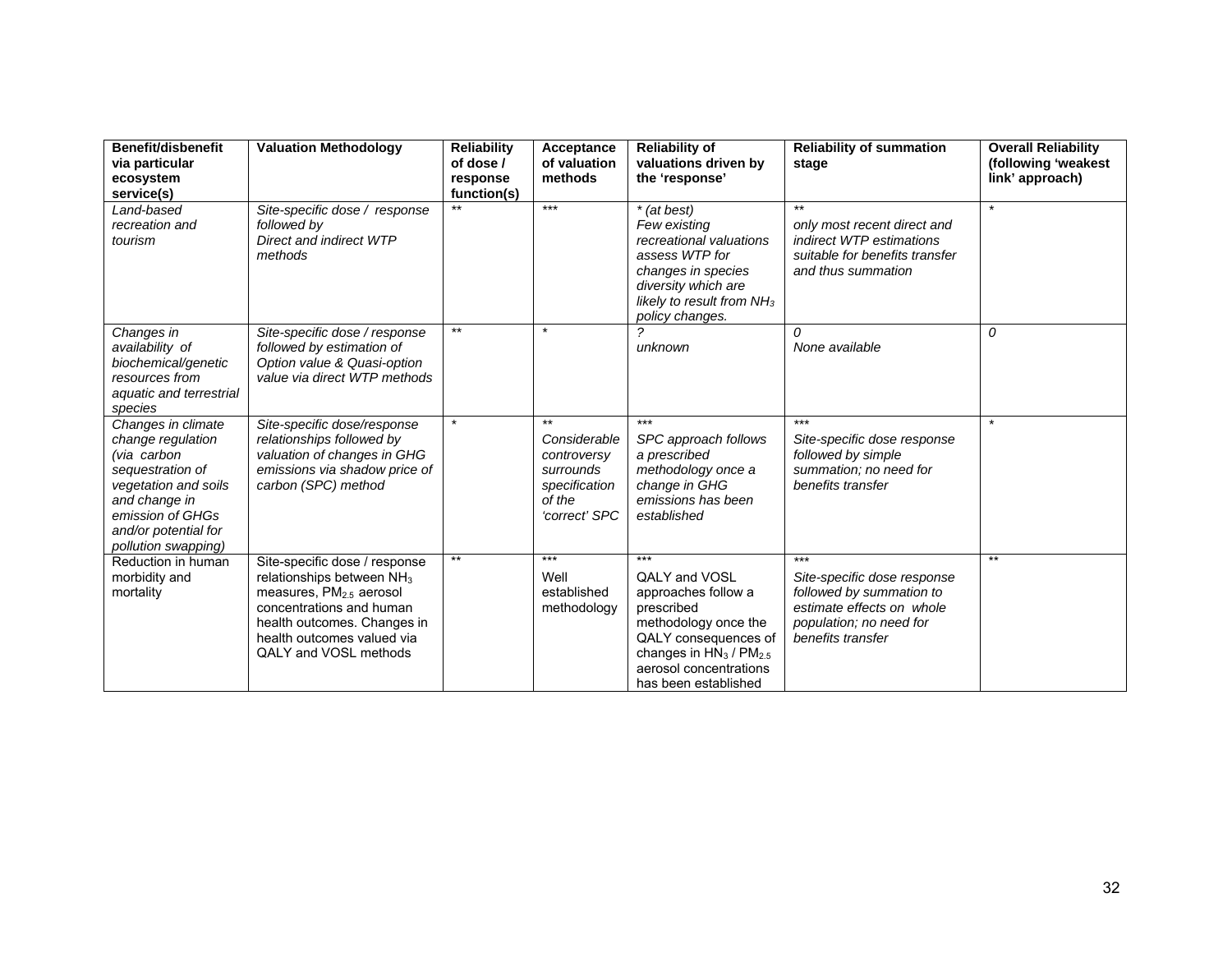#### **(iii) Is the information available suitable for decision making?**

The stakeholders consulted raised some interesting points regarding the true costs and benefits of ammonia mitigation, for example:

'*As with the vast majority of environmental issues, there is usually an inherent tension between 'marketed goods' (i.e. products from agriculture that are bought and sold) and 'non-marketed goods' (i.e. many ecosystem services*  which are not but nevertheless impact on people's welfare in some way). For me the paper usefully identified the *potential trade-offs on the benefits side - between different services & what I think it called 'pollution shifting' - but didn't reflect at all on the potential costs of the 'abatement measures' considered. At the end of the day, some assessment of costs and benefits is needed. Perhaps this was beyond the scope of the study but I was surprised by its absence and left without a sense of whether, in economic terms, any of the abatement measures they proposed are worth it*.'

'*In the assessment of impacts, the report concedes significant uncertainties and suggests that accounting for these uncertainties would require an extensive GIS analyses based on detailed values of NHx deposition due to different sources. I would agree with this view but would suggest that we are currently lacking in the detailed information on farm practices (livestock production, manure management etc) that we would need to inform such assessments. This has been a general concern of ours over a long time, but I feel that it is particularly important for your assessments. Such information is also lacking in terms of a robust assessment of the true costs of policy implementation (whatever the policy may be). How can such costs be credibly evaluated without a detailed knowledge of farming practices and to what extent any particular measure can or should be implemented? This is a real potential barrier to implementation of any significant policy change*.'

'*It is agreed that a more detailed evaluation of the 'pollution swapping' aspects would also be essential, e.g. to assess whether reducing ammonia emissions by low emissions spreading techniques leads to an overall increase in N2O emissions. Conflicts between reducing emissions in one system and increasing them elsewhere are*  highlighted. One aspect which does not appear to have been considered sufficiently (at all?) is the high price of *energy & fertiliser - to such an extent in the past year that manures are now worth per unit mass, some 4x the potential financial value of some 18 months ago. Thus, whilst in the past ammonia mitigation measures for manure*  applications may have been applied to comply with regulation, the tendency would have tended still to ignore the *increased retained N value - thus there may be knock-on impacts in terms of reduced NO3 leaching or N2O emissions?*'

 '*In terms of the approach to valuation, the paper is spot on in focussing on 'marginal' changes in service provision. What concerns me slightly about the ES approach more generally is that potentially significant ecological changes can lead to relatively minor changes in service provision and that as we move further down the ES cascade towards the economics end, the ripples of any change get weaker and weaker. Part of this is because we can not 'value' everything we wish due to data limitations at all points along the cascade (as noted in the paper) but some of it relates more fundamentally to WHAT people actually value. E.g. do people really value species rich grassland significantly more than average grassland? As a result, the study draws a lot of blanks and falls back on a) the recreational benefits of improved water quality which is where most work has been done in the past, and b) replacement cost approaches around water treatment.*'

These stakeholder comments prompted us to consider in more detail, the potential for developing a cost-benefit analysis, based on the analytical framework that we have developed in this project. Clearly, the outcome of a detailed quantitative analysis of specific national scenarios in terms of all national ecosystem services is beyond the scope of the present exercise. Indeed, it could be argued that it may never be feasible. Furthermore, the present report is too preliminary to provide any meaningful answer to the question of whether, in economic terms, any of the abatement measures proposed have economic benefits that outweigh the costs. Nevertheless, if the UK government signs up to a national emissions ceiling to be achieved by 2020, it seems clear from our analysis that is possible to ask the question: what is the optimal combination of measures which should be adopted to achieve this goal? The analysis conducted for Defra to date has focussed on the costs and feasibility of different measures, and their implications in terms of pollution swapping (Misselbrook, 2007). It seems perfectly feasible to us to extend this analysis to the positive and negative effects on ecosystem services, using some of the approaches and information that we have identified.

To illustrate what a cost-benefit analysis could look like, we have taken the estimated cost of the proposed abatement scenarios used in this study (Misselbrook, 2007) and compared them with the Defra figures for the health impact of ammonia emissions and our very preliminary figures for marginal changes to carbon sequestration by vegetation and GHG emission from soils (Section 2.7.2; Table 4.2). The cost/benefit is calculated by multiplying the unit pollution cost/benefit (million £ per tonne of ammonia reduced) by the amount of ammonia that a given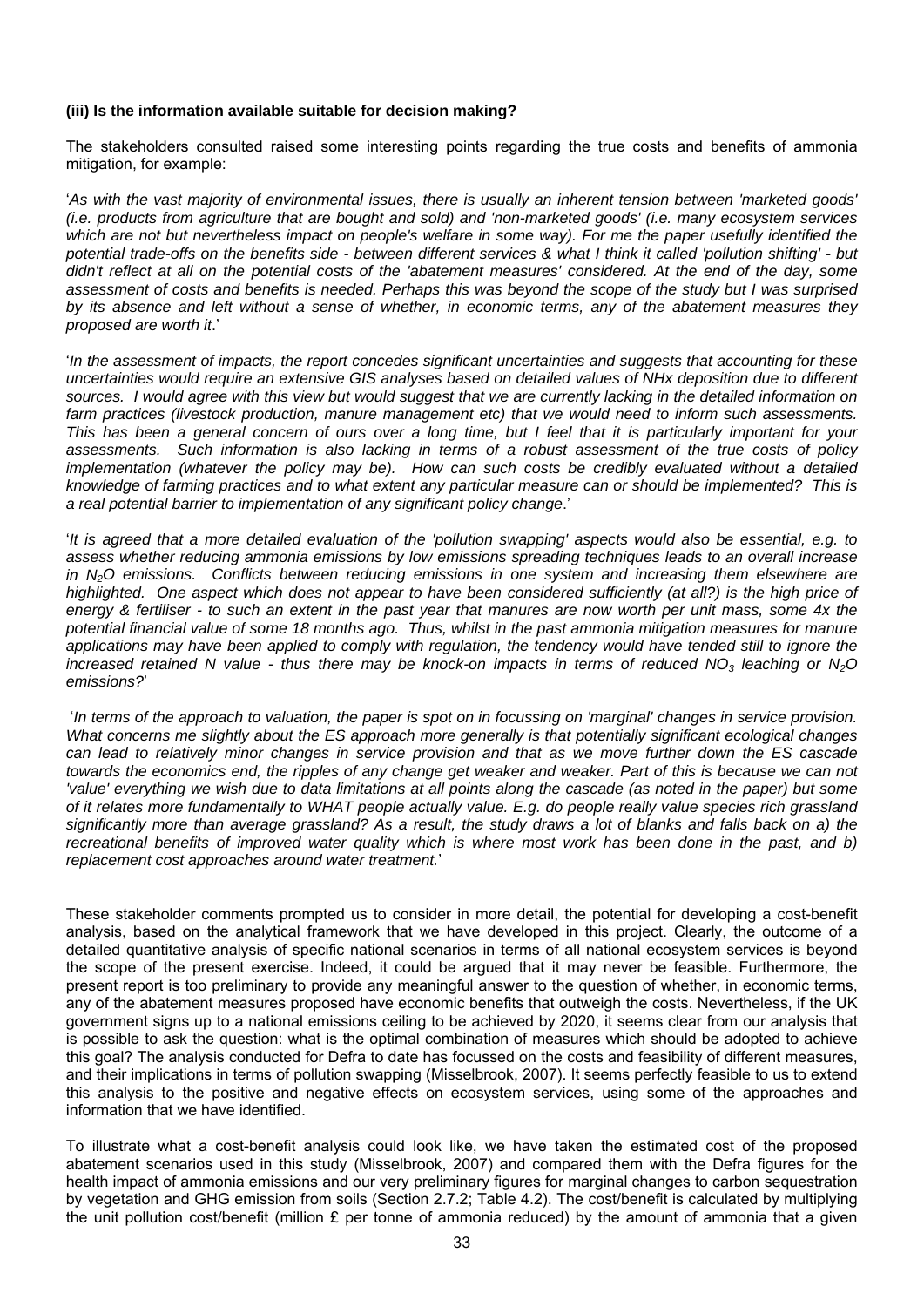scenario reduces ammonia emissions by relative to the existing NEC 2010 target of 297 kt of ammonia. It must be stressed that this is only a partial analysis and to be realistic all the positive and negative effects on all the ecosystem services identified would have to be considered. Table 4.2 shows that health benefits alone cannot justify the cost of the scenarios proposed and that there is definite potential for ecosystem services to make a difference to the outcome of the analysis given the magnitude of our estimates and the fact that many of the ecosystem service effects identified in this study have positive outcomes (see Table 2.7). In this preliminary analysis, our estimated economic costs and benefits of climate regulation from changes in carbon sequestration and soil N<sub>2</sub>O and other fluxes approximately balance, and hence their overall impact on the cost/benefit comparison is not great. However, the uncertainties are large, they may be influenced differentially by specific control measures, and there are many other ecosystem services which need to be considered.

**Table 4.2** Illustrative cost/benefit analysis comparing cost (Million £) of suggested ammonia reduction scenarios (Misselbrook, 2007) and the cost/benefit (Million £) arising from a limited selection of marginal changes to impacts (estimated £ per tonne NH<sub>3</sub> reduced: health,  $+$  £1,407; carbon sequestration by vegetation - £489; and GHG emission from soils, + £411).

|                                                   | Health benefit<br>related to<br>reduced $PM_{5}$<br>(Million £) | Carbon<br>sequestration<br>vegetation<br>(Million $E$ ) | GHG<br>benefit from Cost of<br>soils (Million Scenario <sup>2</sup><br>£) | (Million $E$ ) |
|---------------------------------------------------|-----------------------------------------------------------------|---------------------------------------------------------|---------------------------------------------------------------------------|----------------|
| Scenario 1 ( $\sim$ 47kt reduction <sup>1</sup> ) | 66                                                              | -23                                                     | 19                                                                        | -140           |
| Scenario 2 ( $\sim$ 67kt reduction <sup>1</sup> ) | 94                                                              | -33                                                     | 28                                                                        | $-189$         |
| Scenario 3 ( $\sim$ 87kt reduction <sup>1</sup> ) | 122                                                             | -43                                                     | 36                                                                        | $-306$         |

<sup>1</sup> compared to 2010 NEC target of 297kt <sup>2</sup> According to Misselbrook, 2007

Two key practical questions for implementation would then be how well could the analysis of specific measures be developed to assess policy-specific impacts on climate regulation and how far could it be expanded to include a greater range of specific effects on ecosystem services which could be related to costs of implementation and other benefits (e.g. those on human health from reduced concentrations of ammonium sulphate)? If this could be done, it might significantly alter the choice of specific measures that are selected to achieve target emission ceilings.

This leads to the general question of how likely is it that the relative costs and benefits of different impacts of ammonia can be valued accurately enough, both as totals and per unit of N emission, that they can be used to meaningfully inform the prioritization of abatement measures? For example, should equal effort be put into water, air quality, greenhouse gas balance, ecosystems and biodiversity and soils or are there arguments that provide good reasons for prioritizing certain areas? As we have shown in Table 4.1 there is potential to produce reliable valuations in most areas in the future but currently there are still some substantial gaps in the methodologies and data availability. In addition to this, the issue raised by a stakeholder of obtaining detailed information on farm practices is also crucial as the way that certain abatement methods are implemented, and even the weather conditions prevalent at the time, can have significant bearing on the results and the potential for unwanted pollution swapping events. So, for ammonia, improved techniques may also be required to obtain reliable estimates of the true costs of abatement measures at the farm level.

However, further development of such a cost/benefits analysis of specific emission control measures can, at least in the neat future, only be based on those ecosystem services than can be readily valued. This highlights the point made by one stakeholder, that there is a danger that the value that society puts on a particular ecological effect, such as loss of certain species, may underestimate the true significance of the ecological change that results. There is a at least a potential danger that implementing a partial cost-benefit analysis based for example on ecosystem services such as water quality and climate regulation could lead to a policy which could lead to adverse effects on other services where data are lacking. In such cases the qualitative assessment of the relative importance of the different effects on ecosystem services becomes even more crucial.

## **(iii) Usefulness of the qualitative stage**

Despite the absence of a rigorous quantitative analysis all stages of the ecosystem cascade, we would also argue that application of the ecosystem approach still has many benefits. The stakeholders generally agreed, arguing that the lack of the detailed data required does not necessarily rule the out ecosystem approach as a useful policy tool. For example: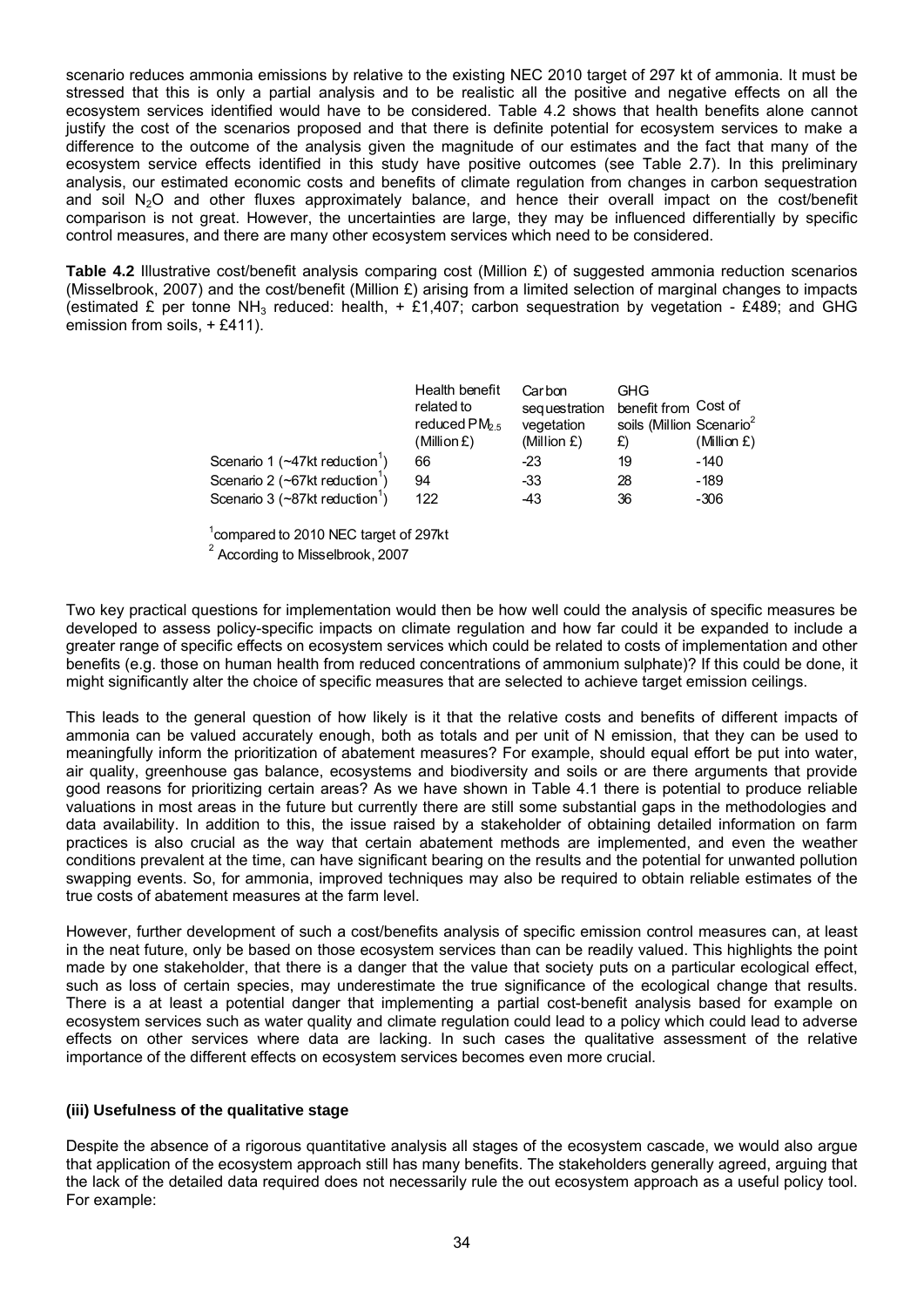<span id="page-38-0"></span>'*Whether or not valuation is possible, surely the approach provides a framework for at least a qualitative assessment of the wider benefits/disbenefits of a policy? This is likely to become increasingly important as policies focus on climate change mitigation (and adaptation). Even a limited application of the ES approach through a GIS would help to target holistic actions, and not just AQ standards – i.e. WFD, NVZ, climate change, renewable energy and AQ).'* 

'*The principal weakness is that data are available for but few of the ecosystem services. This is likely to lead to debate over the fine detail of any assessment rather than the general direction. For this reason, I suggest that, in the first instance, a qualitative interpretation of ecosystem services is more appropriate to policy development than a formal cost benefit analysis'* 

It is clear from our study that the qualitative stage of the Ecosystems Approach analysis using the impact pathway approach is the stage where a truly holistic appraisal of the suggested policy change is made. The quality of choices made at this stage is then determined by the knowledge and appropriateness of the stakeholders that are consulted. It is also at this stage that balance can be sought between the many conflicting considerations that need to be made, regarding ecological, financial, cultural and even spiritual significance. These points were also made clearly by the stakeholders consulted, most of whom are involved in the types of organisations that would be called upon to implement the Ecosystems Approach. In summary, although this section reveals many uncertainties and inadequacies concerning the various different types of information available for implementing an Ecosystems Approach for ammonia, as a strong conclusion from this study is that the qualitative stage of the impact pathway approach is potentially a very useful tool to aid integrated policy development.

## 4.3 Issues related to policy application

(i) Treatment of effect of air quality on human health

We have separated analysis of effects of ammonia emissions from agricultural practices on human health which are considered in national air quality management from effects of deposition on ecosystem services which are the focus of this report. Ammonium aerosol formation from agricultural emissions that can affect climate and visibility are also considered not to involve ecosystem services.

However, on commentator has argued:

'*The report considers that the effect of ammonia, for example, on carbon sequestration can be calculated as a change in delivery of the ecosystem service of carbon sequestration i.e. the ecosystem provides some level of sequestration in the absence of ammonia pollution, and a different amount of sequestration when ammonia is present. We can then calculate the value of this change in ecosystem service. By analogy, the ecosystem provides a certain level of particulate pollution which can be calculated in terms of its impact on human health. This level of particulates is governed by factors such as the chemistry of the atmosphere, the strength of winds, the stability of soils, and the activity of micro-organisms. When we add ammonia to the ecosystem, the level of particulates changes and we observe an effect on human health.* 

*Therefore the effect on human health is a change in the ecosystem service, and should be calculated within the ecosystem service framework.* 

*I* can see that in other policy areas there may be cases where there are effects of human activity which are not *mediated by ecosystems – an example would be the effect of road transport. Cars affect the ecosystem through pollution, but they are also involved in accidents which kill and injure people directly.*'

[Note to commentator: NOx from vehicles also contributes to human mortality and morbidity directly without any ecosystem involvement.]

In reality the treatment of these effects through an ecosystem approach is problematic and may depend on the nature of the ammonia source. In particular, we separated in our analysis point sources and diffuse sources and we will consider threes in turn:

Point sources: No ecosystem involved and intensive animal units can be viewed as 'industrial' sources and indeed they are regulated under IPPC just as large power stations are.

Diffuse sources: It could be argued that management of certain ecosystems (i.e. arable land or grassland with manure/slurry spreading) will have marginal effects on ammonia flux and should therefore be included in an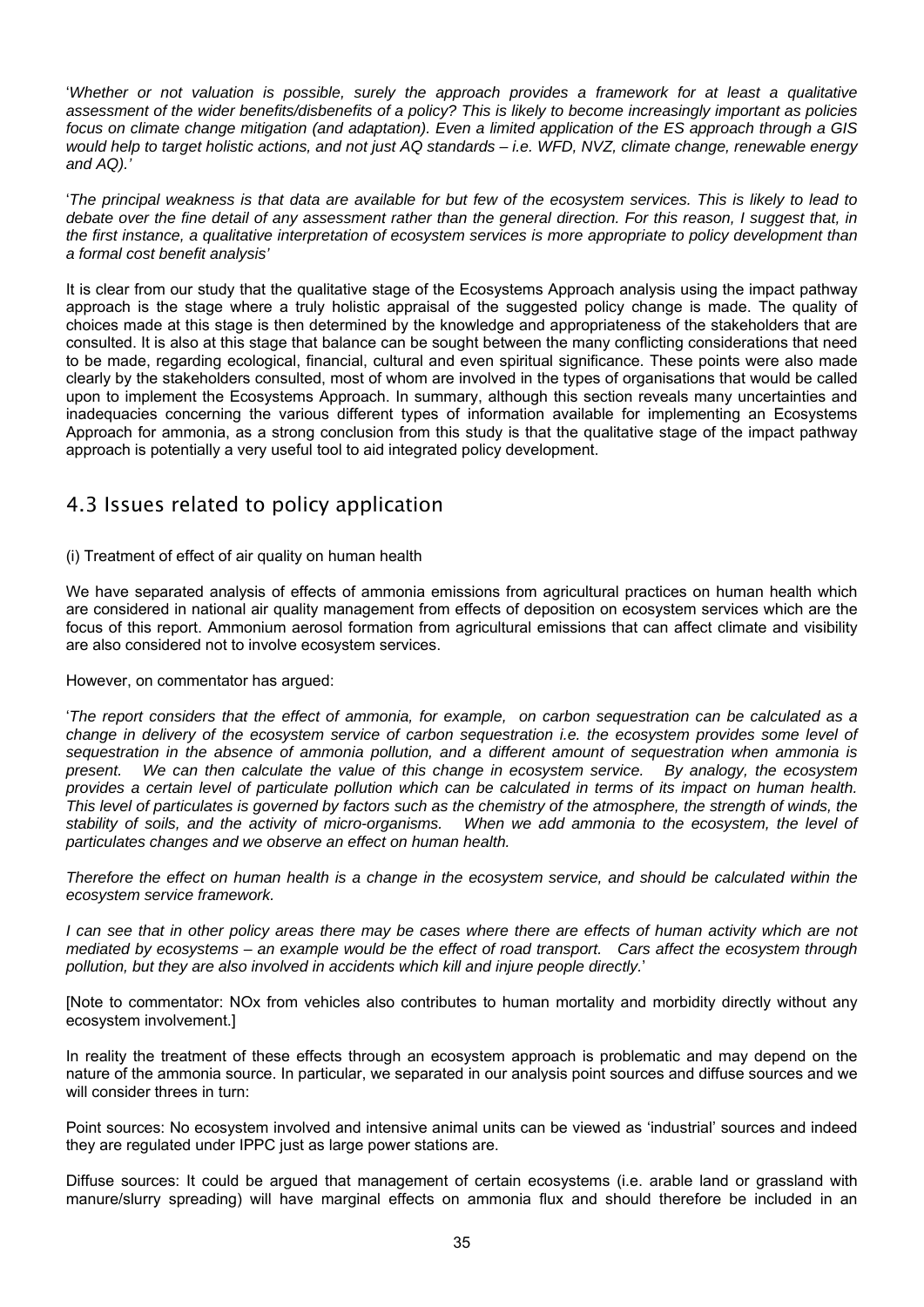ecosystems approach. However, in our study we keep the distinction of considering only the deposition that results from ammonia emissions affects ecosystem services.

Therefore, decisions on how effects on air quality are integrated into an Ecosystems Approach for ammonia depend on the nature of the source under consideration.

This would also be true if our analysis were to be extended to other air pollutants such as sulphur dioxide or ozone. All sulphur dioxide pollution is from combustion sources and ecosystems do not mediate its impact on human health, climate and the corrosion of materials. Ozone is a secondary pollutant with precursors such as nitrogen oxides, methane and volatile organic compounds that are emitted from a mixture of sources, only some of which involve ecosystem services.

#### (i) **Regulatory Frameworks**

How readily could the framework that we have proposed for the application of the Ecosystems Approach for ammonia be applied within existing regulatory frameworks? If the intention is to apply the holistic analysis of costs and benefits at the scale of national analysis of the costs and benefits of different policy options, then the existing framework of air quality management is already fit for purpose. The Ecosystems Approach would provide a more transparent assessment of all the consequences for ecosystem services of particular policy options and a basis for extending valuation to a large range of services than are currently considered. If this analysis was accompanied by a transparent evaluation of the quality of the underlying data, such as that provided in Table 4.1, the limitations of any valuation would be clear. This evaluation applies to ammonia, but there is no stage of our analysis that could not in principle equally be applied to other air pollutants, or indeed a wider range of air, soil and water contaminants. However, more detailed evaluation is needed to verify that this is the case, and to identify any constraints to national policy application, apart from the lack of adequate data.

However, existing regulatory frameworks in the UK may not be adequate to address a more detail spatial or habitat specific application of the Ecosystems Approach for ammonia. Holistic assessment introduces the potential for the priorities of different policy areas, such as conservation of plant species, maintenance of water and air quality and issues of climate change regulation, to clash. This is of course not new; tensions between different policy objectives are inherent in many regulatory issues, and a clear benefit of the Ecosystems Approach is that these are made explicit in the analysis. Nevertheless, some key practical questions for implementation remain, including:-

- Since the effects of ammonia emissions on ecosystem services differ between habitats, and sources and habitats have interrelated spatial distributions, different measures might be applied to different degrees in different parts of the country to optimise the outcome for ecosystem services. This would mean that there was not a 'level playing field' between farmers and other producers of ammonia emissions, since costs for one producer would change differently from those of another. While this arises already in regulation of the farming industry, the current limitations of the quantification of effects on ecosystem services mean that the evidence base to support regulation leading to differential costs for producers is weak, and may be open to legal and other challenges.
- The application of the ecosystem services approach would need to considered in the context of other legislation e.g. some species are actually protected under Natura 2000 and there is a potential for conflict between maximizing ecosystem services for climate protection and conservation priorities.
- The uncertainties involved may mean that policy instruments may require a precautionary tone, which may be problematic for certain stakeholders.

The stakeholders consulted also commented, as in the examples below, on the policy regulation issue, including the concern reflected in this report over the compatibility of critical loads and levels with the Ecosystems Approach:

'*So far there has been no analysis of the indirect contribution of abatement measures to other ecosystem services – for example, tree planting to intercept emissions and protect water courses will contribute to 'climate regulation'. Such double impacts are important in policy terms – particularly the focus of the climate change bill on sustainable development.*'

'*Current approaches look at air quality objectives in isolation and adopt a precautionary approach. This may be at odds with other policy objectives*.'

 '*Critical loads were developed to protect specific functions or indicators (for example, the CL for conifer woodland*  was developed to protect the potential to revert to semi-natural land cover, rather than anything else). The *precautionary approach was applied through 'potential for change'. The CLs were set on the basis of the lowest*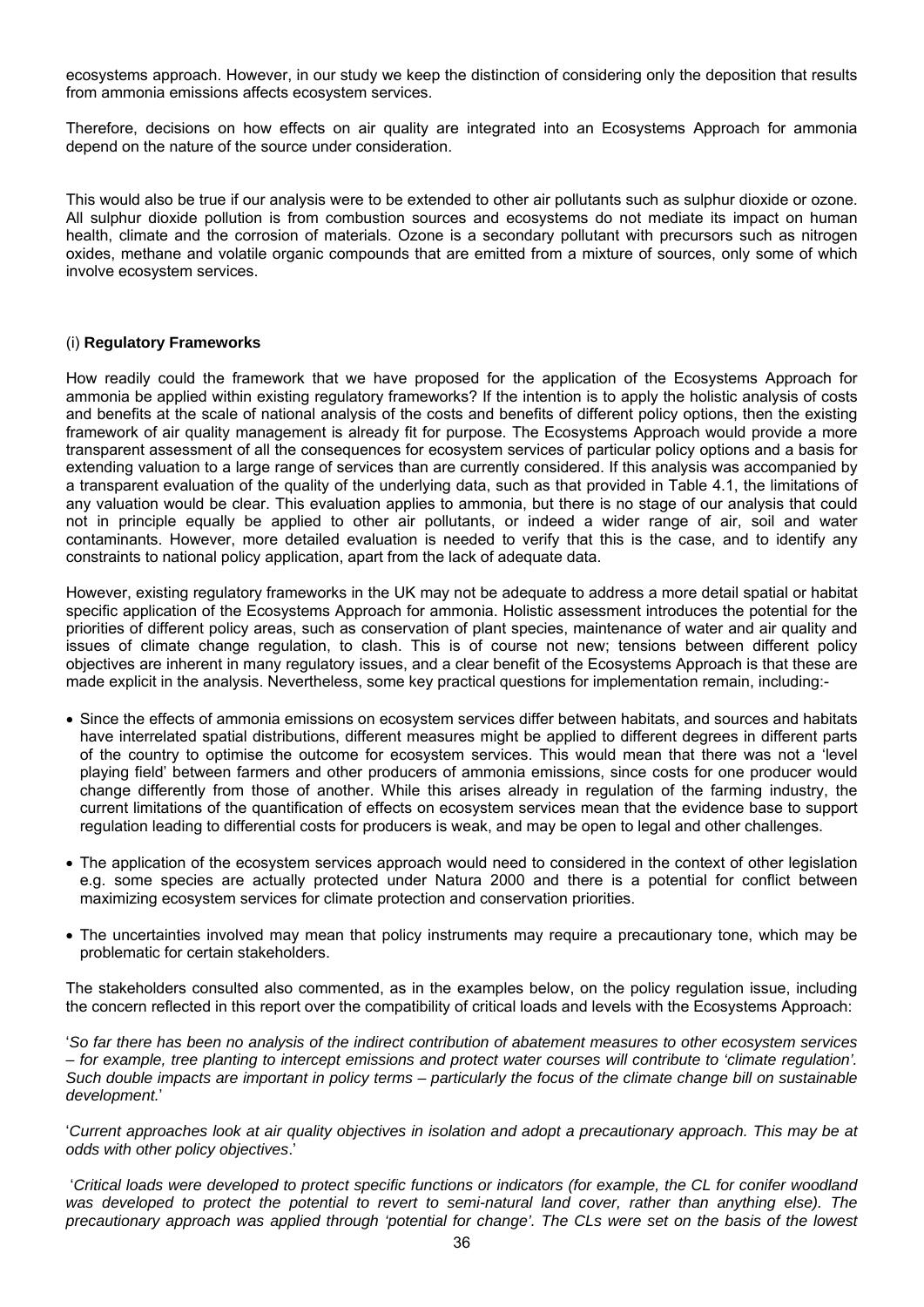*concentration where effects of any type were observed. This is not necessarily true for other ecosystem services. For example, increased herbivory was cited as an impact of enhanced nitrogen deposition – because the trees grew faster and they became visible above the grass sward…. Effectively, the CL approach is designed to preserve habitats created by management over millenia because of the nature of the UK landscape; it is not designed to protect natural ecosystems.*'

The key area of conflict identified here is between nature conservation and climate regulation, as the systems that are protected in this country are largely semi-natural systems created by particular forms of human management, whereas carbon storage and the net benefit for climate regulation may be enhanced by allowing succession to primary forest systems. This is relevant for ammonia because increased nitrogen inputs may enhance carbon storage but damage protected semi-natural ecosystems. It is arguable whether the ecosystem services related to recreation, education, cultural values etc. provided by say a lowland heath and the forest to which it might be transformed without management intervention are greater, but the objectives of current conservation policy are clear. As the stakeholder comments reveal, this is an important issue for reconciling the objectives of air quality management in terms of both critical loads and ecosystem services, for ammonia and other pollutants, but it has wider implications for implementation of regulatory approaches based on ecosystem services. Detailed analysis of this issue is outside the scope of this project, but as UK policy becomes more strongly focussed on management for climate regulation, it is an important one for further analysis.

In conclusion, considering our analysis and the comments of various stakeholders we would identify the following barriers to implementation of the Ecosystems Approach in the UK which have emerged from our study of ammonia, but have wider relevance:-

- Development of an ecosystems cascade approach is essential to improve the current guidelines to operationalise the Ecosystems Approach;
- Development is needed of methods of dealing with the high degree of complexity introduced by application of the Ecosystems Approach, and identifying objectively the key areas, and key impacts on services, which need detailed analysis
- The lack of available data quantifying the value of marginal changes in the delivery of individual ecosystem services is a major barrier which can only be overcome by investment in new data collection;
- Analysis to identify the key gaps in data which prevent reliable valuation for a particular issue is possible using a 'weakest link' approach;
- Conflicts between different policy objectives can be made transparent by application of the Ecosystems Approach, but, especially given the current limitations in valuation and the potential for low national valuation of services that are highly valued by certain groups; a framework is needed for how the Ecosystems Approach is to be used in resolving these conflicts.

We have shown in this report that the Ecosystems Approach has the potential in principle for successful application to the issues of national policy on control of ammonia emissions, and can provide important new information that is not provided by current methods of policy analysis. We consider that this conclusion is likely to apply to other areas of national air quality management, and more broadly in the national policy on environmental contaminants. The main barriers relate to the analytical frameworks for its application, and the data available for detailed analysis. Both of these barriers can be overcome by further research, although the amount for work needed to resolve gaps in data is substantial. Unless this is done, the results of any detailed application of the Ecosystems Approach may be so uncertain that they will lack the robustness and reliability which is needed to resolve conflicts between policy outcomes.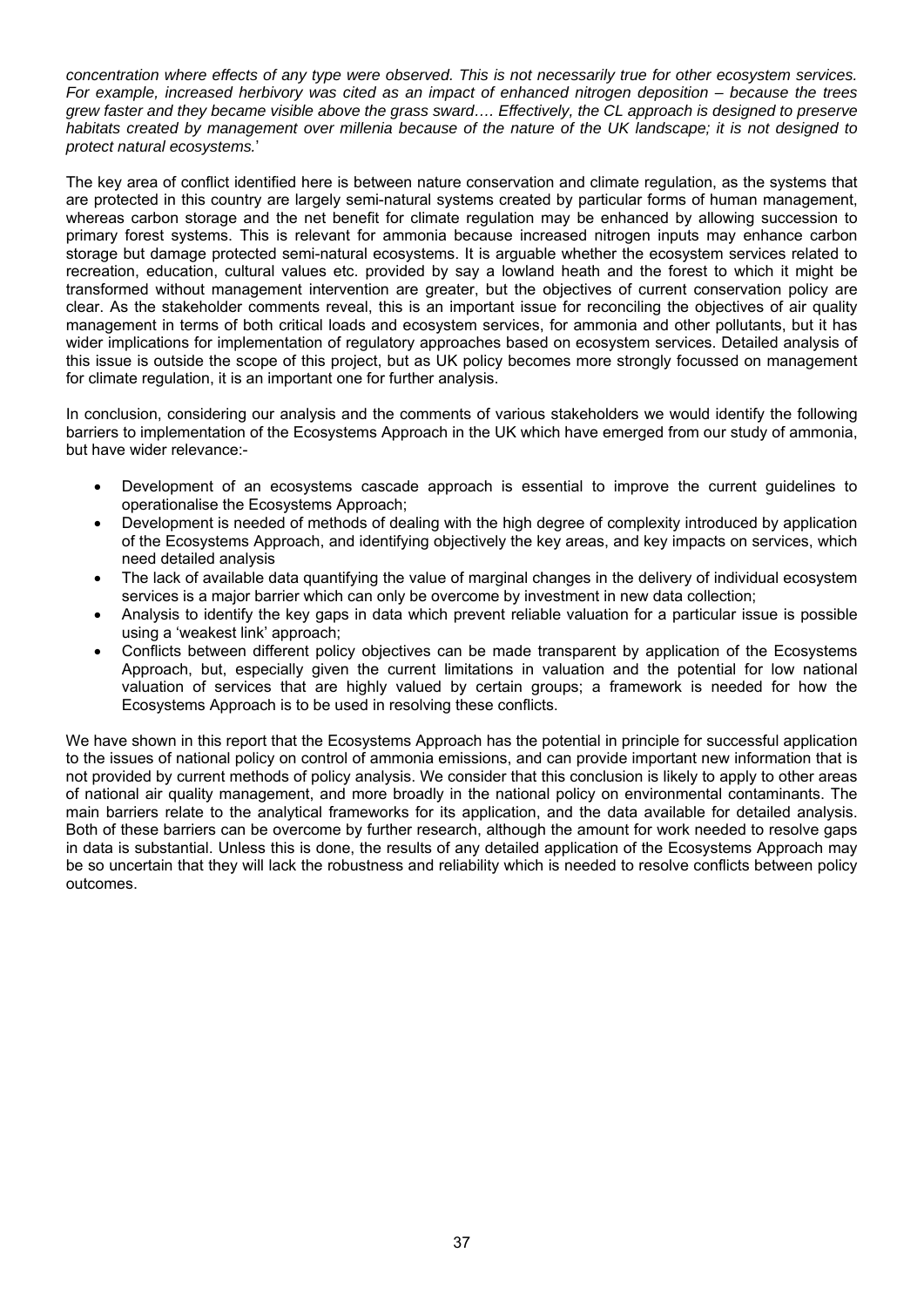# <span id="page-41-0"></span>5. Requirements for implementation of the Ecosystems Approach for ammonia in the short and long-term (Objective 4)

## 5.1 Challenges to implementing the Ecosystems Approach

Whilst the Ecosystems Approach is accepted by many within the policy and academic community as a progressive framework for a full costing of all the environmental and social effects of management decisions, implementing the Ecosystems Approach in practise presents a number of challenges.

## **1. Public understanding and acceptance of the Ecosystems Approach**

The Ecosystems Approach is not yet well understood or appreciated by the majority of those involved in management decisions. In the present context, the most relevant stakeholders are those in the farming industry, but few of these are engaged with the concept and most are not aware of it. Successful implementation of an Ecosystems Approach within the farming community will require extensive consultation and demonstration and it is likely to take many years before it becomes part of the culture of that industry. There will need to be an extensive period of promotion and demonstration of the value of an Ecosystems Approach to all of those involved, in all stages and levels of environmental management and planning, to ensure its acceptance as a management tool.

There is a large amount of variation in the level of awareness and acceptance of the need for an Ecosystems Approach in the UK community of practitioners that are involved in its implementation. If the Ecosystems Approach is to be successfully implemented then there is a need for a shift in culture across all stakeholders, including farmers, agencies and regulators. Improved information on the link between the provision of services and the benefits to society will go a long way to addressing this problem.

The stakeholder consultation for this report only concentrated on key individuals in agencies such as Natural England, ADAS, the JNCC and the Forestry Commission. Comments received from these individuals were generally very supportive of the ecosystem services framework proposed in the report, for example:-:

'*I see this as a positive development and, given that the current measures and UK target scenarios appear unlikely to provide significant benefits, a new approach which does not fall into the "one size fits all" category, needs to be given serious consideration. If such an approach would allow a regional/local implementation of selective strategies which might be supported in some way (e.g. by regional development agency grant?) then farmers might take more "ownership" of the issue - why should they implement more & more costly measures on their farms, which contribute nothing to their bottom line profitability, when they are told anyway that the measures are inadequate and the results insufficient.*'

 '*We are very supportive of the general approach which highlights the much wider range of benefits which might be derived form mitigating the effects of ammonia deposition. The concept of pollution/ ES trade-offs is introduced here and is a key issue which has not been much examined elsewhere so far*.'

*'Such an approach is fully in line with England's Forestry Strategy…We see the need for a strategic resource to deliver the full range of ecosystem services that trees and woodlands can provide .... I would argue that in terms of grant aid (not regulation) the English Woodland Grant Scheme (EWGS) does provide a more holistic vision; also the EIA (forestry) regulations allow the various ecosystem services to be explored – albeit without defining them explicitly. The current development of open habitats policy by FC England is also an expression of ecosystem services in action. There is no need for the issues to clash, just for their relative merits to be explored (often qualitatively).*'

However, a much wider consultation with all relevant stakeholders is clearly essential to build the wider consensus that would be needed to take the approach forward.

## **2. Skills and knowledge gaps**

The Ecosystems Approach assumes inter-disciplinary collaborations between the natural, economic and social sciences which have historically proved difficult to achieve, but which show signs of improving in recent years. Nevertheless, more effort is needed to develop incentives and mechanisms for allowing interdisciplinary working. In addition, the skill-base within these disciplines, particularly in the areas of environmental economics and ecological economics is presently limited within the UK and may prove a limiting factor for practical implementation of the Ecosystems Approach. Investment in training and education in these areas will be required in order to create the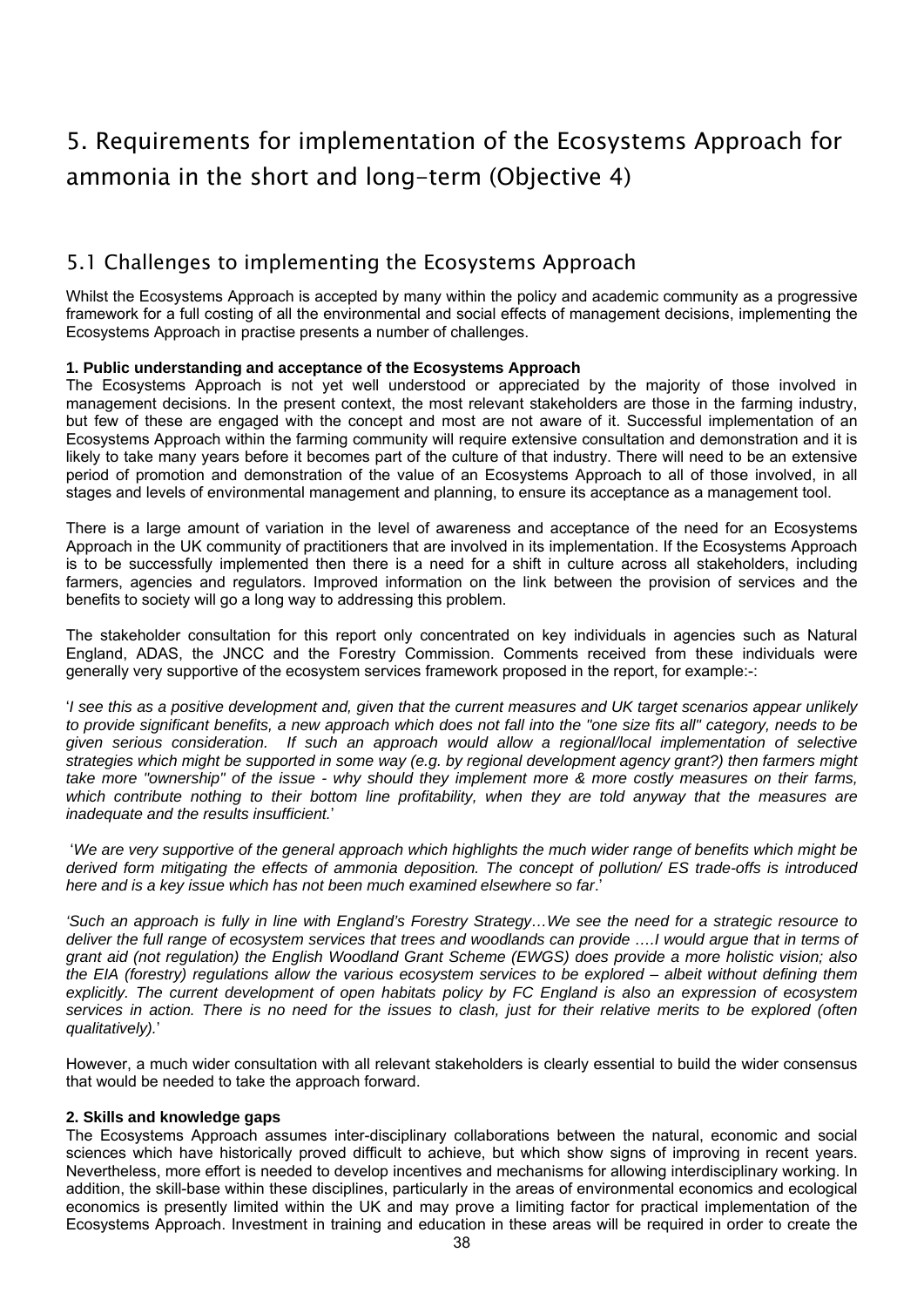manpower needed to deliver the Ecosystems Approach. In addition, there are significant knowledge gaps in our understanding of the relationships between biophysical factors, such as biodiversity, and the delivery of ecosystem services, as well as the feedbacks and interactions between such factors which will arise when ecosystems are managed for multiple services. Much basic research is needed to better understand these interactions and tradeoffs. The UK research councils are beginning to invest in these areas.

General stakeholder comments covering knowledge gaps included the following:

'*It would be valuable to carry out similar analyses of other policy areas to see if general themes emerge.*'

'The potential complexity of robustly applying an ecosystems services approach is striking but I guess inevitable if *we are to take proper account of all impacts.*'

*'I think a case study or two in an area like East Anglia close to sensitive habitats would provide a demonstrable example of an ecosystems based approach that links all the drivers such as Water Framework Directive, Nitrates Directive, Habitats Directive etc but links it with measurables such as water and air quality and also demonstrable ecological conservation based objectives*.'

The discussion in the Section 4.3 highlighted the fact that despite the technical and data availability problems the qualitative analysis stage of the Ecosystems Approach has considerable potential as a useful tool to aid integrated policy development. It also seems likely that the general advantages, barriers and challenges of using the Ecosystems Approach identified in this study will be common to other policy areas.

#### **3. Regulatory frameworks and management for multiple services**

One of the major benefits of an Ecosystems Approach is that it allows an appreciation of all the effects of management decisions on the full range of services provided by that system. Managing an area to increase the delivery of one service, such as food production, may have impacts on other provisioning services, as well as a range of regulating and cultural services. These impacts can be fully costed and compared against the benefits of the planned management intervention to allow a decision on whether that management should be permitted.

Such management must operate within the constraints of existing regulations and policies. However, the holistic nature of the Ecosystems Approach will not be easy to relate to much of the existing regulatory framework, which is designed mainly for the protection of specific elements related to individual services. For instance, the increase in ammonia emissions from intensive farming operations may have negative impacts on plant species richness, on human health, on recreation and tourism and on soil and freshwater quality, each of which is covered by a different regulatory framework. More holistic frameworks are needed to simplify the regulatory environment within which management can operate using the Ecosystems Approach. The Water Framework Directive provides an exemplar of a more holistic framework within which an Ecosystems Approach can operate (e.g. Hartje and Klaphake, 2003), but it is unlikely to prove entirely comprehensive across all services.

The stakeholders consulted also mentioned these important areas, for instance:-

'*I have concerns that cultural expectations will drive ecological expectations and from my experiences across Europe there are a wide range of environmental outcomes proffered across various member states. The benefit of an ecosystem approach is that it brings together synergistic and also conflicting drivers. Cultural expectations may however rank these in different orders depending on the ecological outcome sought. However, at this stage if we focus on simpler outcomes such as the provision of "clean" air soil and water it will be much easier to provide a*  datum to provide a quantitative measurable outcome. This is a key message contained throughout the report and *the ecological uncertainties (at this stage) need to be continually highlighted. I think that there is a huge amount of legislation that is poorly or simply not applied which could tackle a number of our current concerns. An integration of existing regulatory drivers could form a framework on which to superimpose an ecosystem approach.'* 

*'Adoption of an ecosystem services approach – at least in a qualitative format in the first instance - is necessary. As the report states, this has been achieved to some extent through the WFD and associated River Basin Management Plans. However, WFD has not necessarily made the necessary links with other policies that could have been achieved – although I anticipate that this may follow as the measures to achieve good status are developed. Such an approach will become increasingly important as measures to address climate change (mitigation and adaptation) are developed as a result of the Climate Change Bill; this requires that the principles of sustainable development are followed for all measures, thus reflecting the ecosystem services approach.'* 

'*Generally the problems we face relate to local delivery that is i. lack of methodologies which allow us to interpret* which services are or should be delivered at given localities, ii. understanding of what impedes or threatens services locally, iii. having methods of land and water management available which address any problems and iv. *having not just regulation but also the incentives to ensure ecosystem services are delivered.'*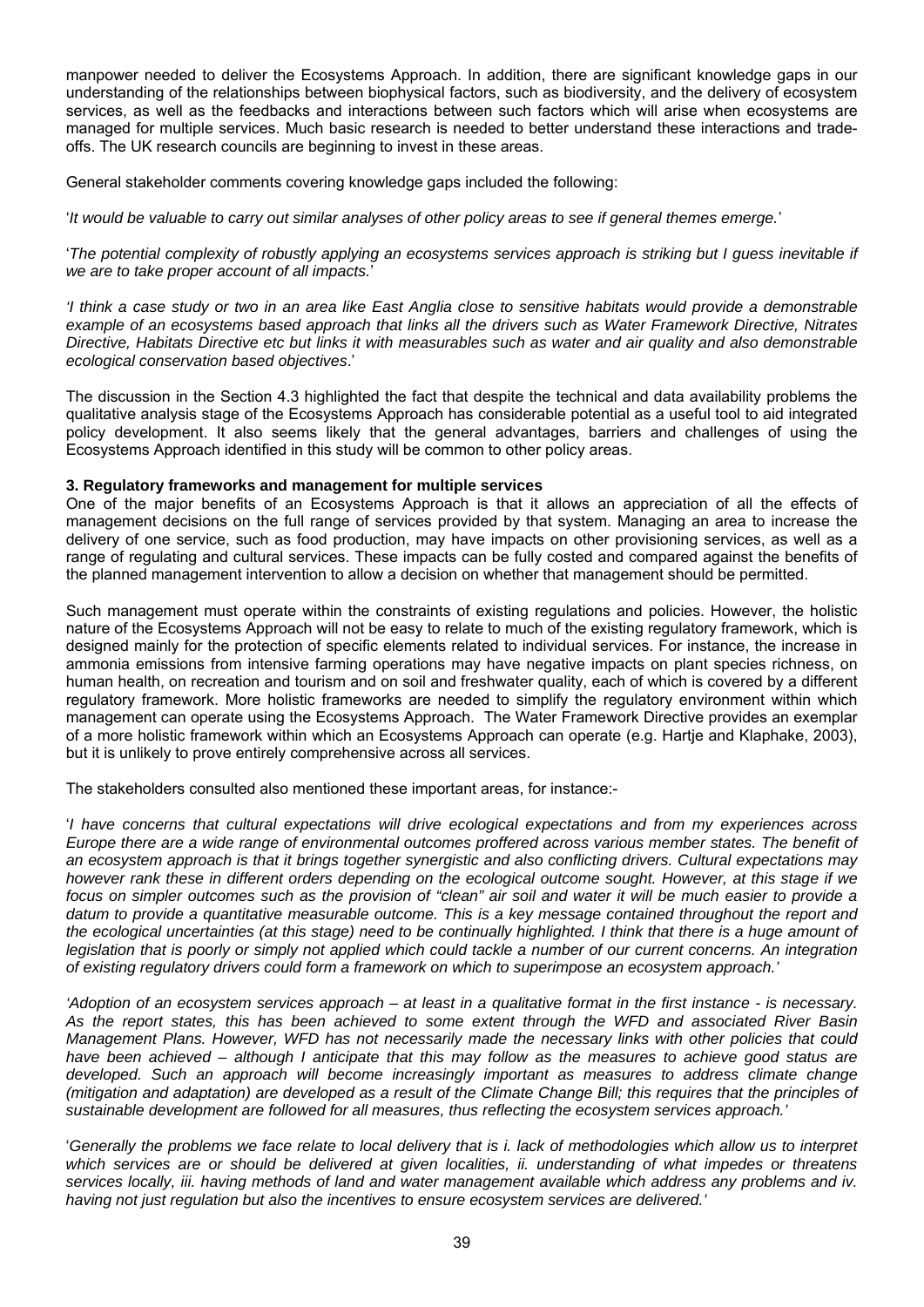# <span id="page-43-0"></span>6. Main Conclusions

The main conclusions of the report are summarised here in terms of the original four objectives.

**Objective 1**: To test the potential for an Ecosystems Approach to make a meaningful holistic assessment of the impacts on ecosystem services of different abatement options for ammonia emissions to the air at national level in the UK.

## **Main Results**

This report shows that it is feasible to embed an ecosystem services framework for air quality policy on agricultural ammonia emissions within an Ecosystems Approach in the UK. The main results of the study are:

- The most important, and relatively well understood, positive changes to ecosystem services resulting from reduced ammonia emissions were related to air and water quality, species composition and climate regulation (i.e. decrease in greenhouse gas (GHG) emissions from soils). Important negative changes occurred where the fertilizing effect of nitrogen deposition had had a beneficial effect on harvested goods and carbon sequestration by vegetation and where changes in methods of slurry storage and application may lead to decreased ammonia emission at the expense of increased GHG emissions or nitrate leaching from soils (i.e. pollution swapping).
- Wetlands, broadleaf woodlands and grasslands were predicted to show the greatest change in ecosystem services due to their large geographical overlap with ammonia sources in the UK.
- Preliminary calculations, for changes in climate regulation only, show that the scale of benefits and costs is likely to be of a similar order of magnitude to that estimated for the human health impacts of ammonia. The analysis also suggests that the costs of the more stringent ammonia emission reduction being considered for 2020 are unlikely to be matched by savings from health benefits alone and that including benefits related to ecosystems services could potentially alter this balance, especially given the magnitude of the figures estimated and the fact that many of the effects on ecosystem services are positive (providing societal benefits).

**Objective 2:** To compare the Ecosystems Approach with current conventional air quality management approaches to determine the relative strengths and weaknesses of each approach.

The strengths that this study has identified for the application of the Ecosystems Approach to air quality management for ammonia can be related to Defra's core principles (Defra, 2007b) in the following way:

- It provides a framework for systematic assessment of ecological effects; it allows information on specific species, process and habitats to be synthesised;
- It captures important regulating effects and can highlight pollution swapping potential, such as those for water quality and climate regulation, which are not currently considered in the National Air Quality Strategy;
- It can be adapted to include consideration of effects at various scales and at a national level;
- It can support the definition and application of environmental limits by defining the specific ecosystem services which they can protect;
- It provides a framework for a comprehensive holistic assessment, involving human health, ecosystem services and the built environment;
- It provides a framework for adaptive management, since the implications for different ecosystem services of alternative emission control policies, and the possible tradeoffs involved, can be clearly identified.

The comparison with existing air quality management also showed that the use of the ecosystem services framework would clearly allow more explicit consideration of the consequences of critical load and level exceedance, and hence would add a new dimension to policy evaluation. The weaknesses of the Ecosystems Approach that were identified mainly relate to its generic application, rather than to the specific context of air quality management.

The existing regulatory frameworks for air quality in the UK do not adequately address the spatial and habitat specific issues that emerge from the application of the Ecosystems Approach for ammonia. The major advantage of the Ecosystems Approach is that it captures a host of effects of ammonia emissions that are currently not covered by the NAQS e.g. point source effects, pollution swapping, water quality and regulation, carbon sequestration and ecosystem goods and cultural aspects. However, the existing NAQS does have the advantage that, in comparison with the Ecosystems Approach, it is relatively straightforward to apply and provides a 'level playing field' for stakeholders affected by government policy across the country.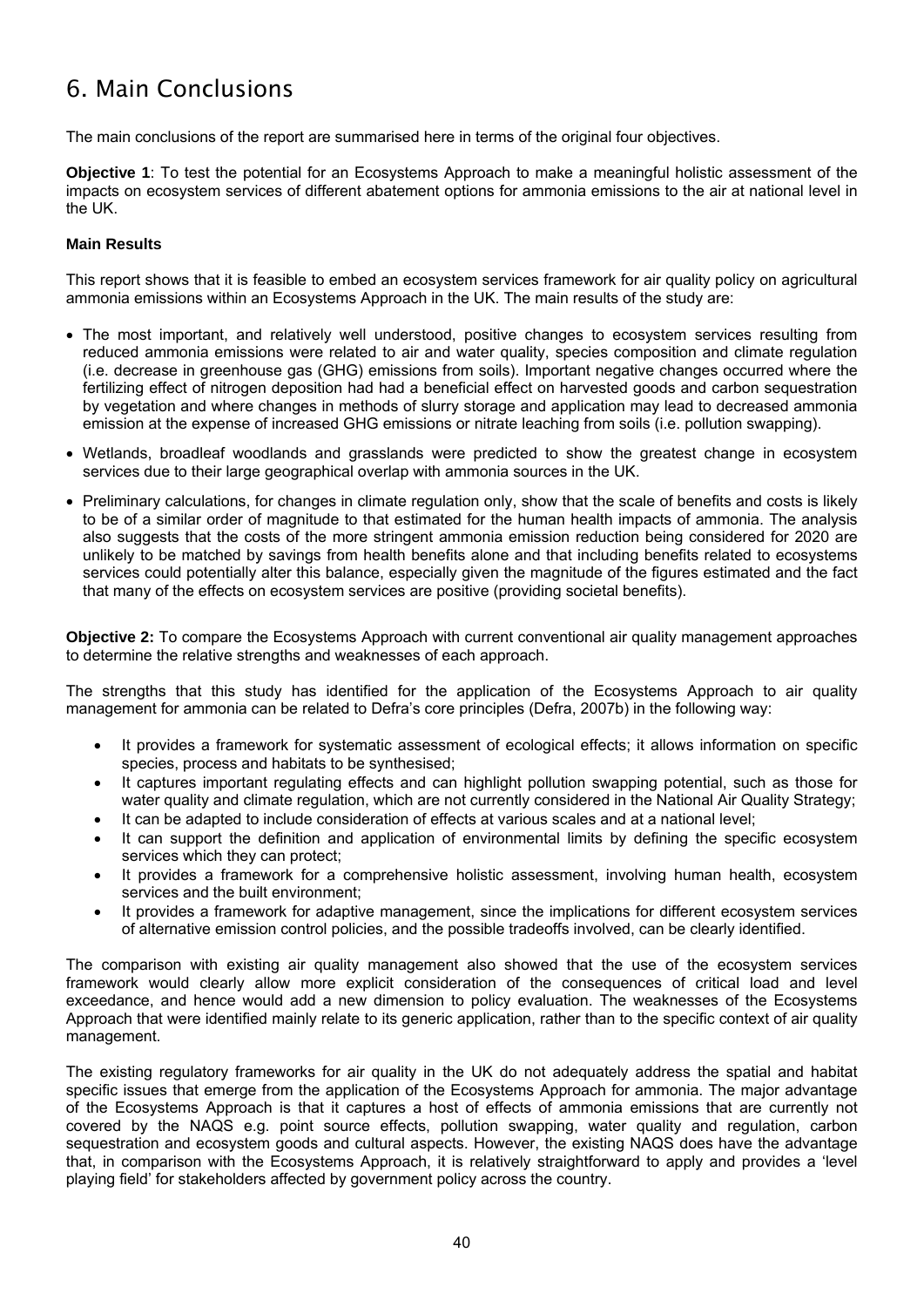If a spatial strategy for ammonia was based on ecosystem services rather than critical load exceedance, the priorities in terms of both the location and techniques used for emissions control could be quite different because :-

- There are potential benefits of ammonia emissions on ecosystem services below a particular critical load or ecological threshold;
- The point at which adverse effects on ecosystem services dominate any positive effects, for example, on production or carbon uptake, is habitat-specific, and indeed even site specific.

**Objective 3:** To identify potential barriers, and their causes, to the implementation of an Ecosystems Approach for air quality policy development at national level in the UK.

This assessment considered specific (ammonia related) and general barriers to implementing an Ecosystems Approach and it also benefited from comments on an interim report from a small group of air quality management experts and stakeholders. The following are the salient points:

- Research is needed in certain key areas to overcome limitations of available knowledge on the benefits of reduced ammonia emission. These include:- quantification of carbon sequestration in vegetation and soils; net nitrous oxide emissions from agricultural land and other habitats; the complex linkages between ammonia emissions and water quality and regulation; the relative importance of direct effects of nitrogen deposition on ecosystem function compared to those caused indirectly by changes in species composition; and improved valuation of marginal changes related to reduced ammonia emissions;
- Only economic valuation functions produced by the most modern methodologies will be appropriate to accurately value the socio-economic benefits of implementing ammonia control; the vast majority of existing studies in valuation provide an unsuitable basis for benefits transfer-derived estimation of the value delivered by ammonia control measures.
- There is a need to communicate the ecosystem services concept in a non-technical way suitable for the decision making process - clarifying links between ecosystem services and the positive and negative outcomes for society using the 'ecosystems cascade approach' is one way that this could be achieved;
- Our analysis shows that application of the Ecosystems Approach can highlight conflicts between the priorities of existing policy areas, such as conservation of plant species, maintenance of water and air quality and issues of climate change regulation; However, the extent to which the Ecosystems Approach could be used to resolve such conflicts is very uncertain.
- The large uncertainties involved in applying the Ecosystems Approach may mean that policy instruments may require a precautionary tone, which may be problematic for certain stakeholders.

**Objective 4:** To consider the type of short and long-term changes to the policy /regulatory framework, and research and development needs, that may be needed to address barriers identified in 3.

#### *Short-term*

Studies need to be taken to fill the skill and information gaps, as well as initiatives to promote the interdisciplinary work required for the successive implementation of the Ecosystems Approach.

Studies are also required on the linkages and contrasting requirements of the various regulatory frameworks e.g. a challenge will be to use the Ecosystems Approach effectively to link catchment-specific approaches such as the WFD with the aim of meeting national emissions targets. This implies addressing the challenge of the spatial distribution of measures to reduce ammonia emissions that would maximise the benefits for ecosystem services.

A full cost-benefit analysis is still a long way off as valuing changes in the delivery of ecosystem services arising from changes in ammonia emission management policies is challenging. This conceded, the qualitative framework with a spatial dimension already holds much promise as a holistic policy tool, especially for the identification of priority areas, pollution swapping elements and the trade-offs associated with any particular policy.

#### *Long-term*

This study has shown that the regulatory agencies and research community are very receptive to the concept of an Ecosystems Approach. However, the long-term challenge faced is gaining public understanding and acceptance of the Ecosystems Approach and in particular gaining support from the farming community and other ammonia producers for the approach.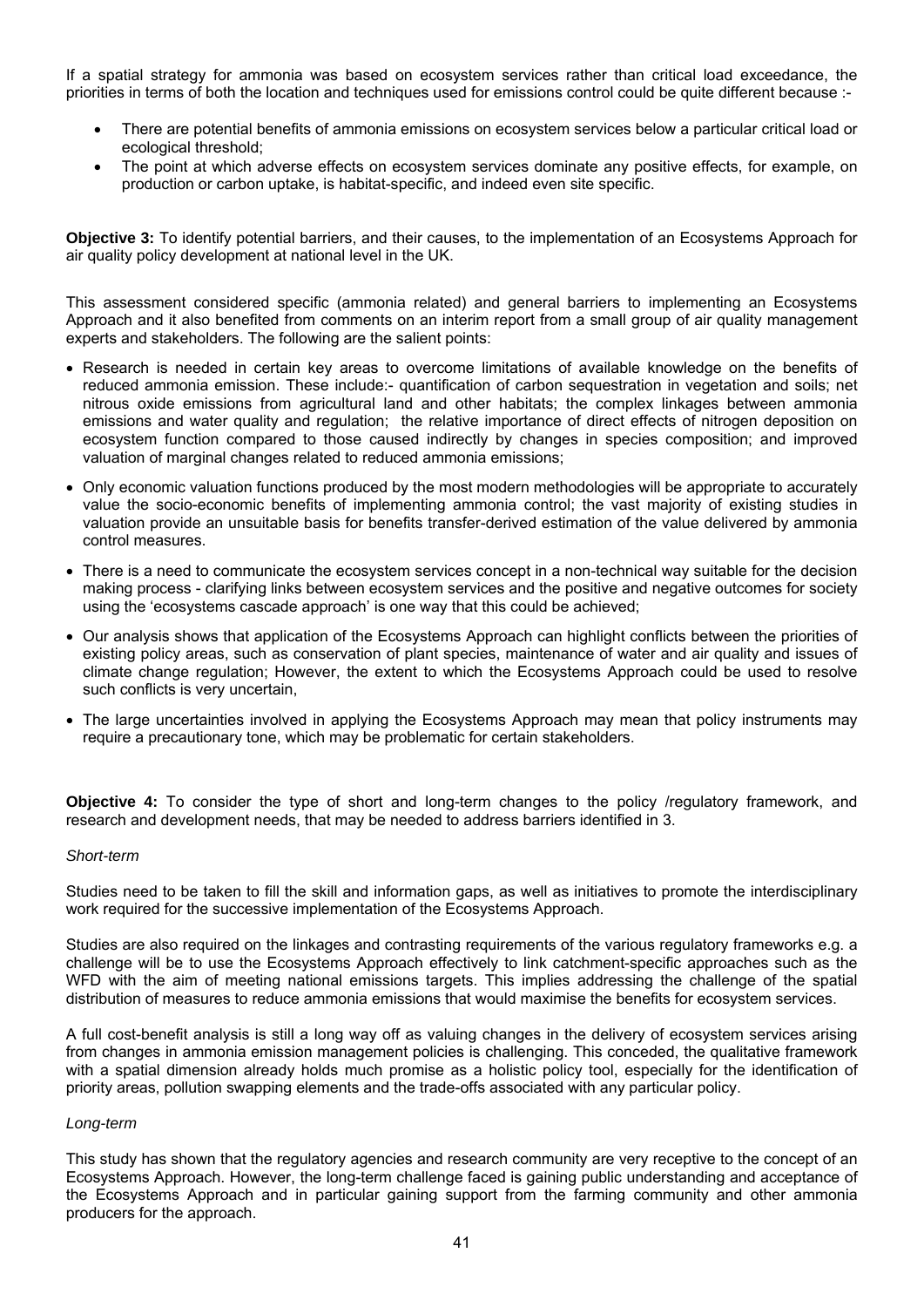<span id="page-45-0"></span>Creating the necessary regulatory frameworks and management practices for multiple services is a major longterm challenge.

Finally, two potential useful approaches have emerged from this study that could be developed in the longer term:

(i) Valuing the benefits for ecological services of ammonia emission reduction could potentially be based on exposure-response relationships with no threshold. Such an approach would be analogous to the approach used to value the health benefits of ammonia emission control, through the contribution to secondary aerosol formation, and hence would provide a consistent methodological framework for an integrated analysis by application of the Ecosystems Approach. The potential is emerging for an integrated ecosystem approach to valuing the benefits of reduced ammonia emissions, based on exposure-response relationships and dynamic models, which could replace the current approach based on environmental thresholds.

(ii) The difficulty in valuing ecosystem effects may not be the level of assumption that is needed (which may be no greater those used to value benefits for human health), but the lack of standardised and agreed methods to do so. Assessment of the benefits for human health relies on putting values on a human life, or on ill health, through standard measures. The potential value of the Ecosystems Approach is that it allows a wide range of ecological effects to be considered in terms of a narrower suite of ecosystem services – i.e. it creates a limited range of outcomes which can in principle be valued.

## 7. Future Work

It is clear from the preceding sections that there are major generic challenges to implementation of an Ecosystems Approach to any policy area. Here we focus only on specific needs for further work to improve the basis for application of an Ecosystems Approach to the issue of agricultural ammonia emissions.

## **Recommendations**

- Development is needed of methods of dealing with the high degree of complexity introduced by application of the Ecosystems Approach,
- If detailed application of the Ecosystems Approach is limited to a few key ecosystem services, methods of identifying objectively the key areas need detailed development and appropriate stakeholder involvement;
- The lack of available data quantifying the value of marginal changes in the delivery of individual ecosystem services is a major barrier which can only be overcome by investment in new data collection, especially considering the true costs associated with farming practices; Analysis to identify the key gaps in data which prevent reliable valuation for a particular issue is possible using a 'weakest link' approach;
- This study clearly reveals many uncertainties and inadequacies concerning the information available for implementing an Ecosystems Approach for ammonia, but a strong conclusion from this study is that the qualitative stage of the impact pathway approach is already a very useful tool to aid integrated policy development;
- Conflicts between different policy objectives can be made transparent by application of the Ecosystems Approach, but, especially given the current limitations in valuation and the potential for low national valuation of services that are highly valued by certain groups, a framework is needed for how the Ecosystems Approach could be used for resolving these conflicts;
- Case studies with stakeholder involvement in areas close to sensitive habitats would provide demonstrable examples of the ecosystems based approach and could also allow links to other policy drivers to be made more explicit.

## 8. Communication of results

This work is highly relevant to ongoing discussions in the EU and within CLRTAP on ammonia emission control. Kevin Hicks attended the inaugural meeting of the new Task Force on Reactive Nitrogen (TFRN) 20-22 May 2008 Wageningen (Netherlands). He gave a talk to the TFRN entitled 'Considering an Ecosystems Approach as a way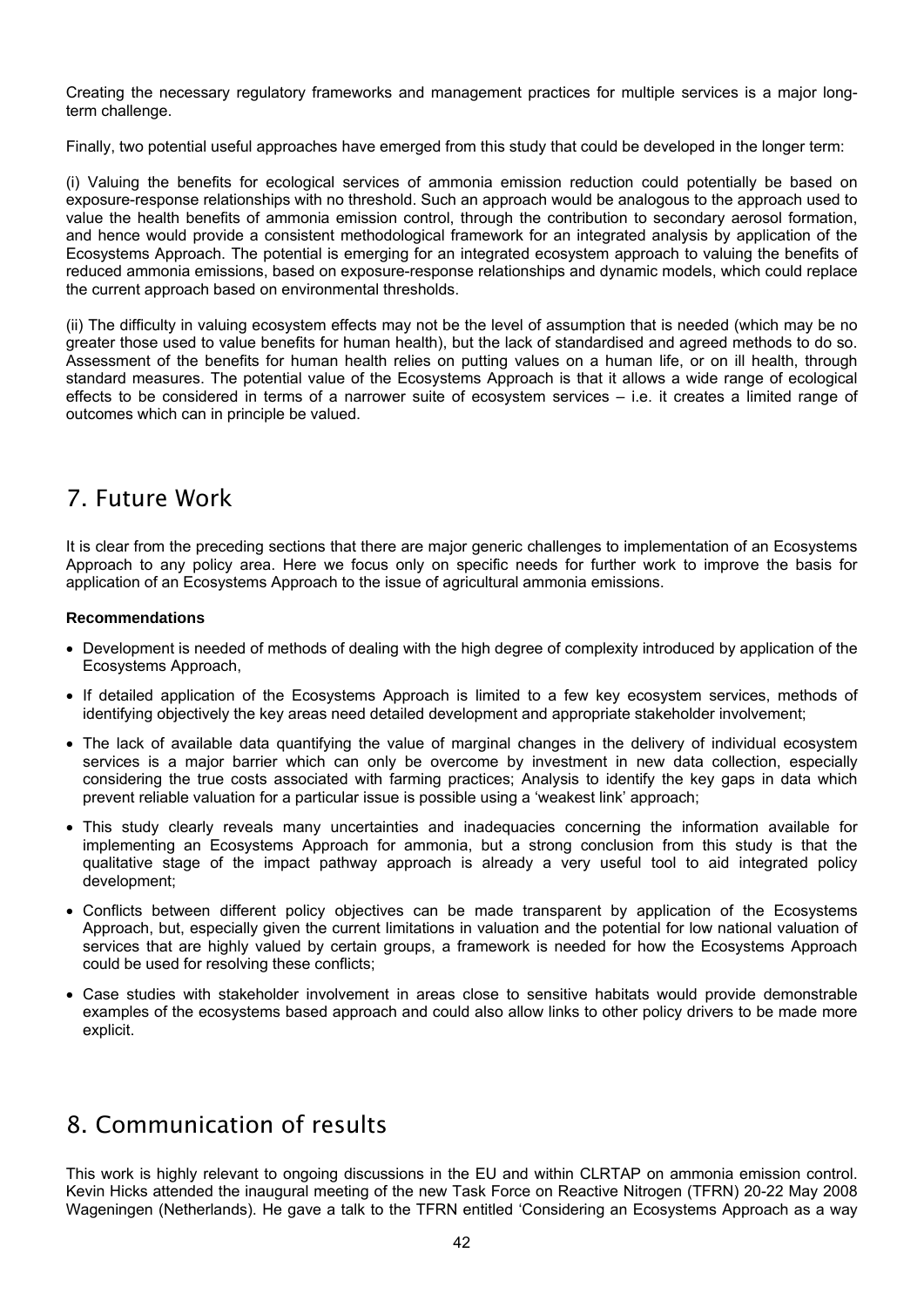<span id="page-46-0"></span>forward for the regulation of ammonia emissions in the UK'. Delegates from Finland, France and the USA were interested to hear about the results of the project as they are also interested in applying similar approaches and the final report will be circulated to them. Whilst in Wageningen Kevin Hicks also took part in the European Science Foundations (ESF) drafting workshop of the Nitrogen in Europe (NINE) European Nitrogen Assessment (ENA) for the chapters on Multiple Nitrogen Problems and Current Policy Measures.

As a direct result of his attendance of these meetings Kevin Hicks was subsequently invited by Hans van Grinsven, of the Netherlands Environmental Assessment Agency (MNP), to co-organise a further NINE ENA meeting on drafting the chapter on costing nitrogen in the environment. This drafting workshop will take place in York 2-4 December 2008 and will use the results and contacts made in the present project extensively. Defra will also be invited to attend and it is hoped that an economist from the present project's steering group will be able to contribute to the meeting from a policy maker perspective.

The results of the project once agreed with Defra will be used to inform discussions within Defra and with other UK experts and stakeholders. As the project forms part of a wider initiative on ecosystem services by Defra, we will ensure that the results of the work are communicated through reports and summaries and personal communications to other groups working on the programme.

Information on the project, in a format which can readily be understood by non-experts, will be summarised on the Stockholm Environment Institute website on completion of the project to the satisfaction of Defra. This will be linked to other relevant websites as agreed with Defra.

## 9. References

Balvanera, P., Pfisterer, A.B., Buchmann, N., He, J-S, Nakashizuka, T., Raffaelli, D., Schmid, B. (2006). Quantifying the evidence for biodiversity effects on ecosystem functioning and services. Ecology Letters, 9: 1-11.

Bealey, W.; Cape, J. N.; Leith, I. D.; Long, S.; Kinnerlsey, R. P. (2008). Air quality outcomes in pollution regulation: strengths, limitations and potential. Bristol, Environment Agency, 47pp. (Science Report SC030175/SR1, CEH Project Number: C02600). http://nora.nerc.ac.uk/3217/

Bobbink R, Ashmore MR, Braun S, Fluckiger W & van der Wyngaert IJJ (2003). Empirical nitrogen critical loads for natural and semi-natural ecosystems: 2002 update. Background document for Expert Workshop on Empirical Critical Loads for Nitrogen on (Semi-)natural Ecosystems. In: Empirical Critical Loads for Nitrogen (B Achermann & R Bobbink, eds.), pp. 43-170. Swiss Agency for the Environment, Forests and Landscape, Berne.

Brouwer, R. (2000) 'Environmental value transfer: State of the art and future prospects', Ecological Economics, 32, 137–152.

Brouwer, R., Bateman, I. J. (2005) 'Benefits transfer of willingness to pay estimates and functions for health-risk reductions: A cross-country study', Journal of Health Economics, 24, 591–611.

Convention on Biological Diversity (CBD) (2004). http://www.cbd.int/

Cunha A, Power SA, Ashmore MR, Green PRS, Haworth BJ & Bobbink R (2002). Whole ecosystem nitrogen manipulation: a review. JNCC Report, Joint Nature Conservation Committee, Peterborough, ISSN 0963-8091.

Defra (2007a). An introductory guide to valuing ecosystem services. [http://www.defra.gov.uk/wildlife](http://www.defra.gov.uk/wildlife-countryside/natres/eco-value.htm)[countryside/natres/eco-value.htm](http://www.defra.gov.uk/wildlife-countryside/natres/eco-value.htm) 

Defra (2007b). Securing a healthy natural environment: An action plan for embedding an Ecosystems Approach. <http://www.millenniumassessment.org/en/index.aspx>

Defra (2007c). The Air Quality Strategy for England, Scotland, Wales and Northern Ireland. <http://www.defra.gov.uk/environment/airquality/strategy>

De Groot, R.S., (1992): Functions of Nature: Evaluation of Nature in Environmental Planning, Management and Decision Making. Wolters-Noordhoff, Groningen.

De Groot, R.S., Wilson, M.A. and R.M.J. Boumans (2002): A typology for the classification, description and valuation of ecosystem functions, goods and services. Ecological Economics 41: 393–408.